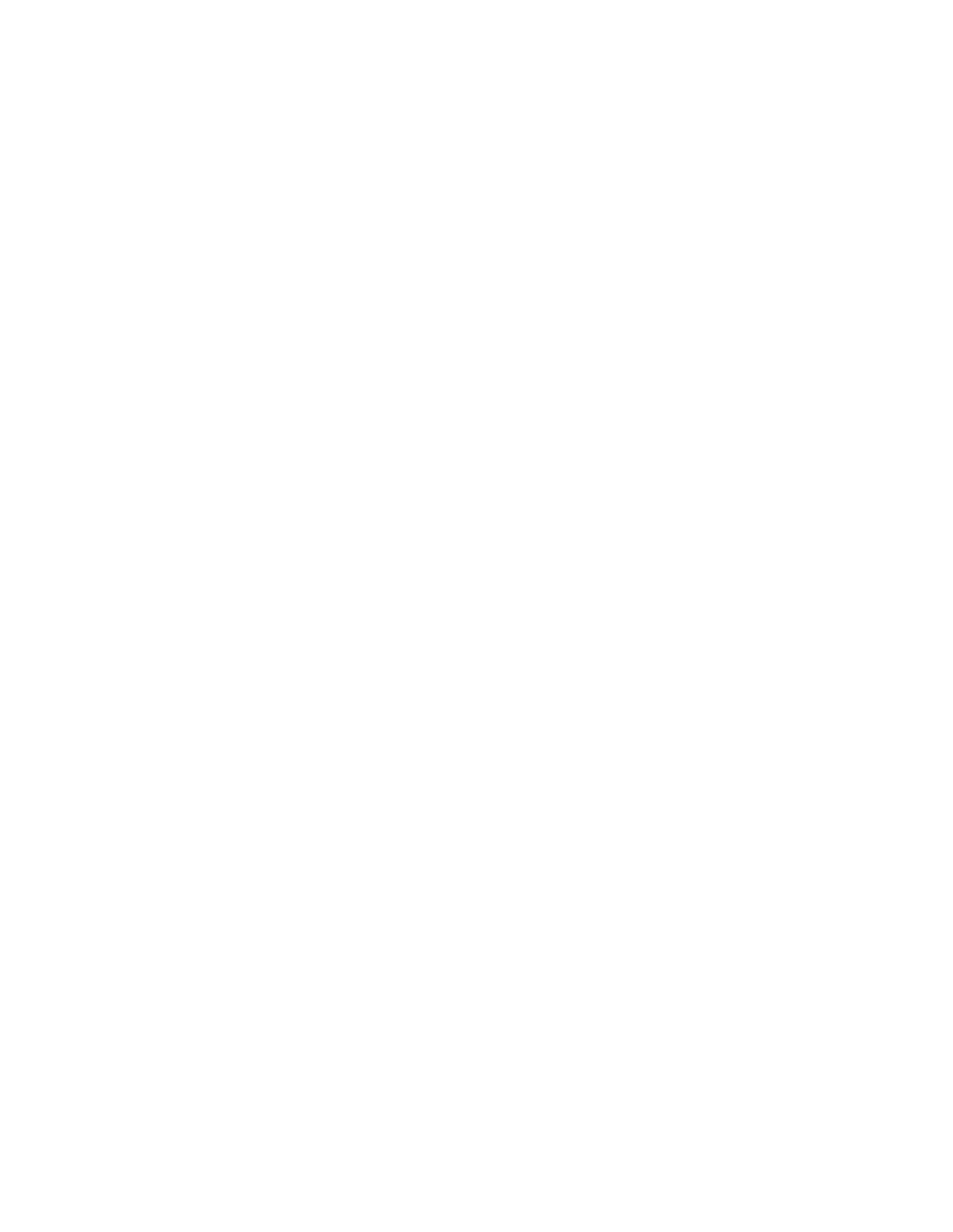# **Ford, Lincoln, and Mercury New Vehicle Limited Warranty:**

One or more separate warranties apply to tires on your new vehicle. The New Vehicle Limited Warranty covers tire defects in factory supplied material or workmanship for 100% of labor costs and on a *pro rata* adjustment basis for parts. (See the reimbursement schedule below).

For vehicles within the New Vehicle Limited Warranty time in service and mileage coverge period, defective tires will be replaced on a *pro rata* adjustment basis according to the following mileage-based Reimbursement Schedule:

# MILES DRIVEN PERCENT OF PARTS COVERED BY FORD FOR FORD AND MERCURY PASSENGER CARS AND LIGHT TRUCKS

| $1 - 12,000$      | $-100\%$ |
|-------------------|----------|
| $12,001 - 24,000$ | $-60%$   |
| $24,001 - 36,000$ | $-30\%$  |

MILES DRIVEN PERCENT OF PARTS COVERED BY FORD FOR LINCOLN VEHICLES

| $1 - 12,000$      | $-100\%$ |
|-------------------|----------|
| $12,001 - 24,000$ | - 60%    |
| $24,001 - 36,000$ | - 30%    |
| $36,001 - 50,000$ | - 15%    |

The tire manufacturer may also provide you with a separate tire warranty that may extend beyond the New Vehicle Limited Warranty coverage. You will find the manufacturer's tire warranty with the owner literature supplied with your vehicle or in this guide if it has been provided to Ford with a request to publish. You have the option of having a tire warranty repair performed by the tire manufacturer's authorized service center. If you go to a tire service center for a repair covered by the New Vehicle Limited Warranty, you may be charged a prorated amount for wear or other charges. If so, you should present your paid invoice detailing the nature of the charges to any Ford Motor Company dealership for refund consideration. When making warranty repairs on your vehicle, the dealer will use Ford or Motorcraft parts or remanufactured or other parts that are authorized by Ford. In certain instances, Ford may authorize repairs at other than Ford dealer facilities. Tire replacements under warranty will be made with the same brand and model as originally equipped with the vehicle unless the same brand and model is no longer available, in which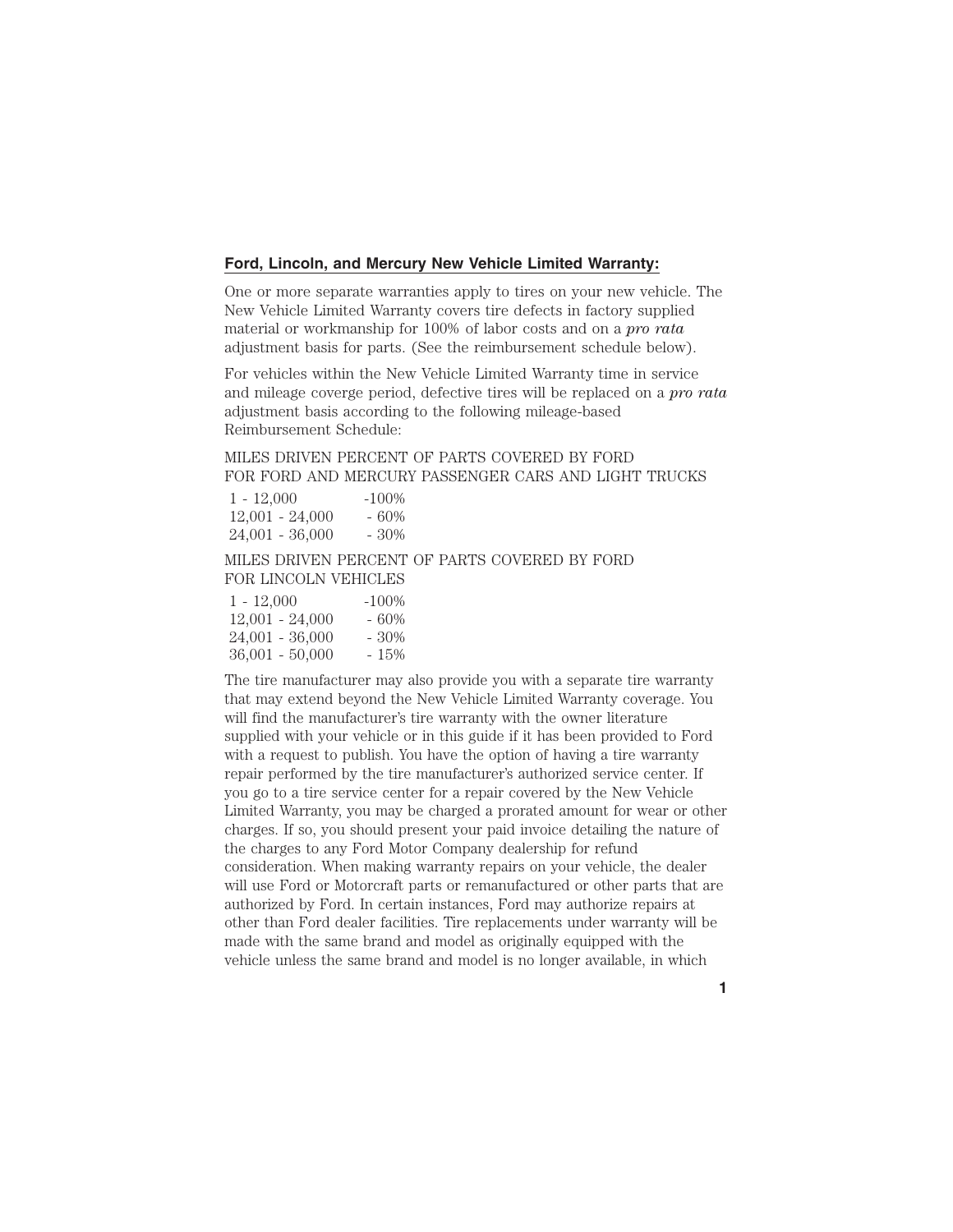case a tire of the same brand, size, load, speed and tread type will be used. In some circumstances, Ford may authorize another brand and/or model to substitute for the original brand and model, even if still available.

Refer to your New Vehicle Limited Warranty Guide for complete coverage details.

The following tire warranty information has been provided by and published at the request of the tire manufacturer. Ford Motor Company makes no representations about the warranties or information provided by tire manufacturers.

#### **BFGOODRICH**- **TIRES**

# **ABOUT THIS WARRANTY**

As the original purchaser of a BFGoodrich<sup>®</sup> brand passenger or light truck tire, you are encouraged to read this booklet carefully to determine which warranty coverages apply to the specific tires that you own. Please also pay close attention to the Owner's Manual part of this booklet since it provides essential safety and maintenance information.

# **WHAT IS COVERED AND FOR HOW LONG**

#### **Workmanship and materials**

 $BFGoodrich<sup>®</sup>$  brand passenger and light truck tires, used in normal service on the vehicle on which they were originally fitted and in accordance with the maintenance recommendations and safety warnings contained in the attached owner's manual, are covered by this warranty against defects in workmanship and materials for the life of the original usable tread, or six years from the date of purchase, whichever comes first. At that time, all warranties, express or implied, expire. The life of the original usable tread is the original tread down to the level of the treadwear indicators - 2/32nds of an inch (1.6 mm) of tread remaining. Date of purchase is documented by new vehicle registration. If no proof of purchase is available, the date of manufacture as molded on the sidewall will be used. Replacement will be made in accordance with the terms and conditions described under "How Replacement Charges are Calculated". Note: your vehicle manufacturer may provide additional tire warranty coverage over and above what is provided by BFGoodrich<sup>®</sup>. Consult your vehicle owner's information for further information.

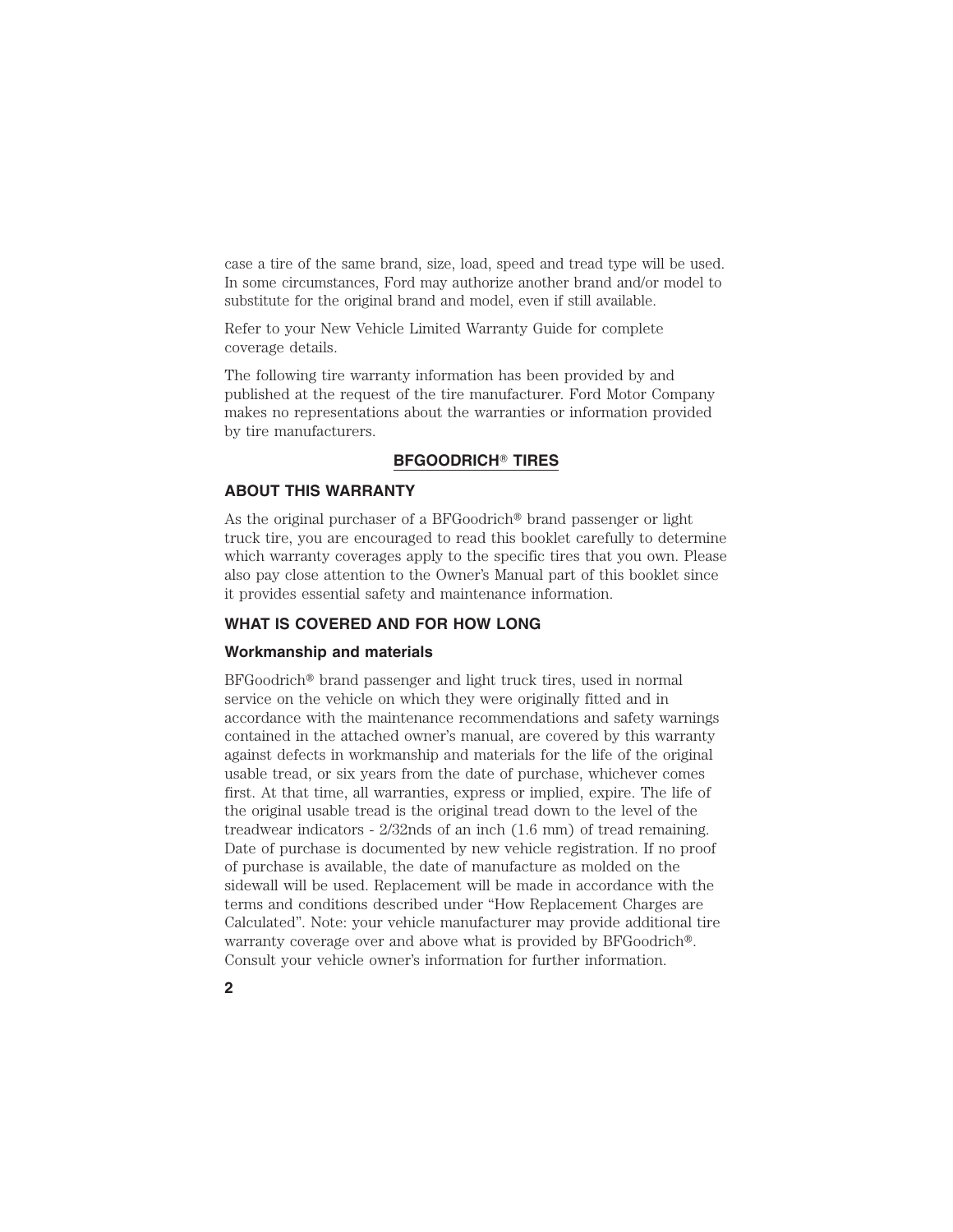### **Treadwear - For Tires with Mileage Warranty Coverage**

Some BFGoodrich<sup>®</sup> brand tread designs are covered by a manufacturer's limited warranty for treadwear. These tires (hereafter referred to as "mileage tires") have mileage coverage as follows:

| <b>Warranted Mileage</b> |
|--------------------------|
| 80,000 miles             |
| $70,000$ miles           |
| 65,000 miles             |
| $65,000$ miles           |
| $60,000$ miles           |
| $50,000$ miles           |
| $40,000$ miles           |
|                          |

No tire manufacturer can guarantee you a certain number of miles from a given tire. Driving habits, driving conditions, road conditions, and vehicle and tire maintenance all play a part in the tread life of a tire. If a tire does not reach the warranted mileage, and the owner of the tires has complied with the terms and conditions of the warranty, BFGoodrich brand will replace the tires as follows:

If, within 6 years of the date of purchase, your  $BFG$ oodrich<sup>®</sup> brand mileage tires wear evenly across the tread, down to the treadwear indicators (2/32nds of an inch of tread remaining) before providing the warranted miles of service as indicated on the properly functioning vehicle odometer, they will be replaced with comparable new BFGoodrich<sup>®</sup> tires for a *pro rata* charge based on the actual mileage received. See "How Replacement Charges are Calculated - Mileage Tires" later in this guide.

# **You pay the cost of mounting, balancing, and any other service charges and applicable taxes.**

Tires which wear out evenly before delivering the warranted mileage will be replaced on a *pro rata* basis only if:

1. You are the original purchaser of the tires, you own the vehicle on which they were originally installed, and the tires have been used only on that vehicle;

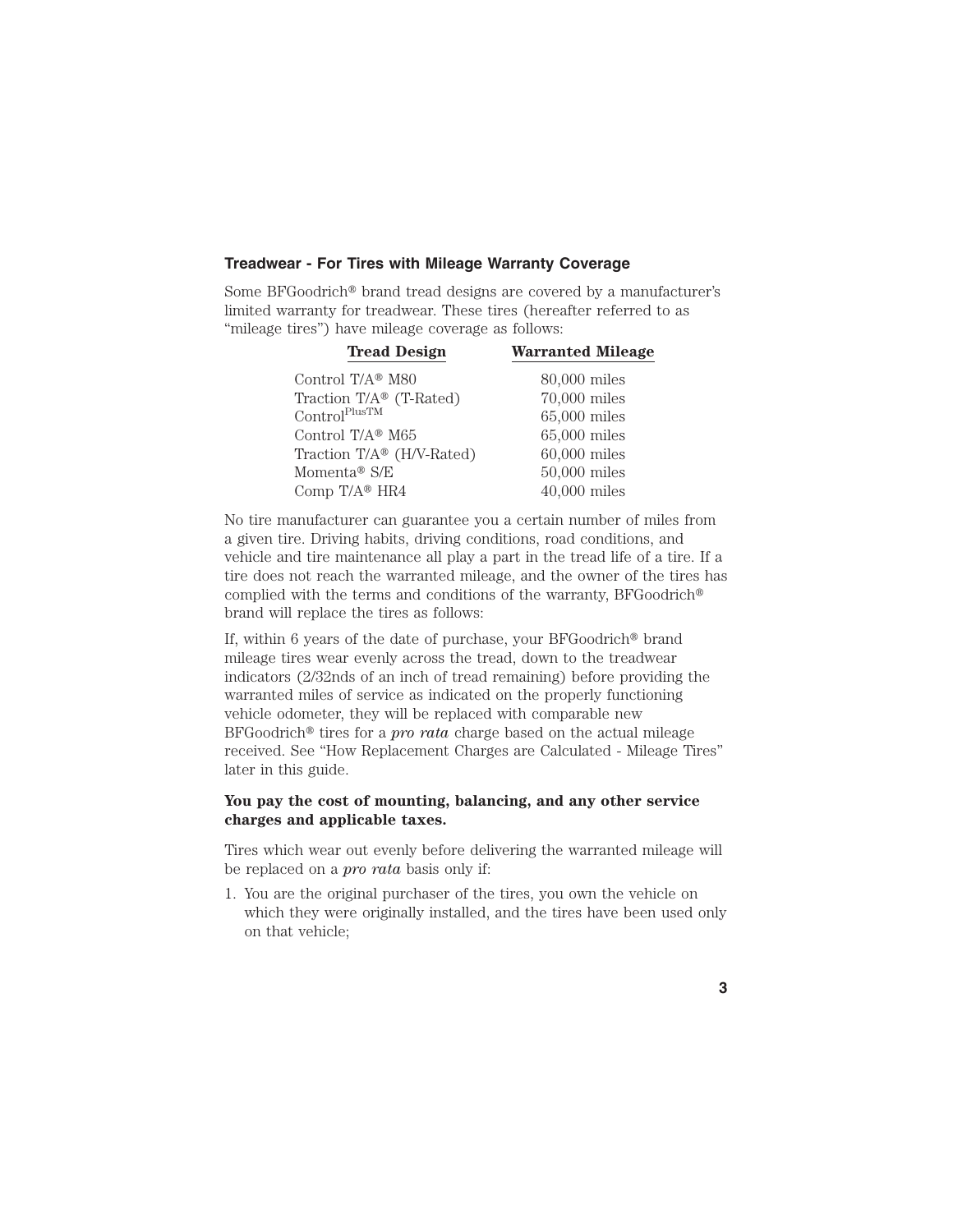- 2. The tires have been rotated and inspected by a participating  $BFGoodrich<sup>®</sup>$  tire retailer every 7,500 miles, and the rotation service record in the Scheduled Maintenance guide has been fully completed and signed;
- 3. The completed rotation service record, Original Owner/Tire Installation Information form, and new vehicle registration are presented to a participating  $BFGoodrich^{\circ}$  tire retailer/authorized dealer at the time of adjustment claim; and
- 4. The tires have not become unserviceable due to a condition listed under WHAT IS NOT COVERED following.

# **DEFINITIONS**

The "legal life of the tire" is six years from the date of purchase or the life of the "usable tread", which is defined as the original tread worn down to the level of the treadwear indicators - 2/32nds of an inch (1.6 mm) of tread remaining, whichever comes first. The date of purchase is documented by a new vehicle registration. If no proof of purchase is available, the date of manufacture, as molded on the sidewall, will be used. Replacement will be made in accordance with the terms and conditions described under "HOW REPLACEMENT CHARGES ARE CALCULATED."

### **WHAT IS NOT COVERED**

#### **Tires which become unserviceable due to:**

- Road hazard injury (e.g., a cut, snag, bruise, impact damage or puncture);
- Incorrect mounting of the tire, tire/wheel imbalance or improper repair;
- Misapplication, improper maintenance, racing, underinflation, overinflation or other abuse;
- Uneven or rapid wear which is caused by mechanical irregularity in the vehicle such as wheel misalignment, (a measured tread difference of 2/32nds of an inch (1.6 mm) or more across the tread on the same tire);
- Accident, fire, chemical corrosion, tire alteration or vandalism;
- Use in commercial applications for treadwear;
- Flat spotting caused by improper storage;
- **4**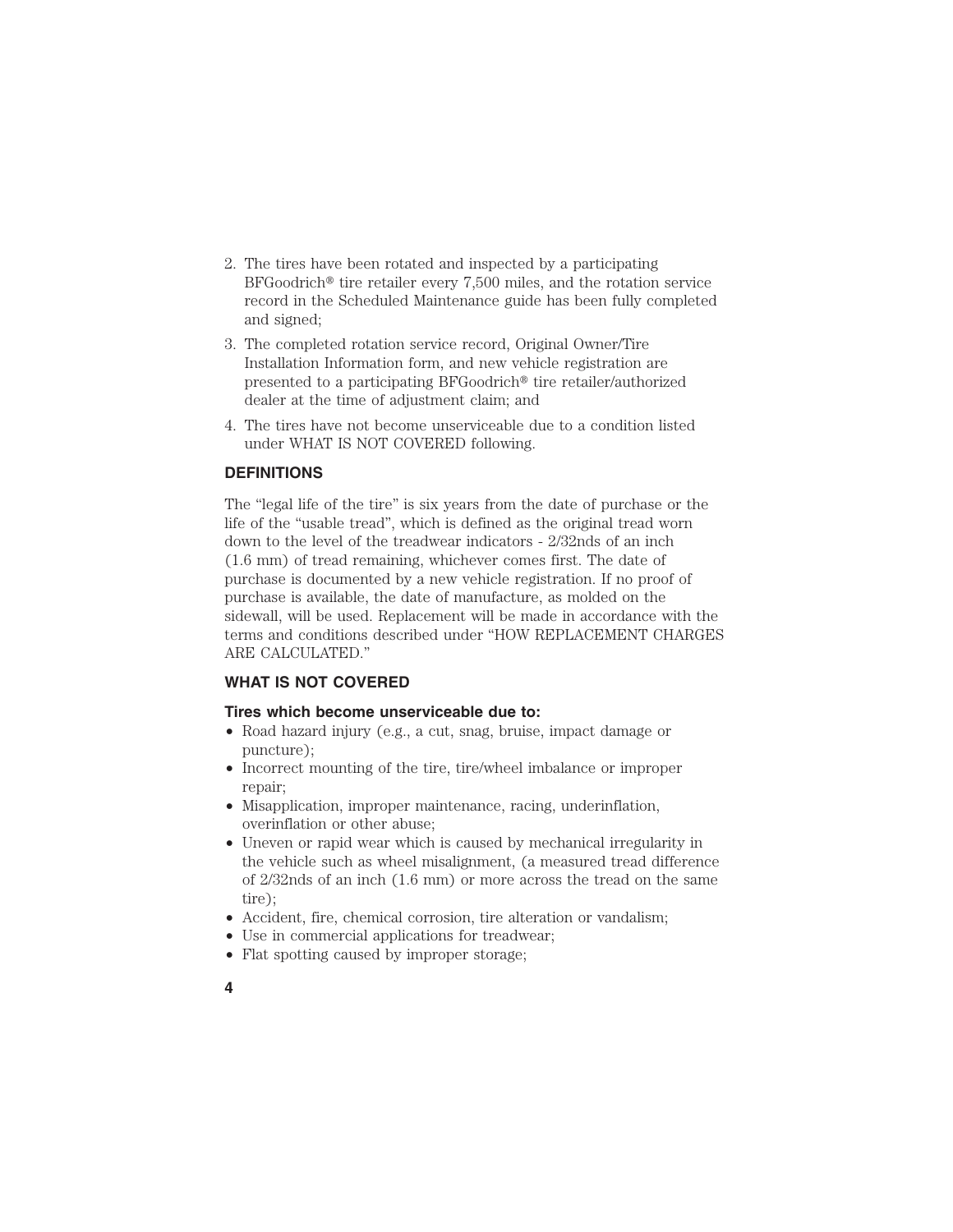- The adding of liquid, solid or gaseous materials other than air, nitrogen or carbon dioxide (for example, waterbase sealers or balancing substances);
- Ozone or weather checking.

# **HOW REPLACEMENT CHARGES ARE CALCULATED**

#### **Passenger and Light Truck Tires Workmanship/Materials**

A tire which becomes unserviceable due to a condition covered by this workmanship and materials limited warranty will be replaced with a comparable new BFGoodrich<sup>®</sup> brand tire, free of charge, when  $2/32$ nds of an inch (1.6 mm) or less of the original tread is worn, (or 25% or less, whichever is more beneficial to you) and within 12 months of the date of purchase. The cost of mounting and balancing the tire is included. **You pay the cost of any other service charges and applicable taxes.** When more than 2/32nds of an inch (1.6 mm) of the original tread has been worn (or more than 25%, whichever is more beneficial to you) or after 12 months from the date of purchase, you must pay the cost of a comparable new BFGoodrich<sup>®</sup> brand passenger or light truck replacement tire on a *pro rata* basis. The retailer/authorized dealer will determine the charge by multiplying the percentage of the original usable tread worn by the current selling price at the adjustment location or the price on the current BFGoodrich<sup>®</sup> brand Base Price List, whichever is lower. This list is based on a predetermined price intended to fairly represent the actual selling price of the tire. **You pay the cost of mounting, balancing, and or any other service charges and applicable taxes.**

### **Mileage Tires**

A tire meeting the conditions for treadwear *pro rata* replacement will be replaced with a comparable new BFGoodrich<sup>®</sup> brand tire based on the actual mileage received. The participating BFGoodrich<sup>®</sup> brand tire retailer/authorized dealer will determine the charge by multiplying the percent of mileage received by the current actual selling price at the adjustment location or the price for the new tire in the current BFGoodrich<sup>®</sup> brand Base Price List, whichever is lower. This list is based on a predetermined price intended to fairly represent the actual selling price of the tire. **You pay the cost of mounting, balancing, and any other service charges and applicable taxes.**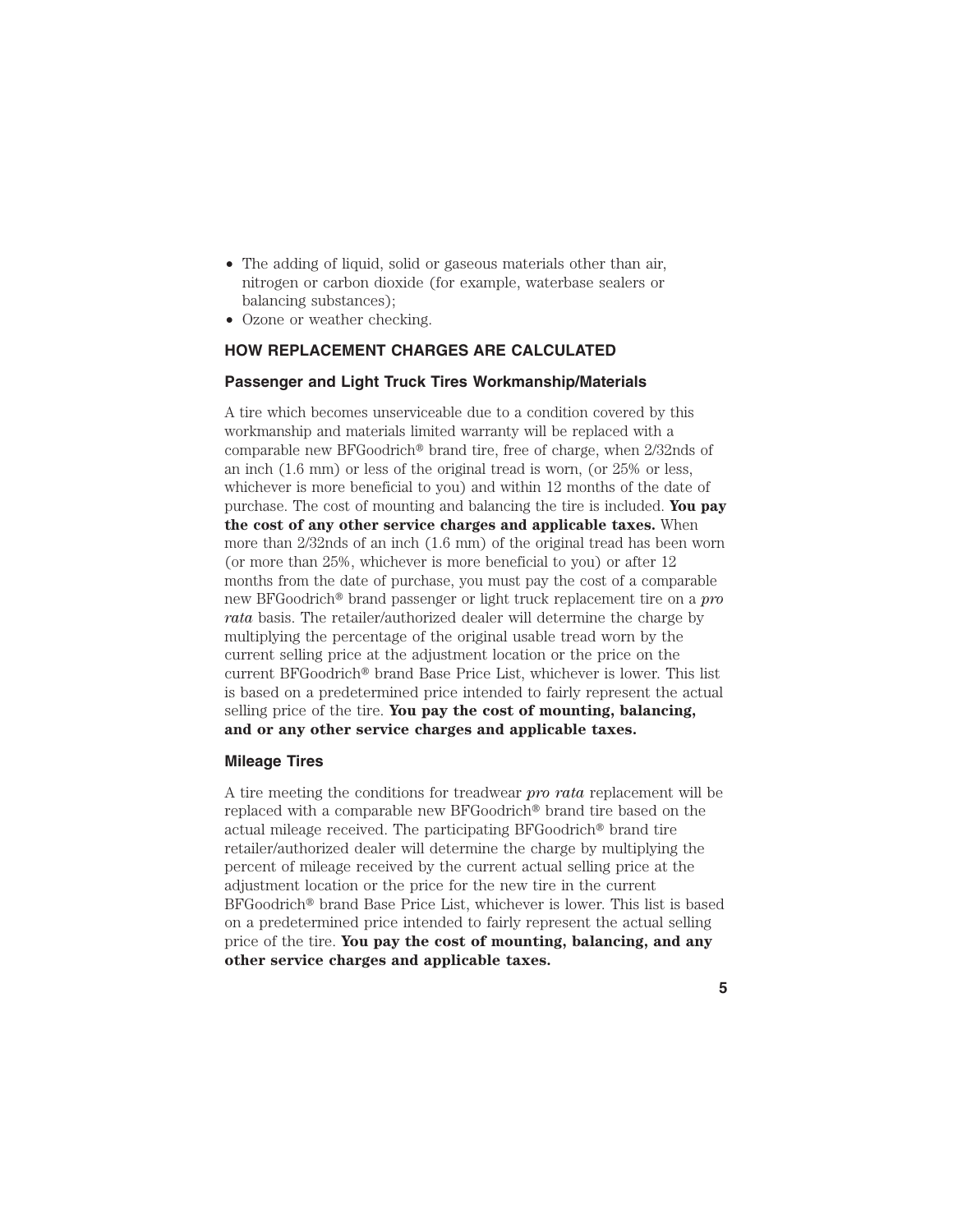### **WHAT YOU MUST DO WHEN MAKING A CLAIM**

When making a claim under the terms of this limited warranty you must present your tire(s) to a participating  $BFGoodrich^{\circledast}$  brand tire retailer/authorized dealer. The vehicle on which the tires were used must be available for inspection. BFGoodrich<sup>®</sup> brand tire retailers are listed in the yellow pages under "Tire Dealers-Retail". Personal identification (i.e. Driver's License, Credit Card, etc.) and vehicle registration may be required. **You pay any service charges for normal vehicle and tire maintenance.**

#### **CONDITIONS AND EXCLUSIONS**

This limited warranty does not provide compensation for loss of time, loss of use of vehicle, inconvenience or incidental or consequential damages. Some states do not allow the exclusion or limitation of incidental or consequential damages, so the above limitation or exclusion may not apply to you. Tires presented for claim remain the property of the consumer and BFGoodrich<sup>®</sup> brand accepts no responsibility for loss of, or damage to, tires which are in the custody or control of a BFGoodrich<sup>®</sup> brand tire retailer/authorized dealer for the purpose of inspection for warranty adjustment.

Tires accepted for claim become the property of Michelin North America, Inc. ("MNA"), which is the processor or warranty claims for BFGoodrich<sup>®</sup> brand tires.

# **In the event of a disputed claim, the consumer must make the tire available for further inspection.**

No BFGoodrich<sup>®</sup> brand representative, employee or retailer has the authority to make or imply any representation, promise or agreement, which in any way varies from the terms of this limited warranty.

This limited warranty applies only in the United States.

# **CONSUMER RIGHTS**

This limited warranty gives you specific legal rights. You may also have other rights which vary from state to state.

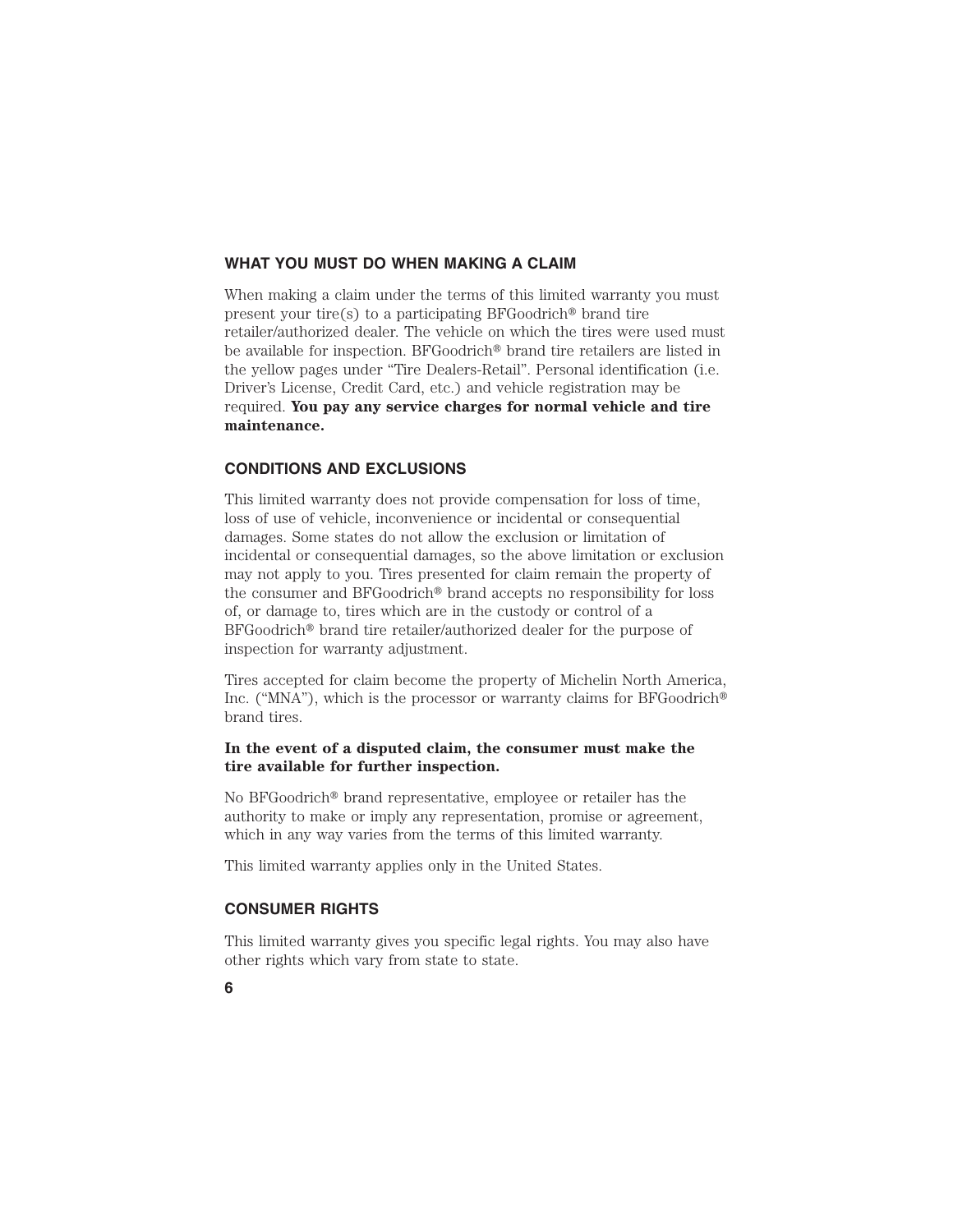# **SAFETY MAINTENANCE INFORMATION**

Read the Tire Safety Information section in this guide, the information on the sidewall of your tires, your vehicle owner's manual and vehicle tire information placard for essential safety and maintenance information.

When service is required:

1. Contact a participating  $BFGoodrich^{\circledast}$  tire retailer listed in your Yellow Pages.

2. If additional assistance is needed in locating a BFGoodrich® retailer, please call or write to Consumer Relations as listed below.

You should have complete confidence in your new BFGoodrich<sup>®</sup> tires. Still it's important to register your tires in the event that we need to contact you. For online tire registration, visit www.bfgoodrichtires.com/register.

# **CONTACT INFORMATION**

You should have complete confidence in your new  $BFG$ oodrich<sup>®</sup> tires. Still it's important to register your tires in the event that we need to contact you. For online tire registration, visit www.bfgoodrichtires.com/register.

Any time you see damage to your tires or wheels, immediately contact your local participating  $BFGoodrich^{\circledast}$  tire retailer listed in the yellow pages. If further assistance is required, contact:

| United States: | 1-877-788-8899                                                    |
|----------------|-------------------------------------------------------------------|
| Or Write:      | Consumer Relations<br>P.O. Box 19026<br>Greenville, SC 29602-9026 |

Or Email: bfgoodrichtires.com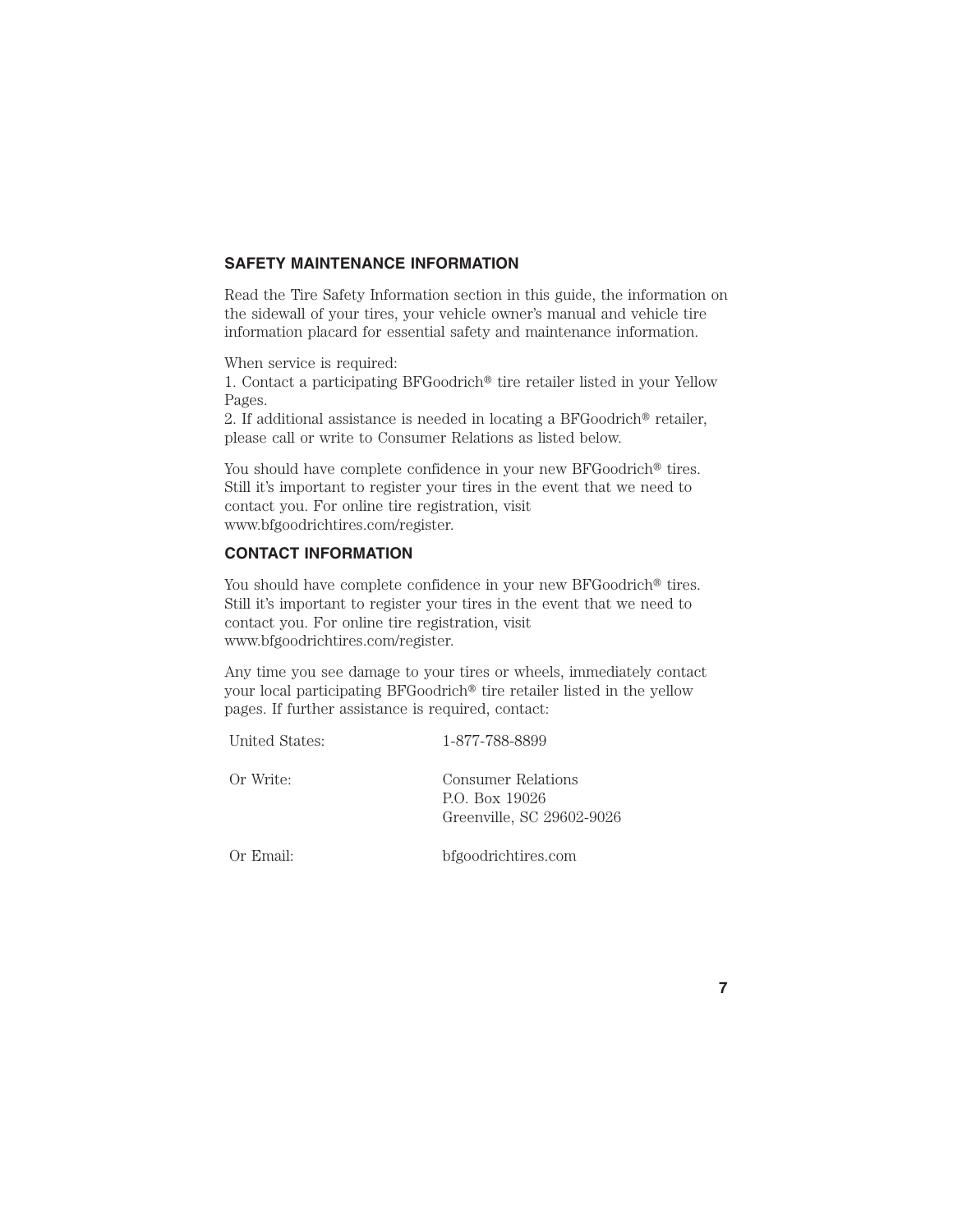# **CONTINENTAL TIRE NORTH AMERICA, INC. AND CONTINENTAL TIRE CANADA, INC. LIMITED WARRANTY AND ADJUSTMENT POLICY FOR ORIGINAL EQUIPMENT PASSENGER CAR AND LIGHT TRUCK TIRES (Including Temporary Spare Tires)**

This Limited Warranty ("Limited Warranty") and Adjustment Policy ("Policy") is issued by **Continental Tire North America, Inc. and Continental Tire Canada, Inc. ("Continental Tire")** and is applicable for Continental/General Tire brand new vehicle original equipment tires and is a promise of replacement under certain specified conditions. This Limited Warranty and Policy applies to tires in normal service displaying adjustable conditions (see Section 4) and does not require the existence of a workmanship-or-material-related condition in order to qualify for adjustment.

# **THIS LIMITED WARRANTY AND POLICY IS NOT A WARRANTY THAT YOUR TIRE WILL NOT FAIL OR BECOME UNSERVICEABLE IF NEGLECTED OR MISTREATED.**

**Continental Tire recommends that you carefully review this guide, which contains important Limited Warranty and Policy information. Continental Tire encourages you to also read the important safety and maintenance information included in this guide.**

# **1. ELIGIBILITY**

**8**

This Limited Warranty and Policy applies to the original owner of new Continental/General Tire brand passenger car, light truck ("LT") and Temporary Spare tires that are the new vehicle original equipment tires bearing the Continental/General Tire brand name and D.O.T. Tire Identification Number, operated in normal service, and equipped on your vehicle on which they were originally installed according to the vehicle manufacturer's recommendations ("Eligible Tires").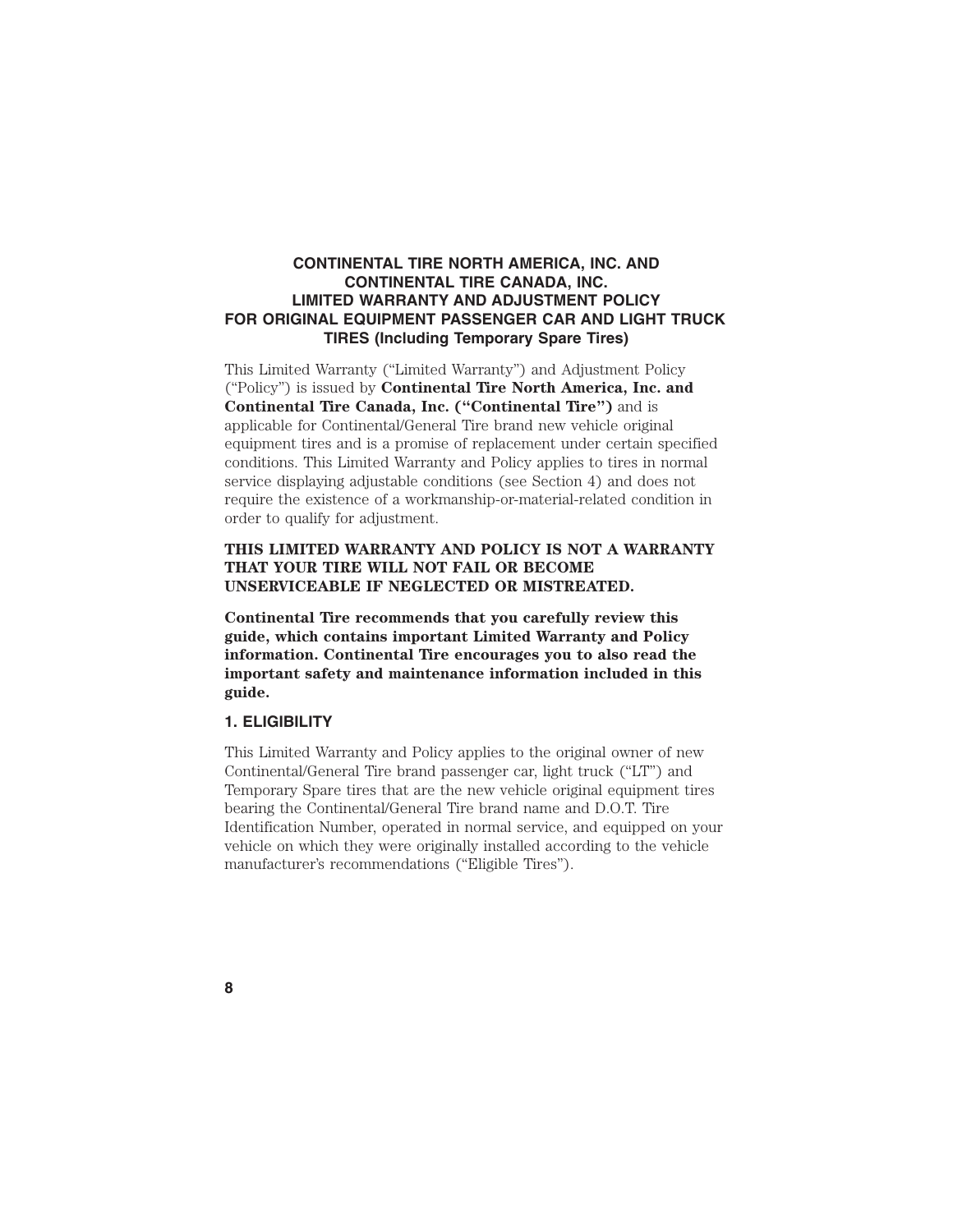# **2. WHAT IS THE ADJUSTMENT POLICY AND HOW LONG IS IT APPLICABLE? A. BASIC COVERAGE:**

Eligible Tires are covered by this Limited Warranty and Policy for a maximum of 72 months from the date of purchase determined by the new vehicle registration date or new vehicle sales invoice showing date of purchase. If an eligible Continental/General Tire brand passenger, light truck, or Temporary Spare tire used in normal service, becomes unserviceable from a condition other than those listed under Section 4 during the time or treadwear periods shown below, it will be replaced with a comparable new Continental/General Tire brand tire according to the following paragraphs (1) and (2).

#### **(1) Free Replacement Policy**

|                                    | Time            |                         | <b>Treadwear</b>                                                                                                    |
|------------------------------------|-----------------|-------------------------|---------------------------------------------------------------------------------------------------------------------|
| Passenger and<br>Light Truck Tires | First 12 Months | <sub>or</sub>           | First $2/32$ nds $(1.6$ mm)                                                                                         |
|                                    |                 | (Whichever comes first) | Mounting and balancing included free of charge.<br>Owner pays all applicable taxes, excluding F.E.T. if in the U.S. |
| Temporary Spare<br>Tire            | 72 Months       | οr                      | First $1/32nd(0.8$ mm)                                                                                              |
|                                    |                 | (Whichever comes first) | Mounting and balancing included free of charge.<br>Owner pays all applicable taxes.                                 |

# **(2) ''Pro Rata Replacement Policy''**

After the free replacement period expires, Continental/General Tire brand passenger and light truck tires still may be eligible for a *pro rata* replacement for 72 months from date of original purchase as follows: you may purchase a new, comparable Continental/General Tire brand replacement tire on a *pro rata* basis until the tread is worn down to the treadwear indicators (2/32nds of an inch or 1.6 mm of tread remaining); the tire tread is worn out at this point and the Basic Coverage of this Limited Warranty and Policy ends, regardless of the time period remaining. Owner pays all applicable taxes including, if in the U.S., F.E.T., mounting and balancing charges.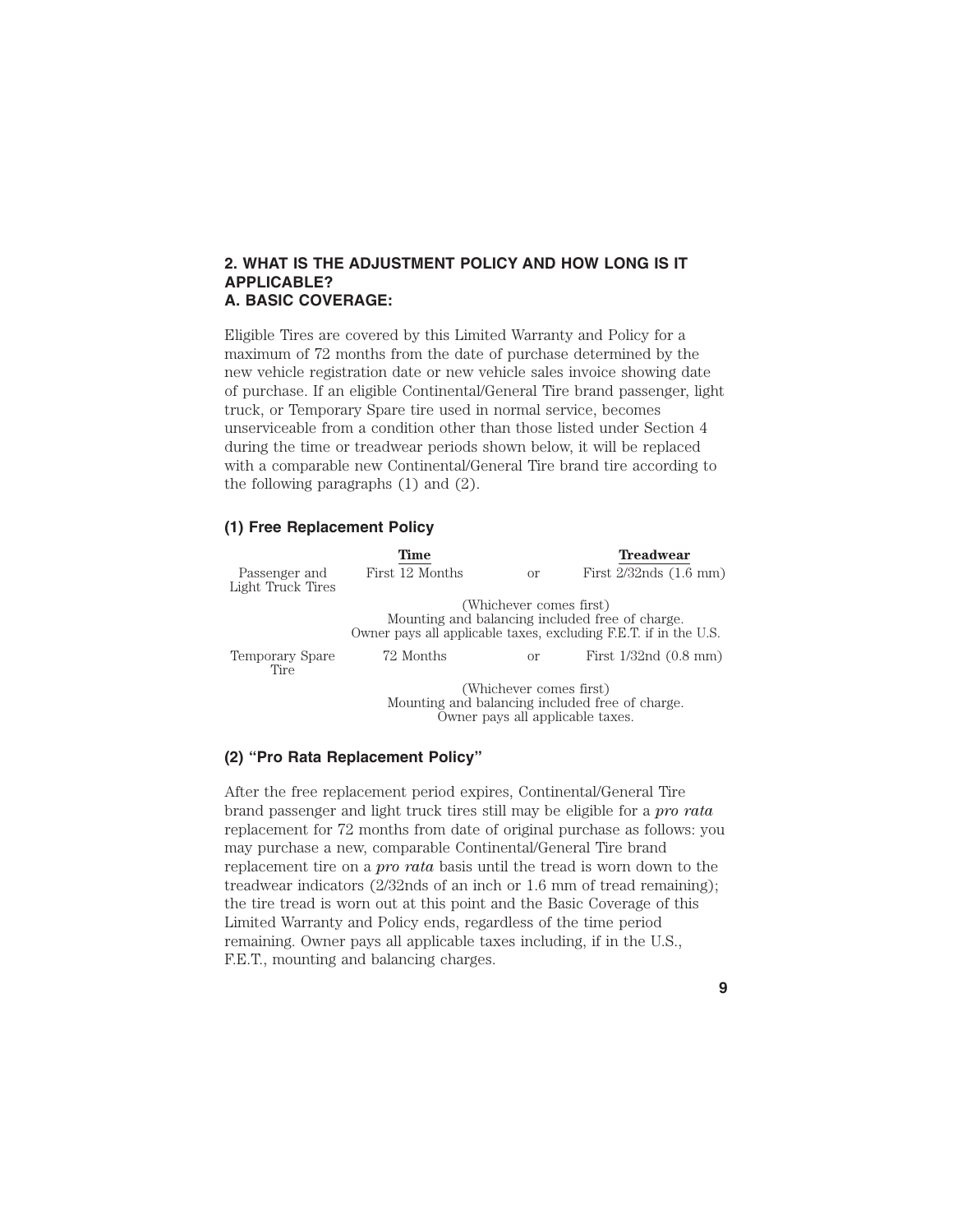# **(3) TEMPORARY SPARE TIRES A. BASIC COVERAGE**

Continental/General Tire brand Temporary Spare tires are covered by this Limited Warranty and Policy for a maximum of 72 months from date of purchase.

If a Continental/General Tire brand Temporary Spare tire used in normal service becomes unserviceable from a condition other than those listed in Section 4 within the first 1/32nds of an inch (0.8 mm) of treadwear, the tire will be replaced with a new Continental/General Tire brand Temporary Spare free of charge, including mounting and balancing. Owner pays all applicable taxes. After the first 1/32nd of an inch (0.8 mm) of treadwear, the Limited Warranty and Policy coverage expires, no adjustments will be made.

# **3. HOW A PRO RATA PRICE IS CALCULATED**

The replacement tire price will be determined by multiplying the percentage of the useable tread worn by the Dealers Selling Price (excluding all applicable taxes) at the time of the adjustment or the Continental/General Tire brand current published Adjustment Base Price, whichever is lower. The usable tread is the original tread down to the treadwear indicators (2/32nds of an inch or 1.6 mm of tread remaining). The Adjustment Base Price is intended to fairly represent a Dealers Selling Price for the same or comparable tire.

# **4. WHAT IS NOT COVERED BY THE ADJUSTMENT POLICY**

# **A. THE FOLLOWING CONDITIONS ARE NOT COVERED:**

- **Repairs:** If a tire is returned under complaint and the reason for the tire's disablement is any way associated with a repair or with the situation that led to the repair, the manufacturer's warranty is invalidated.
- **Road Hazard:** Any tire with road hazard damage, except for those conditions and certain tire lines that fall within the terms of coverage of the Road Hazard Coverage set forth in Section 4. This includes, but is not limited to: cuts, snags, punctures, bruises, and impact breaks.
- **Ride Vibration:** Any ride/vibration complaint after the first 2/32nds (1.6 mm) of an inch of treadwear or 12 months of service, whichever comes first.
- **10**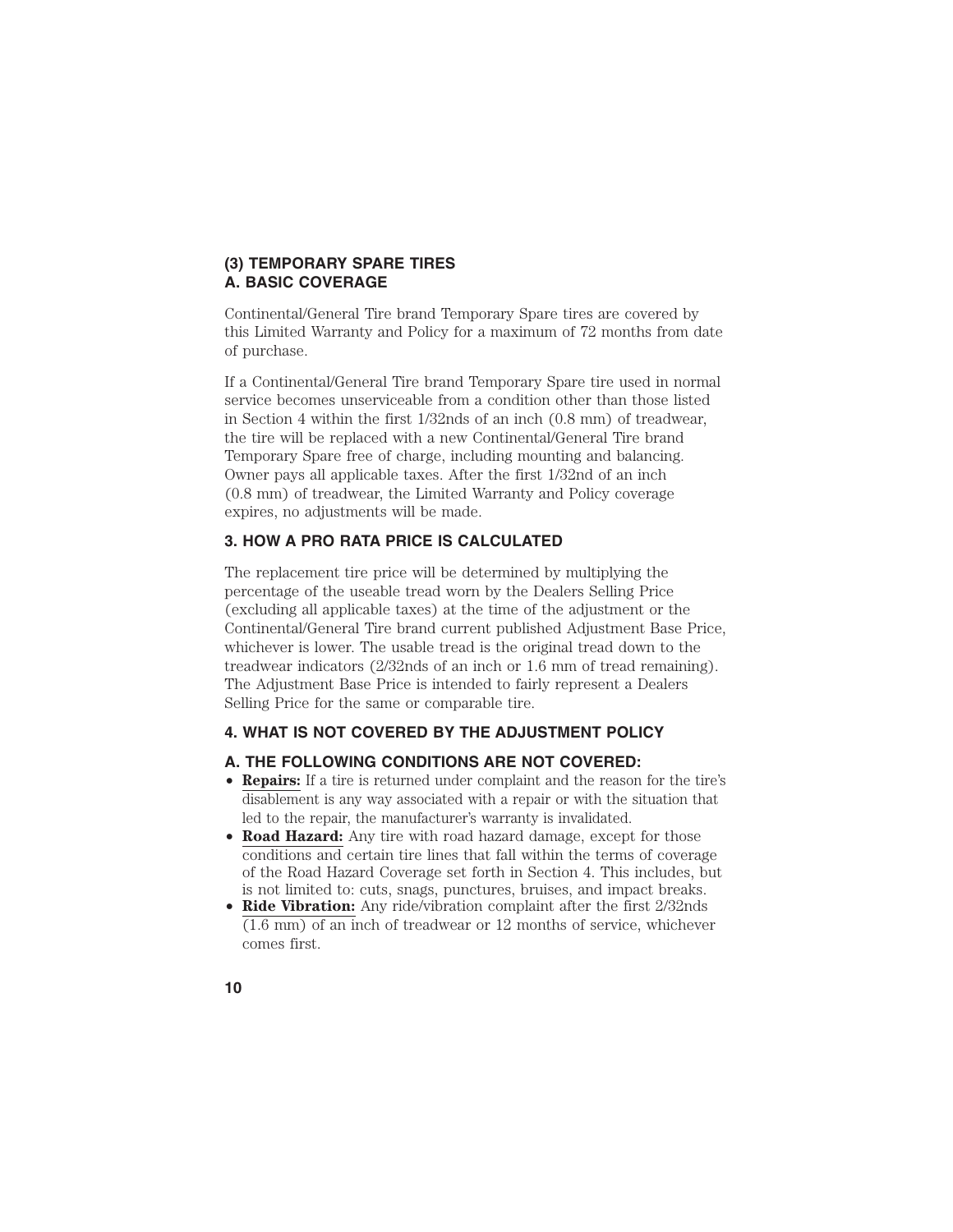# • **Improper Operation or Maintenance:**

This includes, but is not limited to, effects caused by:

- Improper tire inflation and/or improper load/speed practices: These practices can cause excessive operational temperatures and stresses that exceed the tire's capabilities.
- Improper or insufficient tire rotation: Any tire with premature or irregular wear caused by failing to follow the recommended tire rotation pattern and/or mileage intervals.
- Damage due to:
	- Rim irregularities or rim damage
	- Snow chains
	- Vehicle mechanical problems, including brake problems and vehicle wheel alignment
	- Extreme temperature exposure
	- Negligent and abusive driving such as tire spinning.
	- Improper tire storage
	- Automotive accident
	- Chemical corrosion or fire
	- Misuse or misapplication
- **Improper Mounting or Demounting**
- **Alterations:** such as adding a white inlay on blackwall, tread regrooving, tire truing or siping, or adding sealant materials to the tire.
- **Weather checking/cracking:** not covered after 48 months from the date of manufacture.

# **B. General Exclusions**

Tire(s) submitted for an adjustment as covered in the Basic Coverage of Section 2A in service for longer than 72 months from date of purchase.

Tire(s) on any vehicle registered and normally operated outside the United States and Canada. For tires on vehicles normally operated outside the United States and Canada, see the nearest Continental/ General Tire brand tire dealer or distributor for local coverage.

Tire(s) transferred from the vehicle on which they were originally installed are not covered.

Continental Tire does not offer tread wearout coverage up to a predetermined mileage.

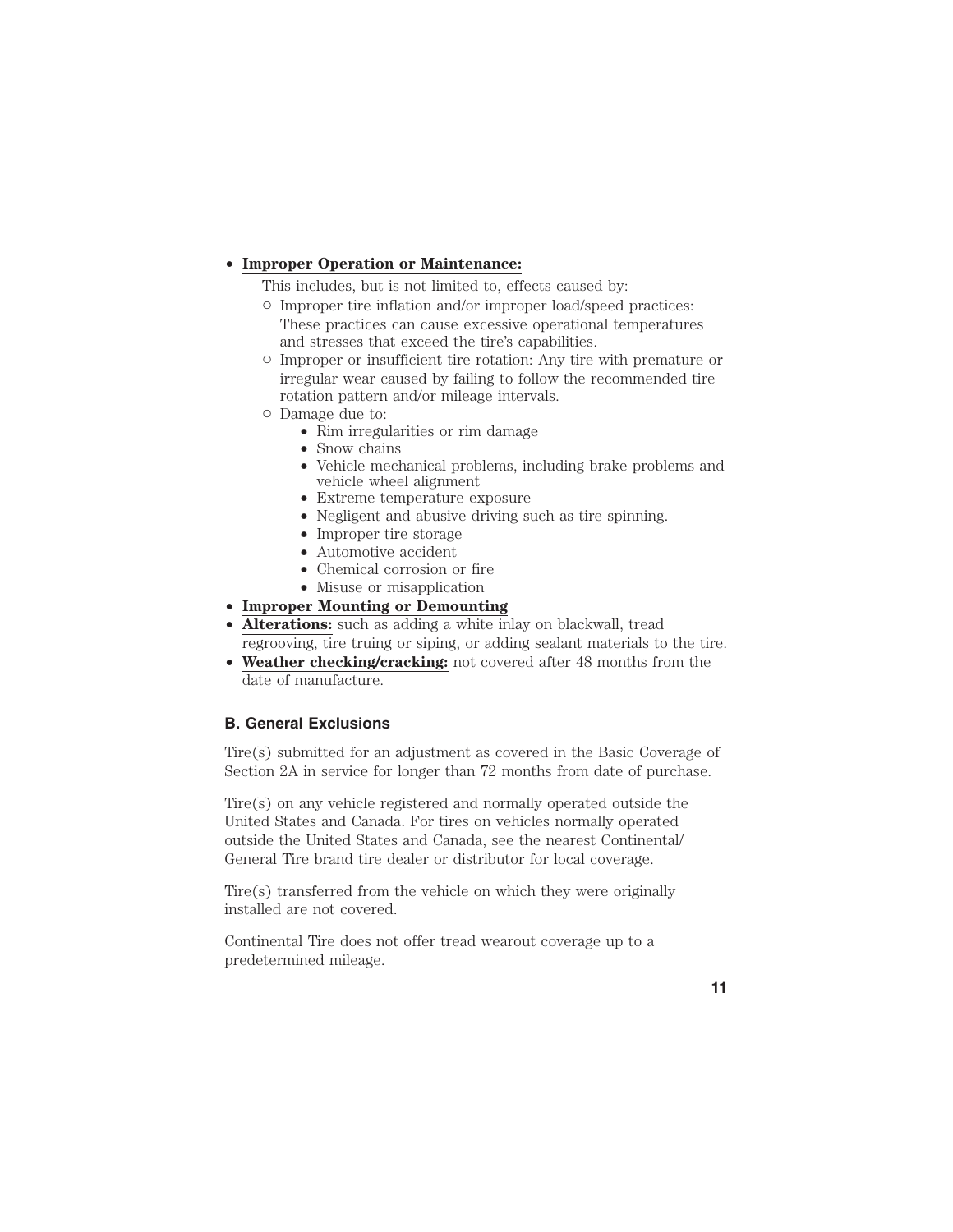**THIS LIMITED WARRANTY AND POLICY IS MADE IN LIEU OF ALL OTHER WARRANTIES, EXPRESS OR IMPLIED, INCLUDING, BUT NOT LIMITED TO, WARRANTIES OF MERCHANTABILITY OR FITNESS FOR A PARTICULAR PURPOSE. CONTINENTAL TIRE EXPRESSLY DISCLAIMS ALL IMPLIED WARRANTIES, INCLUDING, BUT NOT LIMITED TO, WARRANTIES OF MERCHANTABILITY OR FITNESS FOR A PARTICULAR PURPOSE. SOME STATES AND PROVINCES DO NOT PERMIT SUCH A LIMITATION; FOR THOSE STATES AND PROVINCES, ANY IMPLIED WARRANTIES, INCLUDING, BUT NOT LIMITED TO, ANY WARRANTY OF MERCHANTABILITY OR FITNESS FOR A PATICULAR PURPOSE, ARE LIMITED IN DURATION TO THE DURATION OF WRITTEN WARRANTY.**

**This is the only express warranty made by Continental Tire. No Continental Tire employee, retailer, or dealer has the authority to make any warranty, representation, promise or agreement on behalf of Continental Tire except as expressly written in this Limited Warranty and Policy.**

**TO THE EXTENT PERMITTED BY LAW, CONTINENTAL TIRE DISCLAIMS LlABILITY FOR ALL CONSEQUENTIAL AND INCIDENTAL DAMAGES. THE REMEDIES SET FORTH IN THIS LIMITED WARRANTY ARE THE SOLE AND EXCLUSIVE REMEDIES FOR BREACH OF WARRANY.**

**SOME STATES AND PROVINCES DO NOT ALLOW THE EXCLUSION OR LIMITATION OF INCIDENTAL OR CONSEQUENTIAL DAMAGES OR EXCLUSIONS OR LIMITATIONS ON IMPLIED WARRANTIES OR ON THE DURATION OF SUCH WARRANTIES, SO THE ABOVE LIMITATIONS OR EXCLUSION MAY NOT APPLY TO YOU. THIS WARRANTY GIVES YOU SPECIFIC LEGAL RIGHTS, AND YOU MAY ALSO HAVE OTHER RIGHTS WHICH MAY VARY FROM STATE TO STATE IN THE U.S. AND FROM PROVINCE TO PROVINCE IN CANADA.**

**In observance of U.S. Federal Law, this warranty and policy has been designated a "Limited Warranty". Continental Tire does not intend to represent through this Limited Warranty and Policy that tire failures can not happen.**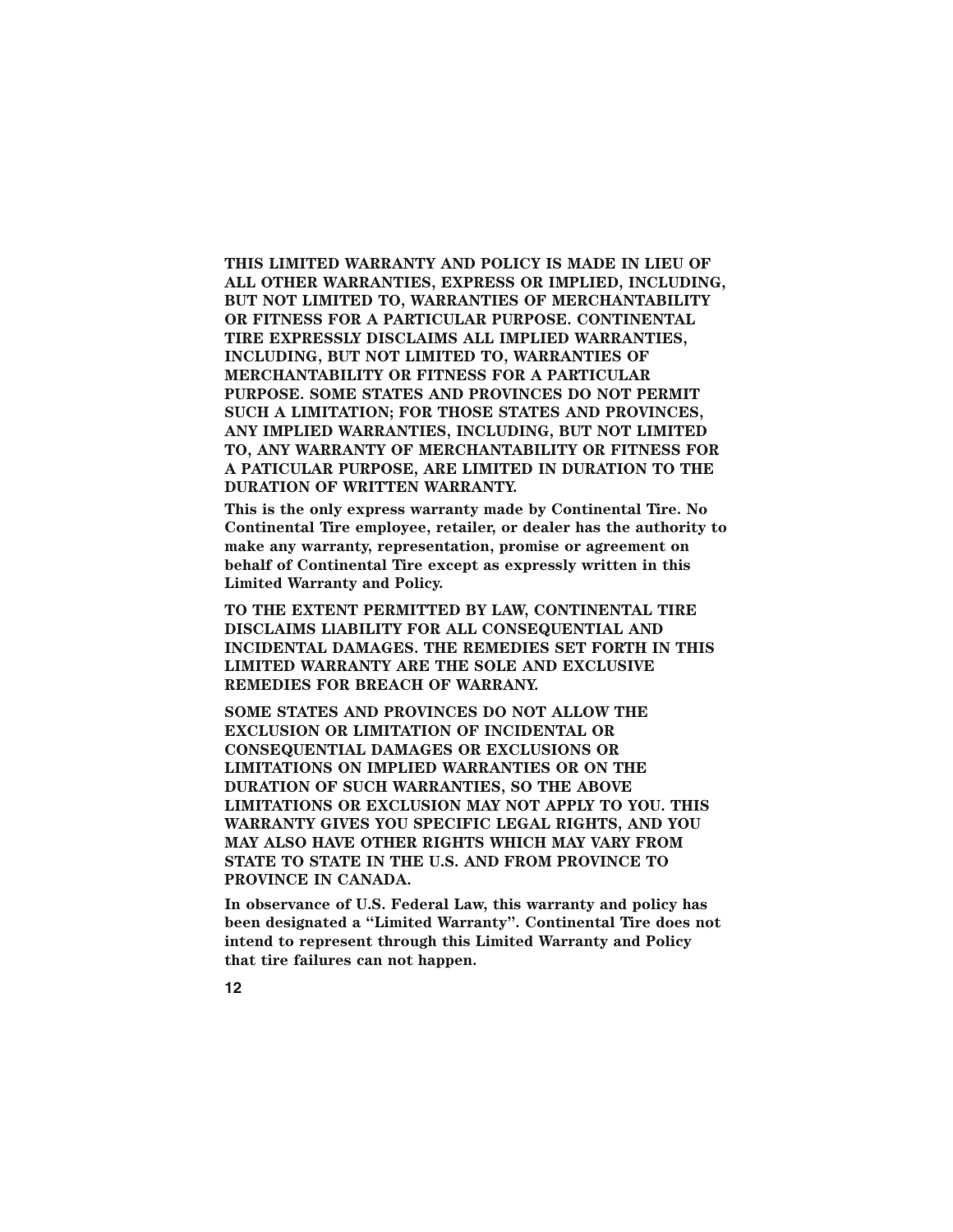# **5. CONTINENTAL TIRE'S OBLIGATIONS**

Replacement of Eligible Tires will be made by any Continental/General Tire brand authorized dealer or vehicle dealer authorized to handle Continental/General Tire brand tire adjustments ("Authorized Dealer"). Continental Tire will replace the tire pursuant to the terms of this Limited Warranty and Policy. Tires that are replaced under an adjustment basis under this Limited Warranty and Policy become the property of Continental Tire.

# **6. OWNER'S OBLIGATIONS**

To make an eligible claim under this Limited Warranty and Policy, the owner must present a claim with the tire(s) to an Authorized Dealer. For the nearest Authorized Dealer, consult the Yellow Pages, the Continental/General Tire brand internet address, or the 800 numbers shown in Section 7. Owner must present new vehicle registration form or new vehicle sales invoice indicating the date of purchase. Owner will be required to sign the Continental Tire Limited Warranty Claim Form or dealer replacement sales receipt.

Owner is responsible for paying all applicable taxes set forth under this Limited Warranty and Policy. Owner is also responsible for paying local tire-disposal fees where applicable and any parts or service regardless of mileage or months of service. This includes payment for tire rotation, alignment, towing, road service, valve stems and tire repairs. Owner is responsible for maintaining proper tire air pressure and for proper maintenance of the tire.

At the time of making a claim, owner is required to present the tire(s) and new vehicle registration form or new vehicle sales invoice showing date of purchase. If satisfactory proof-of-purchase date is not provided, the D.O.T. (Tire Identification Number) date of manufacture will be used.

A "comparable" new Continental/General Tire brand tire may be either the same tire line or the same basic construction but with a different sidewall or tread configuration. If the customer accepts a higher-priced replacement tire, the customer will pay the difference in price. Any tire replaced under this Limited Warranty and Policy will be covered by the current Continental/General Tire brand Limited Warranty and Policy.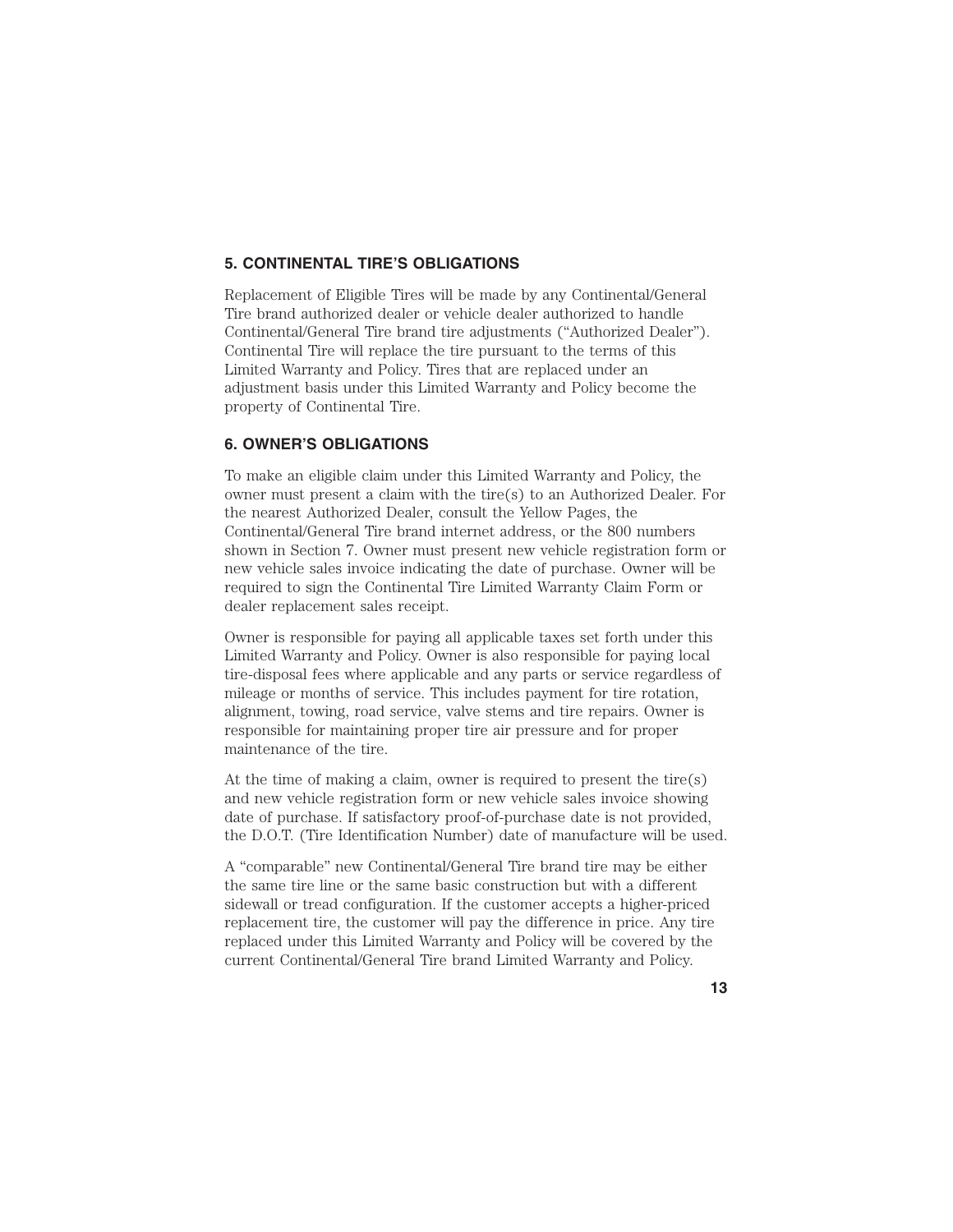# **7. FOR SERVICE ASSISTANCE OR ADDITIONAL INFORMATION:**

For the nearest Continental/General Tire brand tire dealer, consult the Yellow Pages or, if for any reason local service or information is not available, call Continental/General Tire brand toll-free Customer Relations number. In the United States, call: 1-800-847-3349. In Canada, call: 1-800-461-1776 or use the Continental or General brand Internet Address: www.continentaltire.com or www.generaltire.com.

# **Continental Tire**

**North America, Inc.** 1800 Continental Blvd. Charlotte, NC 28273

# **Continental Tire Canada, Inc.**

215 Rowntree Dairy Road Woodbridge, Ontario L4L 8B8

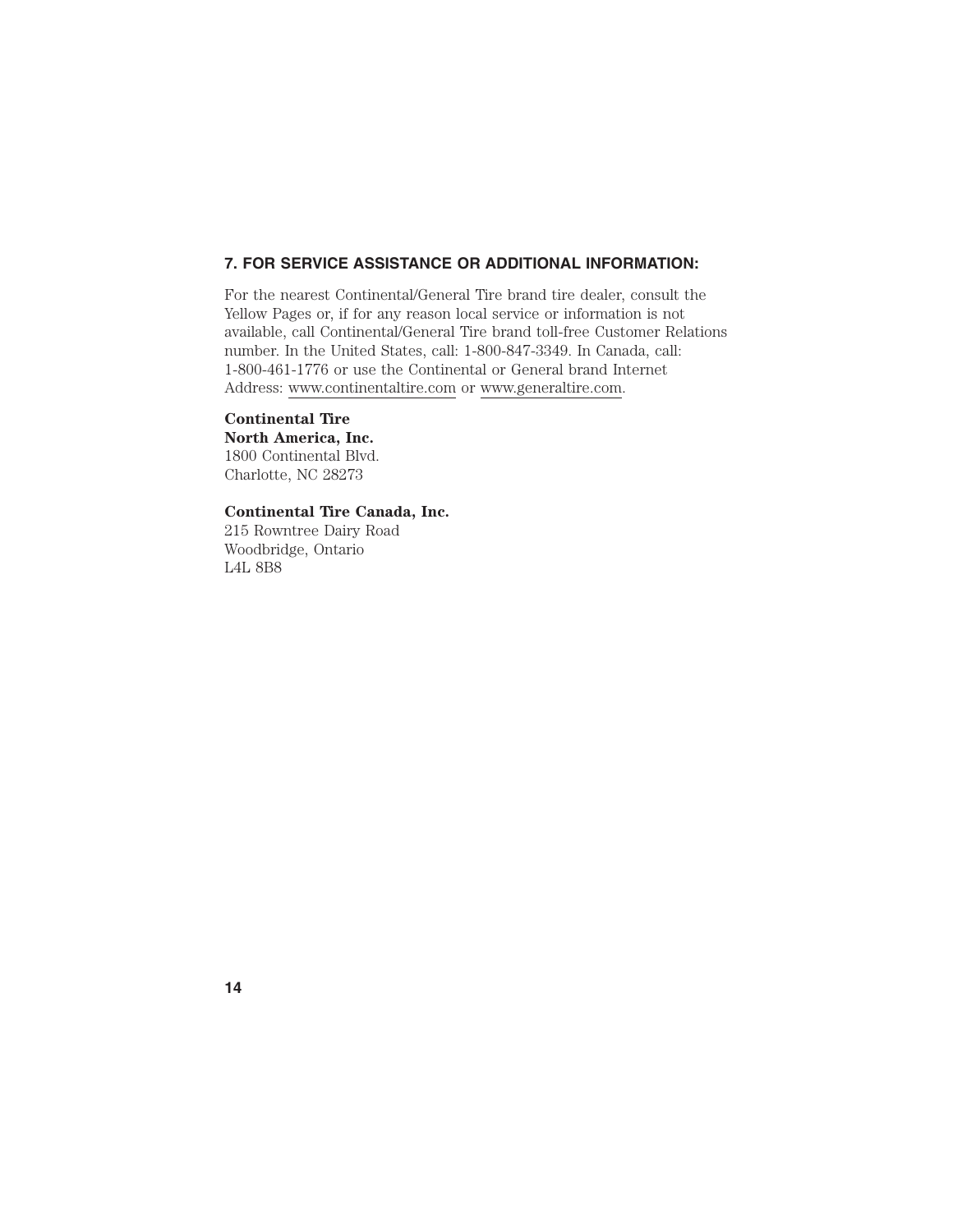# **GOODYEAR & DUNLOP BRANDS**

Ford Original Equipment Limited Warranty Highway Auto Tires Light Truck Tires Temporary Spare

# **WHO IS ELIGIBLE?**

You are eligible for the benefits of this Limited Warranty if you meet all the following criteria:

- You are the owner or authorized agent of the owner of new Goodyear or Dunlop highway auto or light truck tires supplied as original equipment on your Ford Motor Company vehicle
- Your tires bear Department of Transportation prescribed tire identification numbers
- Your tires have been used only on the vehicle on which they were originally installed according to the vehicle manufacturer or Goodyear's recommendations
- Your tires were purchased on or after January 1, 2004

# **WHAT IS COVERED AND FOR HOW LONG? FREE TIRE REPLACEMENT -**

Any new Goodyear or Dunlop highway radial auto or radial light truck tire, covered by this policy, removed from service due to a covered warranty condition during the first 2/32" of usable treadwear or twelve months from date of purchase, whichever comes first, will be replaced with a comparable new Goodyear or Dunlop brand tire at no charge, including mounting and balancing. Without proof of purchase the date of manufacture will be used to determine age.

# **ALL OTHER HIGHWAY AUTO OR LIGHT TRUCK TIRES**

Any new Goodyear or Dunlop highway auto or light truck tire, other than radial auto, radial light truck tires, removed from service due to a covered warranty condition during the first  $1/32''$  of usable treadwear will be replaced with a comparable new Goodyear or Dunlop tire at no charge, including mounting and balancing.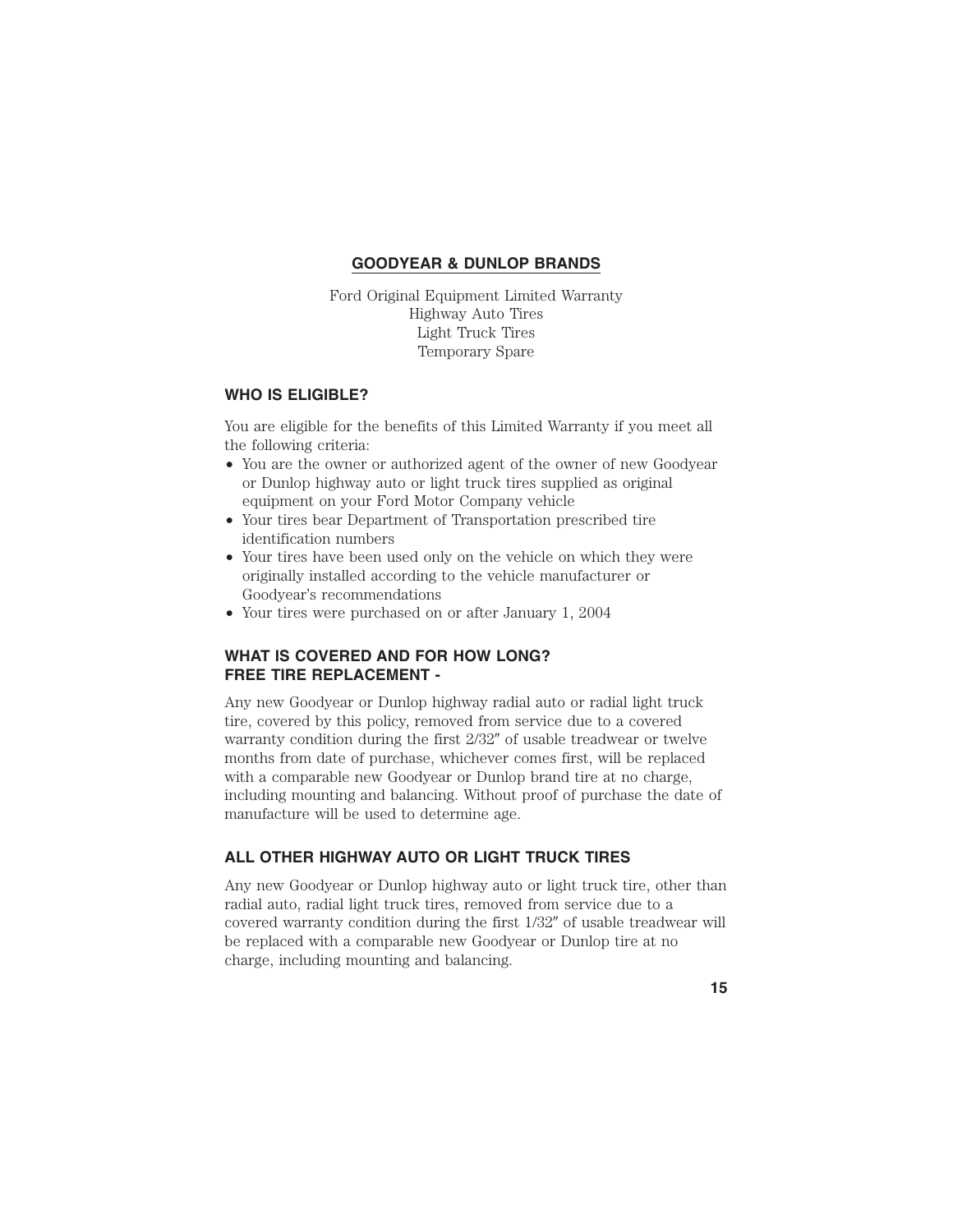### **TEMPORARY SPARE TIRES**

Any Goodyear or Dunlop brand temporary spare tire removed from service due to a covered warranty condition during the first 50% of usable treadwear  $(1/32'')$  will be replaced with a comparable new Goodyear or Dunlop brand temporary spare tire at no charge, including mounting.

# **PRORATED ADJUSTMENT**

Tires not eligible for free replacement that are removed from service due to a covered warranty condition will be replaced with a comparable new Goodyear or Dunlop brand tire on a prorated basis for up to six (6) years from the date of original new tire purchase or when the treadwear indicators become visible (worn to  $2/32$ "), whichever occurs first. Without proof of purchase the date of manufacture will be used to determine age.

#### **HOW WILL PRORATED CHARGES BE CALCULATED?**

Replacement price will be calculated by multiplying the tire's advertised retailer selling price at the time of adjustment by the percentage of usable original tread that has been worn off. You pay for mounting and balancing, and an amount equal to the current Federal Excise Tax (U.S. only) and any other applicable taxes.

#### **WHAT IS A COMPARABLE TIRE?**

A "comparable" new Goodyear or Dunlop tire will be the same brand tire and may either be the same line of tire or, in the event that the tire is not available, the same brand tire with the same basic construction and quality with a different sidewall or tread configuration. If a higher priced tire is accepted as replacement, the difference in price will be at an additional charge to you.

Any replacement tire provided pursuant to this warranty will be covered by the Goodyear or Dunlop warranty in effect at the time of replacement.

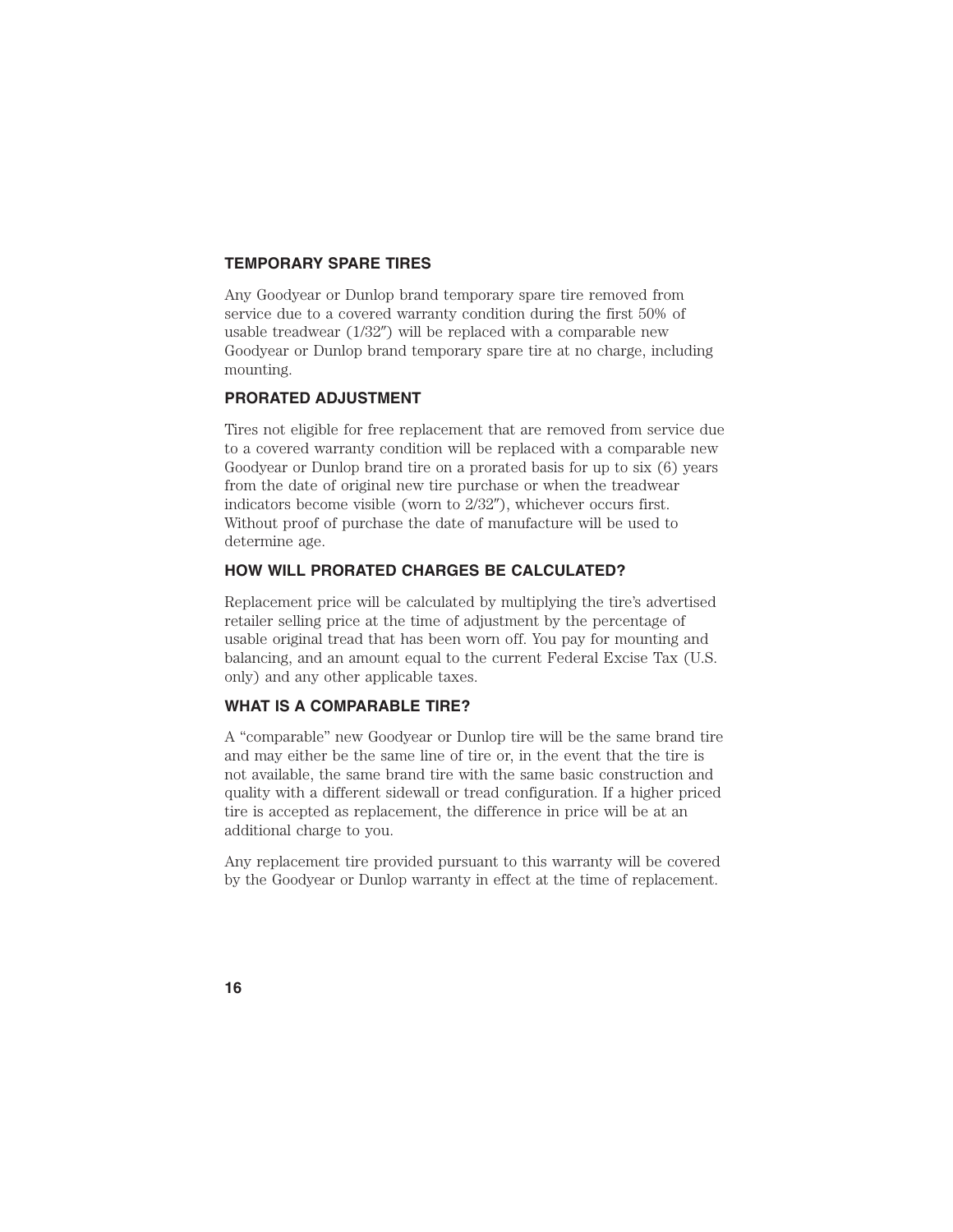# **ADDITIONAL PROVISIONS**

A tire has delivered its full original tread life and the coverage of this limited warranty ends when the treadwear indicators become visible (worn to  $2/32$ "), or six (6) years from the date of new tire purchase, whichever occurs first. Without proof of purchase the date of manufacture will be used to determine age.

### **LIMITATIONS**

This limited warranty is applicable only in the United States and Canada.

# **WHAT IS NOT COVERED BY THIS WARRANTY?**

This limited warranty does not cover the following:

- Tires submitted for ride disturbance complaints that are worn beyond the first two thirty-seconds of an inch  $(2/32'')$  tread depth or 6 months from date of new vehicle purchase, whichever occurs first, or tires submitted for ride disturbance due to damaged wheels or any vehicle condition.
- Goodyear or Dunlop do not warrant or give credit in any adjustment transaction for any kind of material added to a tire (e.g., tire fillers, sealants, balancing substances) after the tire leaves a factory producing Goodyear or Dunlop tires, nor will it adjust any tire that has failed as a result of adding such material.
- Irregular wear or damage due to mechanical condition of the vehicle, improper inflation, overloading, high speed spin-up, misapplication, misuse, negligence, racing, use of tire chains, improper mounting or demounting, improper repair, wreck, collision or fire.
- Road hazards (includes, but not limited to, punctures, cuts, snags, impact breaks, etc.).
- Any tire that, after leaving a factory producing Goodyear or Dunlop tires, has been intentionally altered to change its appearance (e.g., white inlay on a black tire or regrooved).
- Tires with weather-cracking that were purchased more than four  $(4)$ years prior to presentation for adjustment or, if purchase date cannot be verified, manufactured more than four years prior to presentation for adjustment.
- Temporary spare tires used on vehicles used in racing and on passenger cars in special applications such as police pursuit service.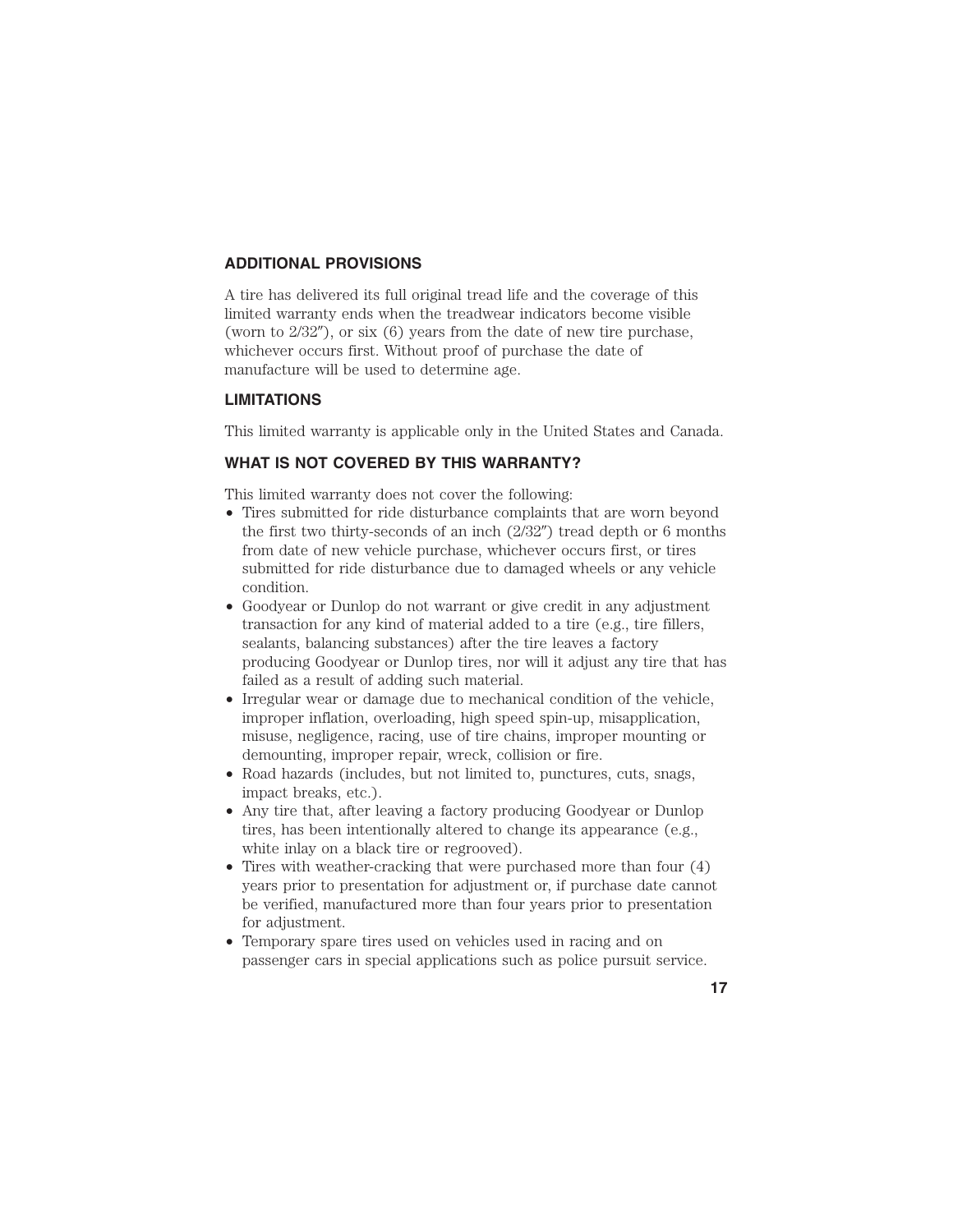- Goodyear Unisteel Commercial Radial Light Truck Tires
- Loss of time, inconvenience, loss of vehicle use, incidental or consequential damages.
- Tires supplied as Original Equipment are not eligible for any tread life warranty consideration.

# **WHAT ARE YOUR LEGAL RIGHTS?**

Some states and provinces do not allow the exclusion or limitation of incidental or consequential damages, so the above limitation or exclusion may not apply to you.

No representative or dealer has authority to make any representation, promise, or agreement on behalf of Goodyear or Dunlop except as stated herein.

Any tire, no matter how well constructed, may fail in service or otherwise become unserviceable due to conditions beyond the control of the manufacturer. Under no circumstances is this warranty a representation that a tire failure cannot occur.

This warranty gives you specific legal rights and you may also have other rights that vary from state to state or province to province.

# **HOW DO YOU OBTAIN AN ADJUSTMENT?**

- **A.** You must present the tire to be adjusted to an authorized Goodyear or Dunlop service facility. Tires replaced on an adjustment basis become the property of The Goodyear Tire & Rubber Company, Goodyear Dunlop Tires North America, Ltd. or Goodyear Canada Inc.
- **B.** You must pay for taxes and any additional services you order at the time of adjustment.
- **C.** You must submit your claim on an approved claim form supplied by an authorized Goodyear or Dunlop service facility. The form must be filled out completely and signed, where you the owner or your authorized agent presented the tire for adjustment.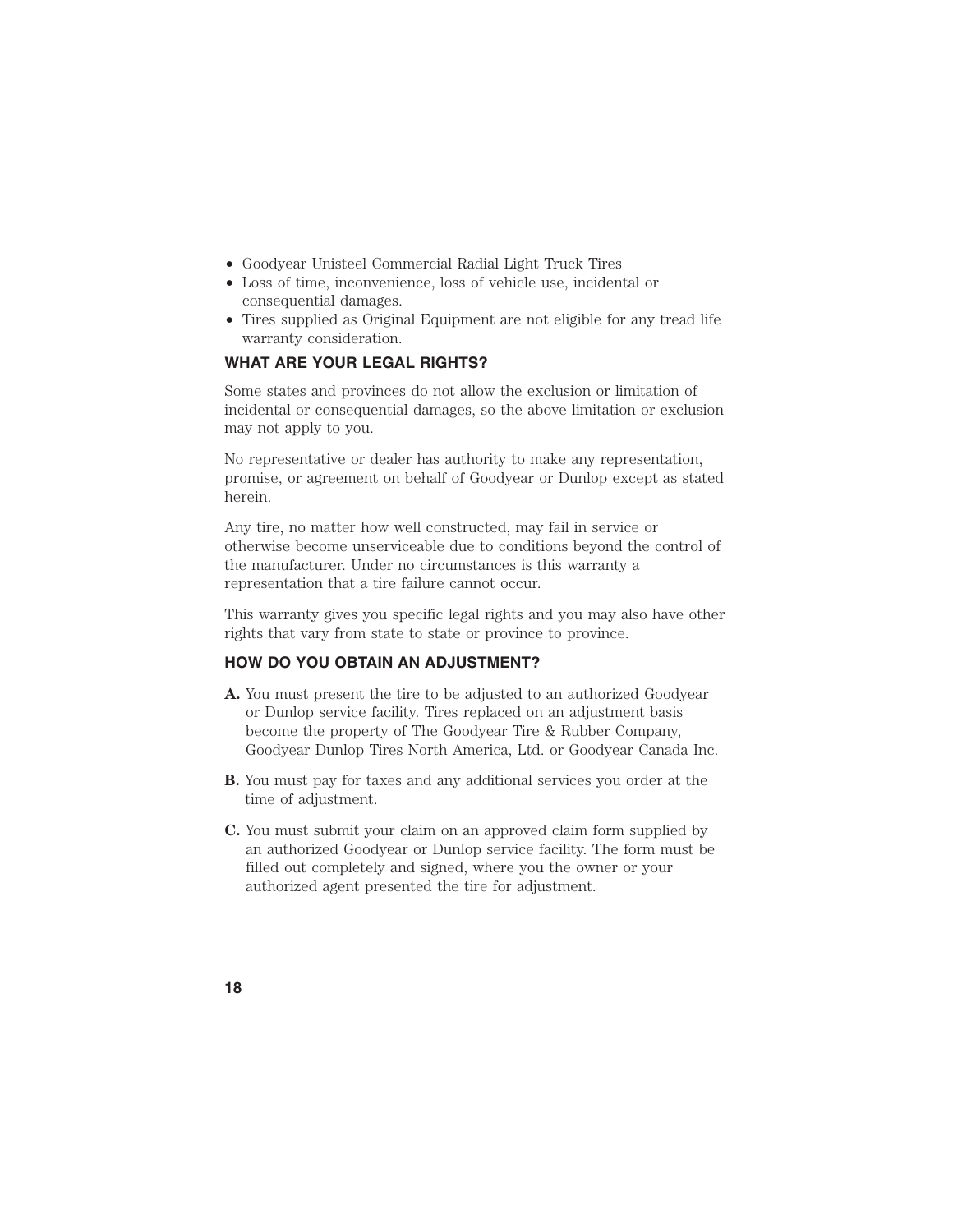# **TIRE SERVICE LIFE**

Tires are designed and built to provide many thousands of miles of excellent service. For maximum benefit, tires must be maintained properly to avoid tire damage that may result in removal from service before the tread is worn down to minimum depth.

It is not practical to accurately predict the service life of any specific tire in chronological time since service conditions vary widely. The serviceability of a tire over time is a function of the storage and service conditions (inflation pressure, load, speed, road hazard injury, etc.) to which a tire is subjected. Consumers should not rely soley on the appearance of the tire, but should be aware of any change in dynamic performance such as increased air loss, noise or vibration, which could be a sign to remove the tire. Therefore, it is essential to have tires, including spares, inspected regularly (at least monthly) for proper inflation pressure, damage and treadwear.

# **FOR SERVICE ASSISTANCE OR INFORMATION**

- FIRST CONTACT THE NEAREST GOODYEAR or DUNLOP RETAILER
- IF ADDITIONAL ASSISTANCE IS REQUIRED:

#### **UNITED STATES: CANADA:**

Call (800) 321-2136 Call (800) 387-3288 Customer Assistance Center Customer Assistance Centre Department 728 450 Kipling Avenue 1144 East Market St. Toronto, Ontario Akron, Ohio 44316-0001 M8Z 5E1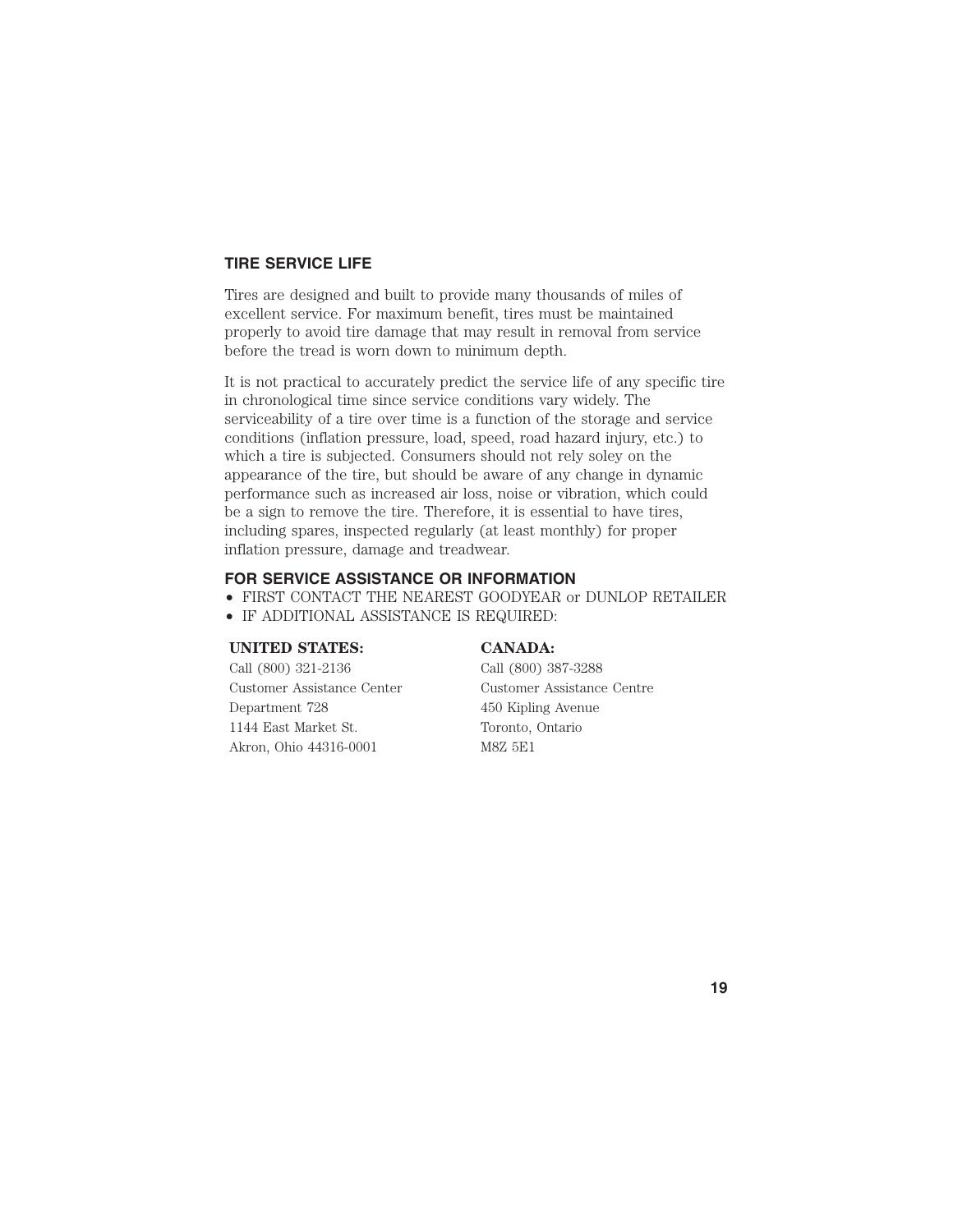# **HANKOOK TIRE - LIMITED WARRANTY**

FOR ORIGINAL EQUIPMENT PASSENGER CAR AND LIGHT TRUCK TIRES (INCLUDING TEMPORARY TIRE)

# **1. WHAT IS COVERED AND FOR HOW LONG**

Hankook warrants that a tire manufactured by Hankook and equipped originally on the vehicle is free from defects in materials or workmanship in normal use for the life of the original usable tread. The life of the original usable tread ends when the tire tread has been worn down with only 2/32nds inch (1.6 mm) remaining, at which point the tire is considered to be fully worn out.

# **PASSENGER CAR AND LIGHT TRUCK TIRES**

A. Free replacement

If Hankook Radial Passenger & Light Truck Tires fail as a result of defect in material and/or workmanship within the First 25% of treadwear, the tire will be replaced with a new, comparable Hankook tire at no charge including mounting and balancing charges.

#### B. *Pro rata* replacement

Tires not qualifying for free replacement will be allowed a credit toward purchase of a new, comparable Hankook Tire Based upon the amount of tread actually worn. The cost of mounting, balancing and any other service charges of Applicable taxes shall be paid by the user. Otherwise adjustment for compensation will be made on a *pro rata* basis calculated by multiplying the actual dealer selling price by the percentage of remaining usable tread depth.

# **HANKOOK TEMPORARY TIRE**

A. A Temporary tire weighs less and provides more trunk storage space than a conventional tire. To conserve tire tread life, temporary tire should be returned to the trunk as soon as it is convenient to have your standard tire repaired or replaced.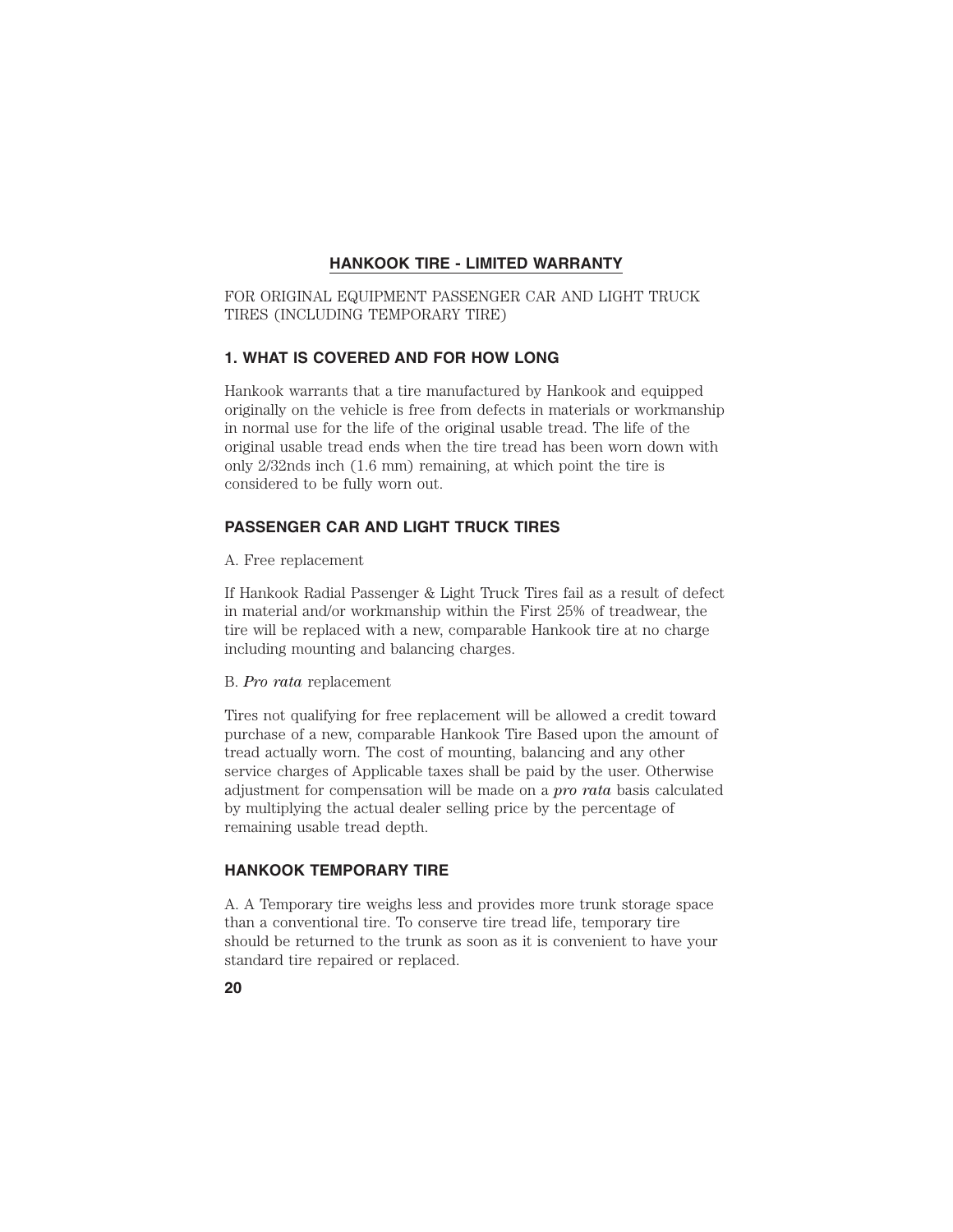B. If Hankook Temporary Tire fails as a result of defect in materials and/or workmanship during the first 50% of usable treadwear, the tire will be replaced with a new, comparable tire at no charge including mounting charge. No adjustment will be made for tires that are worn more than 50%.

# **T-TYPE TEMPORARY SPARE TIRES**

**Air Pressure** - Check T-type temporary spare tire inflation pressure as soon as practical after installation and inflate to 60 psi. The tire pressure should be checked monthly and maintained at 60 psi while stored or in service.

**Vehicle Restriction** - The T-type temporary spare tire was designed for your vehicle and should not be used on any other vehicle. Other Restrictions - The T-type temporary spare tire should not be used with other wheels, nor should standard tires, snow tires, wheel covers, or trim rings be used with the temporary spare wheel. If such use is attempted, damage to these items or other vehicle components may occur.

# **2. WHAT IS NOT COVERED BY THE WARRANTY**

### **NON ADJUSTABLE CONDITIONS**

A. Irregular wear or tire damage due to:

- Road hazards such as punctures, cuts, snags, scuffs, carcass bruises or impact breaks.
- Fire, wreck or collision
- Improper inflation, overloading, high speed spinning, improper mounting or demounting, running flat, racing, vandalism, willful damage or abuse.
- Misalignment, wheel imbalance, defective brakes or shock absorber, use of tire chains.
- Any tire which has failed as a result of adding materials (e.g. tire fillers, sealant, or balancing substances)
- Mechanical failure or design of vehicle.

B. Tires fitted to anything other than the original vehicles.

C. Tire worn beyond treadwear indicator (2/32nds or 1.6 mm tread remaining).

D. Tire presented by other than the actual owner-user.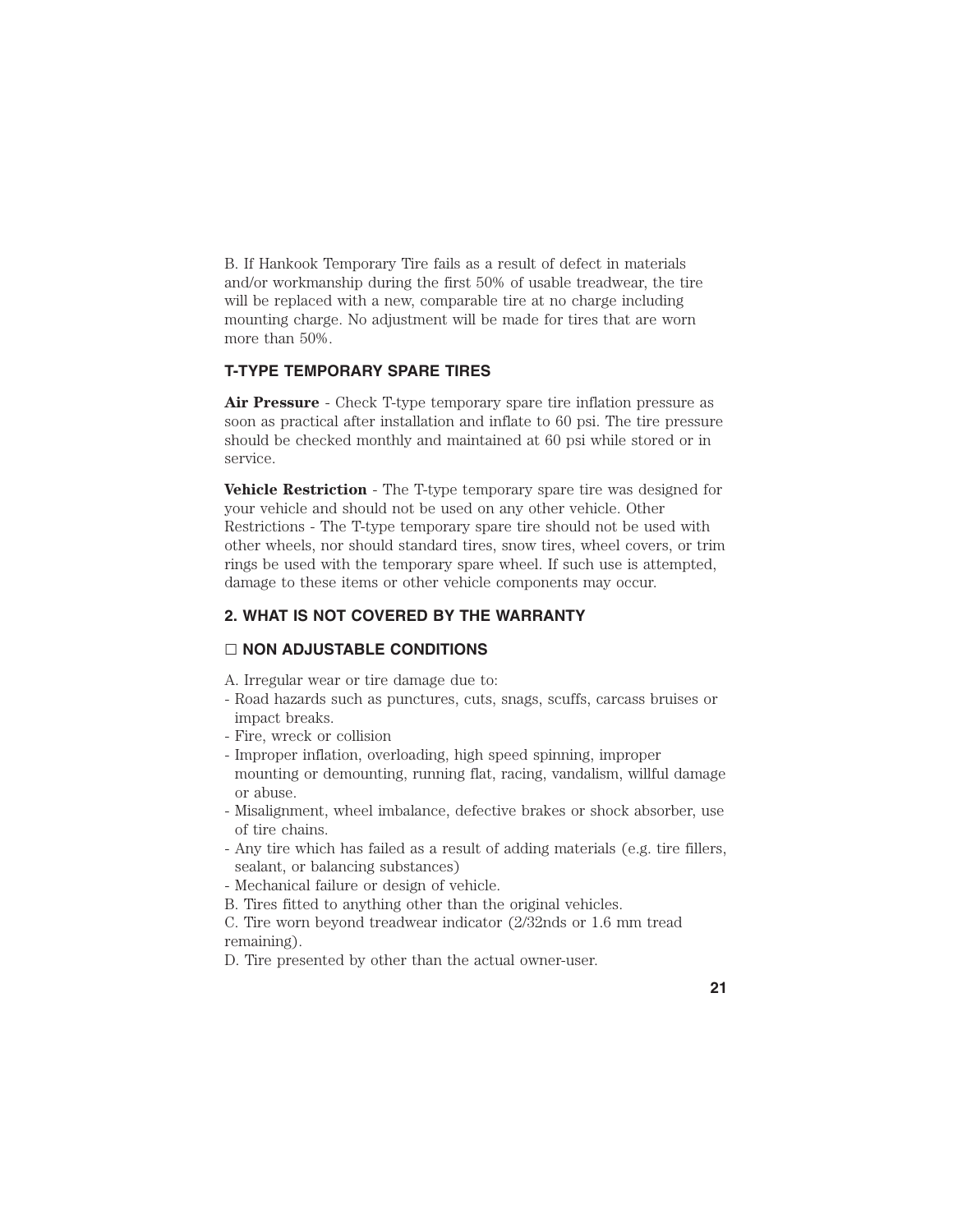E. Tire branded "NA" (meaning no adjustment) or "blem" (meaning blemished).

F. Loss of time inconvenience, loss of use of the vehicle or consequential damage.

G. Ride disturbance caused by damaged wheels or after free-replacement conditions.

H. Tire with weather cracking which was purchased more than four years prior to presentation for adjustment.

# **GENERAL EXCLUSIONS**

A. No Hankook Tire employee, retailer or dealer has the authority to make any warranty, representation, promise or agreement on behalf of Hankook Tire except as stated in this policy.

B. Tires used in racing related activities or competitive events are not covered by this warranty.

C. Limitation of remedy: to the extent permitted by law, HANKOOK disclaims liability for all consequential and incidental damages. Some provinces and states do not allow the exclusion or limitation of incidental or consequential damages, so the above limitation or exclusion may not apply to you. This warranty gives you specific legal rights, and you may also have the rights which vary from province in Canada, and from state to state in the U.S.A.

# **3. HANKOOK'S OBLIGATIONS**

Replacement qualifying under this warranty will be made by a participating Hankook Dealer or a participating Car Dealer.

# **4. OWNER'S OBLIGATIONS**

A. You must present the tire to a participating Hankook Dealer or a participating Car Dealer.

B. For free replacement, a proof of purchase date such as car dealer invoice should be presented.

C. No claim will be recognized unless submitted on a Hankook claim form completely filled out and signed by the owner or a participating Hankook dealer or Car Dealer.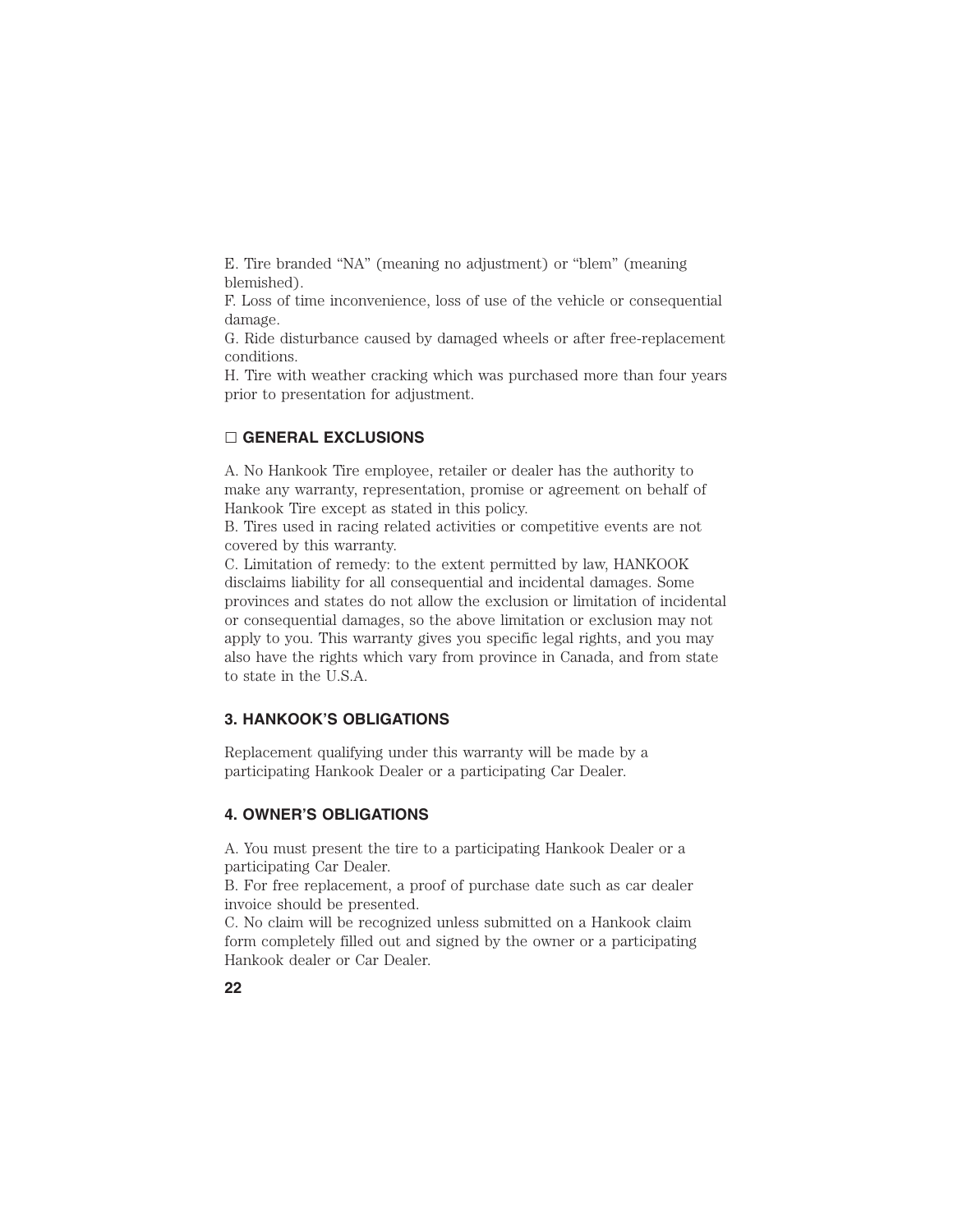# **5. SAFETY MAINTENANCE INFORMATION**

Improper tire mounting and inflation, overloading procedures may cause serious personal injury or property damage. We strongly recommend you read and follow all safety information contained in the tire safety information section Contained in this booklet, the placard in the vehicle or the Owner's Manual.

HANKOOK U.S.A. CORPORATE HEADQUATERS 1450 Valley Road, Wayne, New Jersey 07470 (973) 633-9000 Toll Free (877) 740-7000 www.hankooktireusa.com

WEST REGIONAL OFFICE 11555 Arrow Route, Suite 105, Rancho Cucamonga, CA 91730 (909) 481-9800 Toll Free (800) 426-8252 www.hankooktireusa.com

CANADA CORPORATE HEADQUARTERS 6485 Kennedy Road Mississauga, Ontario L5T 2W4 (905) 670-1811 Toll Free (800) 843-7709 www.hankooktire.ca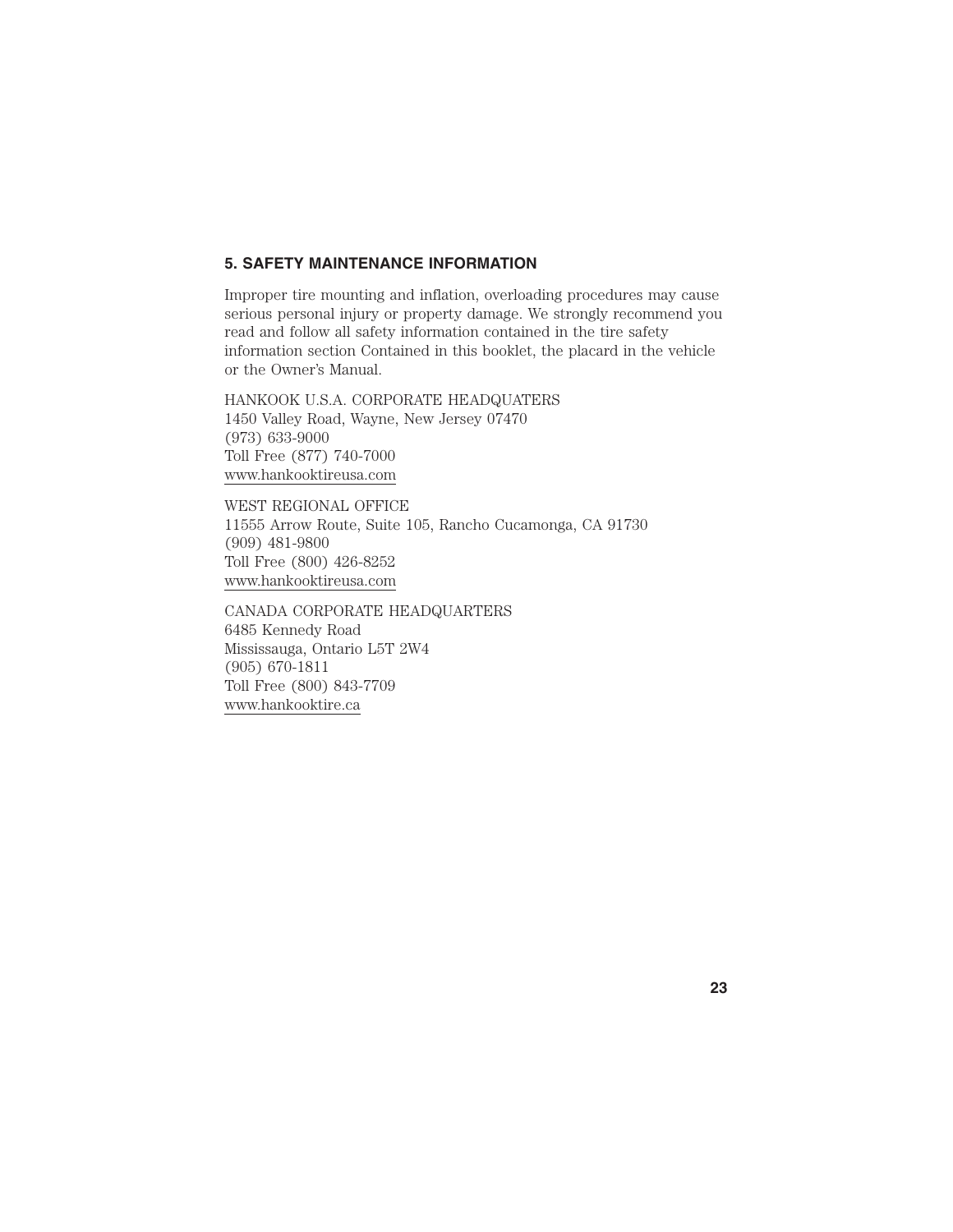# **KUMHO TIRE TIRE - LIMITED WARRANTY**

FOR ORIGINAL EQUIPMENT PASSENGER CAR AND LIGHT TRUCK TIRES (INCLUDING TEMPORARY TIRE)

# **1. WHAT IS COVERED AND FOR HOW LONG**

Kumho warrants that a tire manufactured by Kumho and equipped originally on the vehicle is covered by this warranty against defects in workmanship and materials in normal use for the life of the original usable tread, or 6 years from the date of purchase, whichever comes first. The life of the original usable tread ends when the tire tread has been worn down with only 2/32nds inch (1.6 mm) remaining.

# **PASSENGER CAR AND LIGHT TRUCK TIRES**

A. Free replacement

If Kumho Radial Passenger & Light Truck Tires fail as a result of defect in material and/or workmanship within the first  $1.6$ mm  $(2/32'')$  of tread wear or 1 year from the date of purchase, whichever comes first, the tire will be replaced with a new, comparable Kumho tire at no charge including mounting and balancing charges.

#### B. *Pro rata* replacement

Tires not qualifying for free replacement will be allowed a credit toward purchase of a new, comparable Kumho tire based upon the amount of tread actually worn. The cost of mounting, balancing and any other service charges of Applicable taxes shall be paid by the user. Otherwise adjustment for compensation will be made on a *pro rata* basis calculated by multiplying the actual dealer selling price by the percentage of remaining usable tread depth.

### **KUMHO TEMPORARY TIRE**

A. A Temporary tire weighs less and provides more trunk storage space than a conventional tire. To conserve tire tread life, temporary tire should be returned to the trunk as soon as it is convenient to have your standard tire repaired or replaced.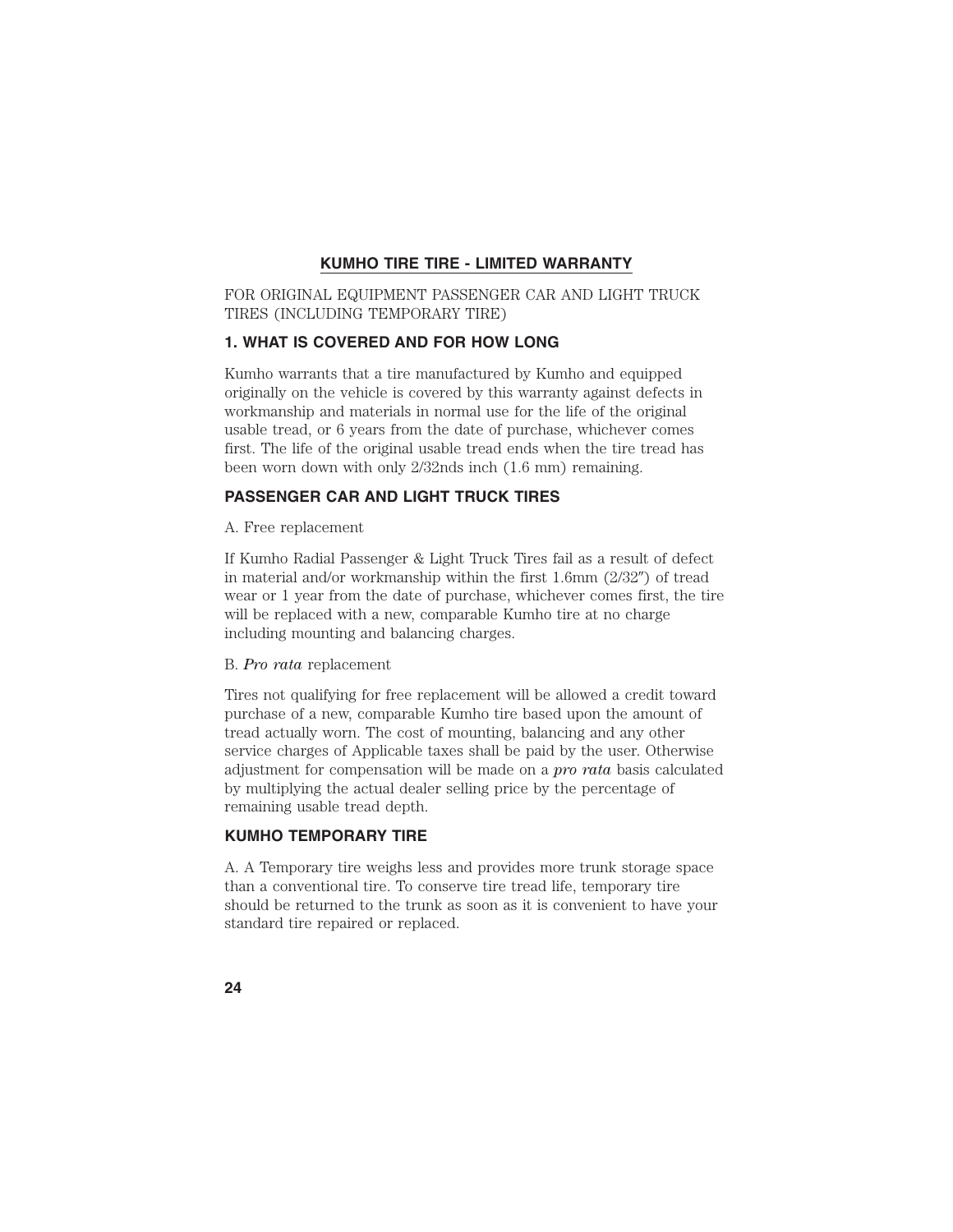B. If Kumho Temporary Tire fails as a result of defect in materials and/or workmanship during the first 50% of usable treadwear, the tire will be replaced with a new, comparable tire at no charge including mounting charge. No adjustment will be made for tires that are worn more than 50%.

# **T-TYPE TEMPORARY SPARE TIRES**

**Air Pressure** - Check T-type temporary spare tire inflation pressure as soon as practical after installation and inflate to 60 psi. The tire pressure should be checked monthly and maintained at 60 psi while stored or in service.

**Vehicle Restriction** - The T-type temporary spare tire was designed for your vehicle and should not be used on any other vehicle. Other Restrictions - The T-type temporary spare tire should not be used with other wheels, nor should standard tires, snow tires, wheel covers, or trim rings be used with the temporary spare wheel. If such use is attempted, damage to these items or other vehicle components may occur.

# **2. WHAT IS NOT COVERED BY THE WARRANTY**

### **NON ADJUSTABLE CONDITIONS**

- A. Irregular wear or tire damage due to:
- Road hazards such as punctures, cuts, snags, scuffs, carcass bruises or impact breaks.
- Fire, wreck or collision
- Flat spotting caused by improper storage.
- Improper inflation, overloading, high speed spinning, improper mounting or demounting, running flat, racing, vandalism, willful damage or abuse.
- Misalignment, wheel imbalance, defective brakes or shock absorber, use of tire chains.
- Any tire which has failed as a result of adding materials (e.g. tire fillers, sealant, or balancing substances)
- Mechanical failure or design of vehicle.
- B. Tires fitted to anything other than the original vehicles.
- C. Tire worn beyond treadwear indicator (2/32nds or 1.6 mm tread remaining).

D. Tire presented by other than the actual owner-user.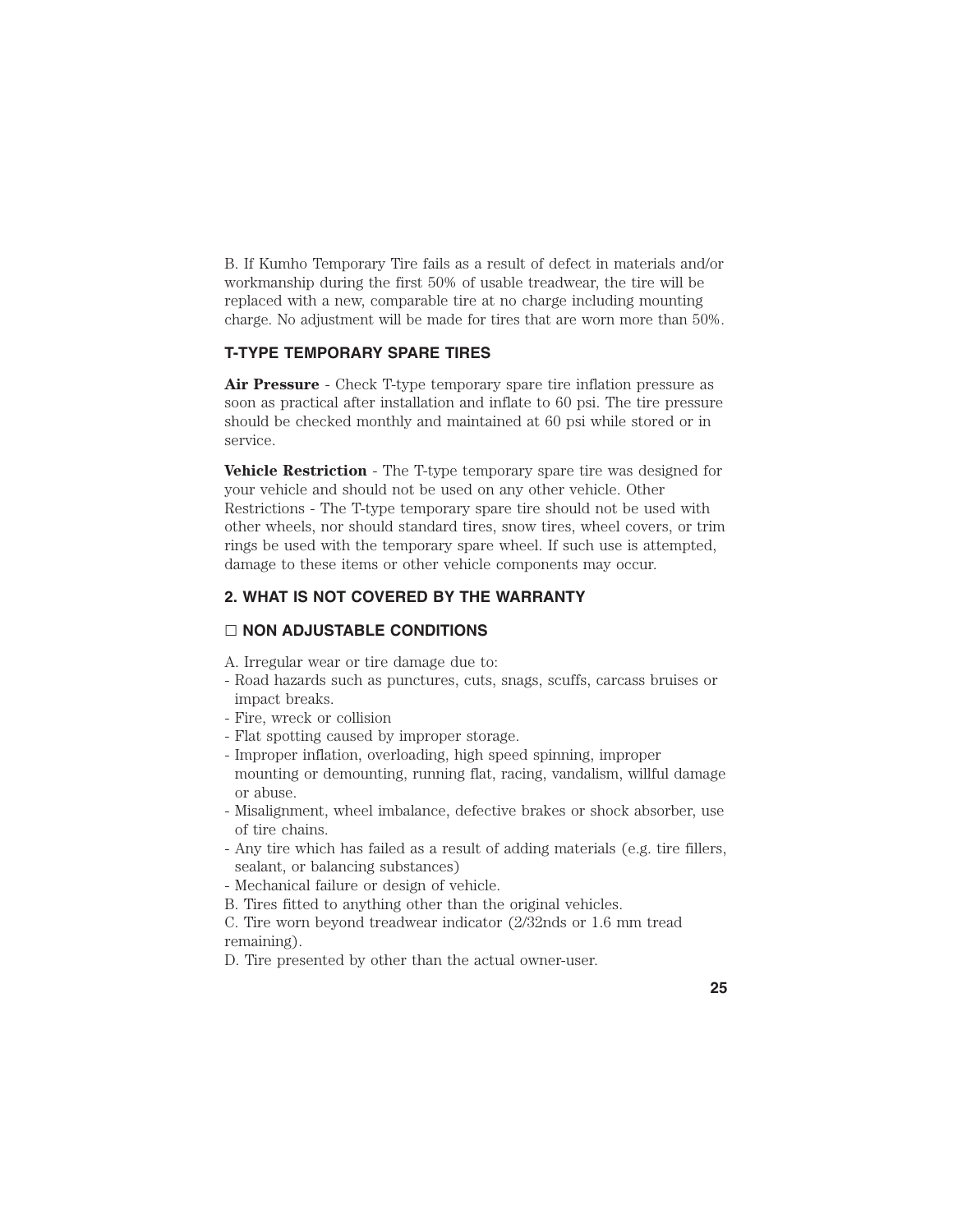E. Tire branded "NA" (meaning no adjustment) or "blem" (meaning blemished).

F. Loss of time inconvenience, loss of use of the vehicle or consequential damage.

G. Ride disturbance caused by damaged wheels or after free-replacement conditions.

H. Tire with weather cracking which was purchased more than four years prior to presentation for adjustment.

# **GENERAL EXCLUSIONS**

A. No Kumho Tire employee, retailer or dealer has the authority to make any warranty, representation, promise or agreement on behalf of Kumho Tire except as stated in this policy.

B. Tires used in racing related activities or competitive events are not covered by this warranty.

C. Limitation of remedy: to the extent permitted by law, KUMHO disclaims liability for all consequential and incidental damages. Some provinces and states do not allow the exclusion or limitation of incidental or consequential damages, so the above limitation or exclusion may not apply to you. This warranty gives you specific legal rights, and you may also have the rights which vary from province in Canada, and from state to state in the U.S.A.

# **3. KUMHO'S OBLIGATIONS**

Replacement qualifying under this warranty will be made by a participating Kumho Dealer or a participating Car Dealer.

# **4. OWNER'S OBLIGATIONS**

A. You must present the tire to a participating Kumho Dealer or a participating Car Dealer.

B. For free replacement, a proof of purchase date such as car dealer invoice should be presented.

C. No claim will be recognized unless submitted on a Kumho claim form completely filled out and signed by the owner or a participating Kumho dealer or Car Dealer.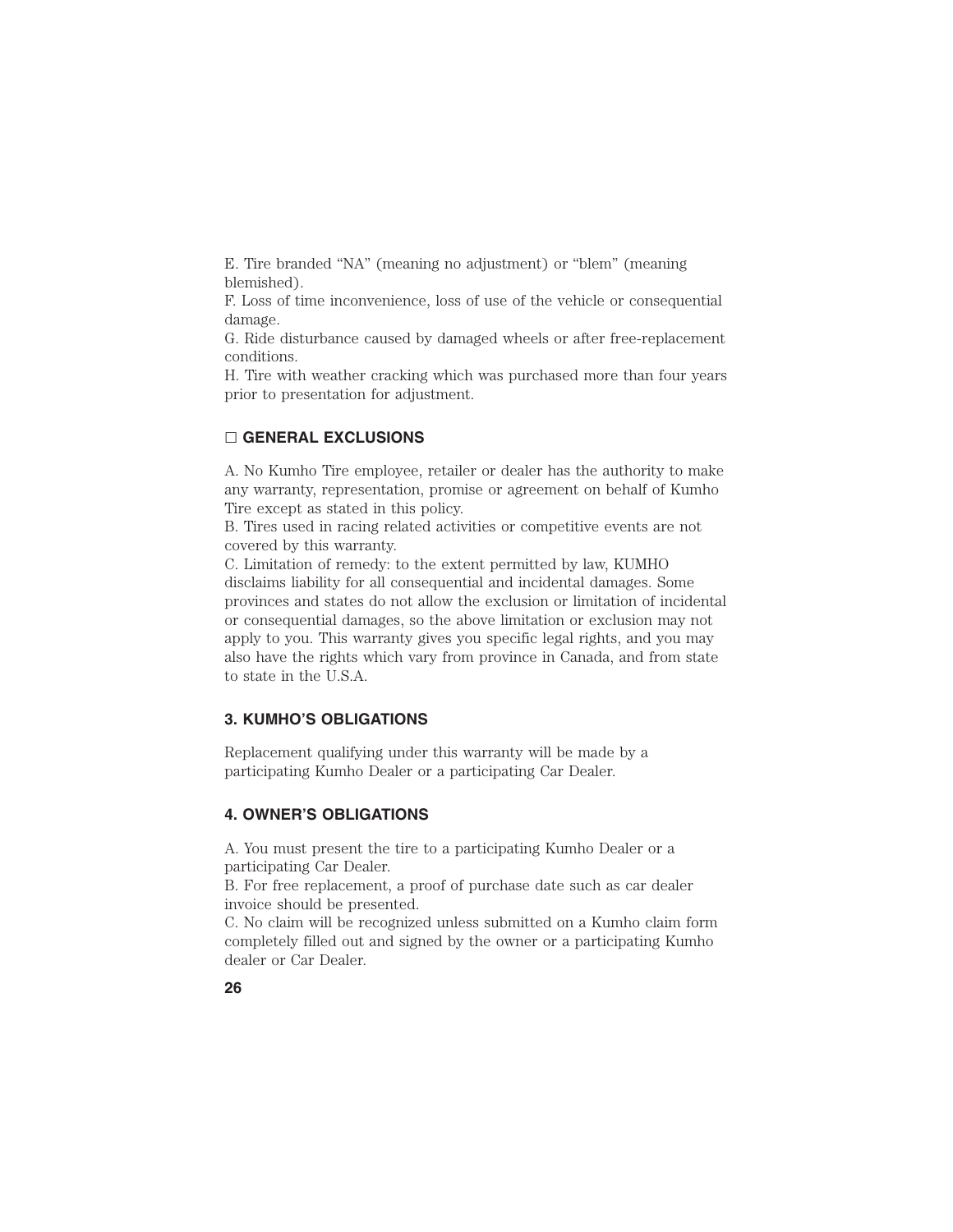# **5. SAFETY MAINTENANCE INFORMATION**

Improper tire mounting and inflation, overloading procedures may cause serious personal injury or property damage. We strongly recommend you read and follow all safety information contained in the tire safety information section Contained in this booklet, the placard in the vehicle or the Owner's Manual.

KUMHO TIRE U.S.A. CORPORATE HEADQUARTERS 10299 6th Street, Rancho Cucamonga, CA 91730 U.S.A. (909) 483-0284 Toll Free (800) 44(HI)-58646 (KUMHO) www.kumhousa.com

CANADA CORPORATE HEADQUARTERS Riverside Corporate Centre Suite 118-11782 Hammersmith Way Richmond, B.C. V7A 5E3 (604) 241-4142 Toll Free 1-(888) 995-8646 www.kumhotire.ca

TORONTO OFFICE 1100 Sheppard Ave. West, Suite 302, Toronto, Ontario M3K 2B3 (416) 636-0904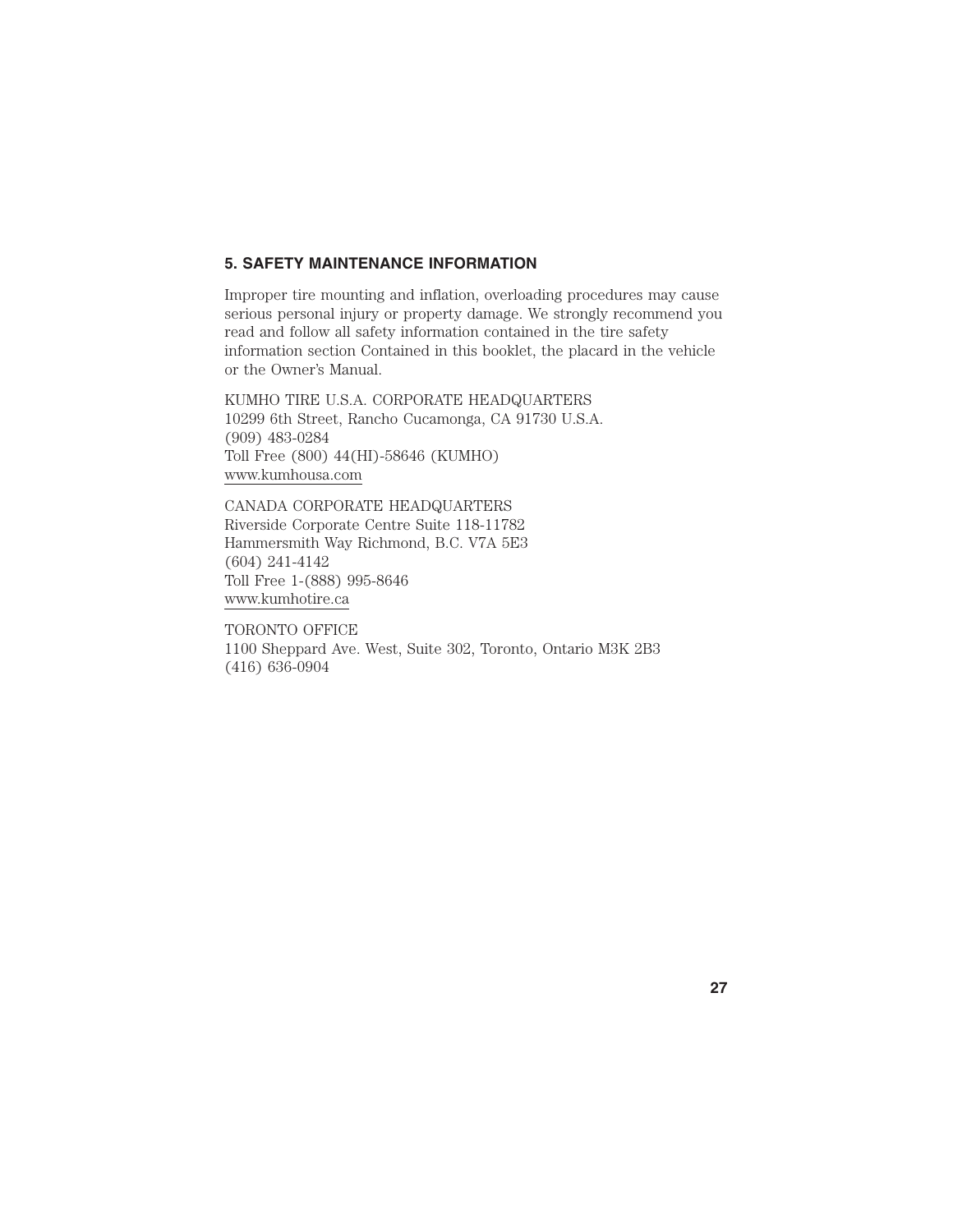# **MAXXIS**- **TIRES LIMITED WARRANTY**

This Limited Warranty applies only to Maxxis brand radial tires installed as original equipment on new passenger cars and light trucks, and to Maxxis brand temporary spare tires included with new passenger cars and light trucks.

The Maxxis brand tires to which this Limited Warranty applies are referred to in this Limited Warranty as Tire or Tires. New passenger cars and light trucks are referred to as a Vehicle. Maxxis-authorized dealers that accept warranty claims are referred to as Maxxis Dealers. Vehicle Manufacturer authorized dealers that accept warranty claims are referred to as Vehicle Manufacturer Dealers.

**Notice: Any implied warranty or condition, whether statutory or otherwise, including that of merchantability or fitness for a particular purpose, is limited to the duration of this written Limited Warranty. Maxxis is not responsible for loss of time, inconvenience, loss of use of vehicle, and/or costs of towing or transportation, or any other consequential, incidental or indirect damages. Some States (or Provinces) do not allow limitations on how long an implied warranty or condition lasts, so the above limitation may not apply to you. Some States (or Provinces) do not allow the exclusion or limitation of incidental or consequential damages, so these limitations or exclusions may not apply to you.**

# **Eligibility for Limited Warranty**

In order for the Tire or Tires to be covered by this Limited Warranty, all of the following conditions must be met:

- The Tire was installed or supplied as original equipment on a new Vehicle.
- The Tire bears the prescribed tire identification number, as applicable.
- The Tire has been used only on the Vehicle on which it was originally installed or supplied, and the installation was in accordance with Vehicle manufacturer's and/or Maxxis' recommendations.
- The Tire has been properly cared for, and reasonable and necessary maintenance has been performed, in accordance with the Vehicle Owner's Manual and/or this Limited Warranty.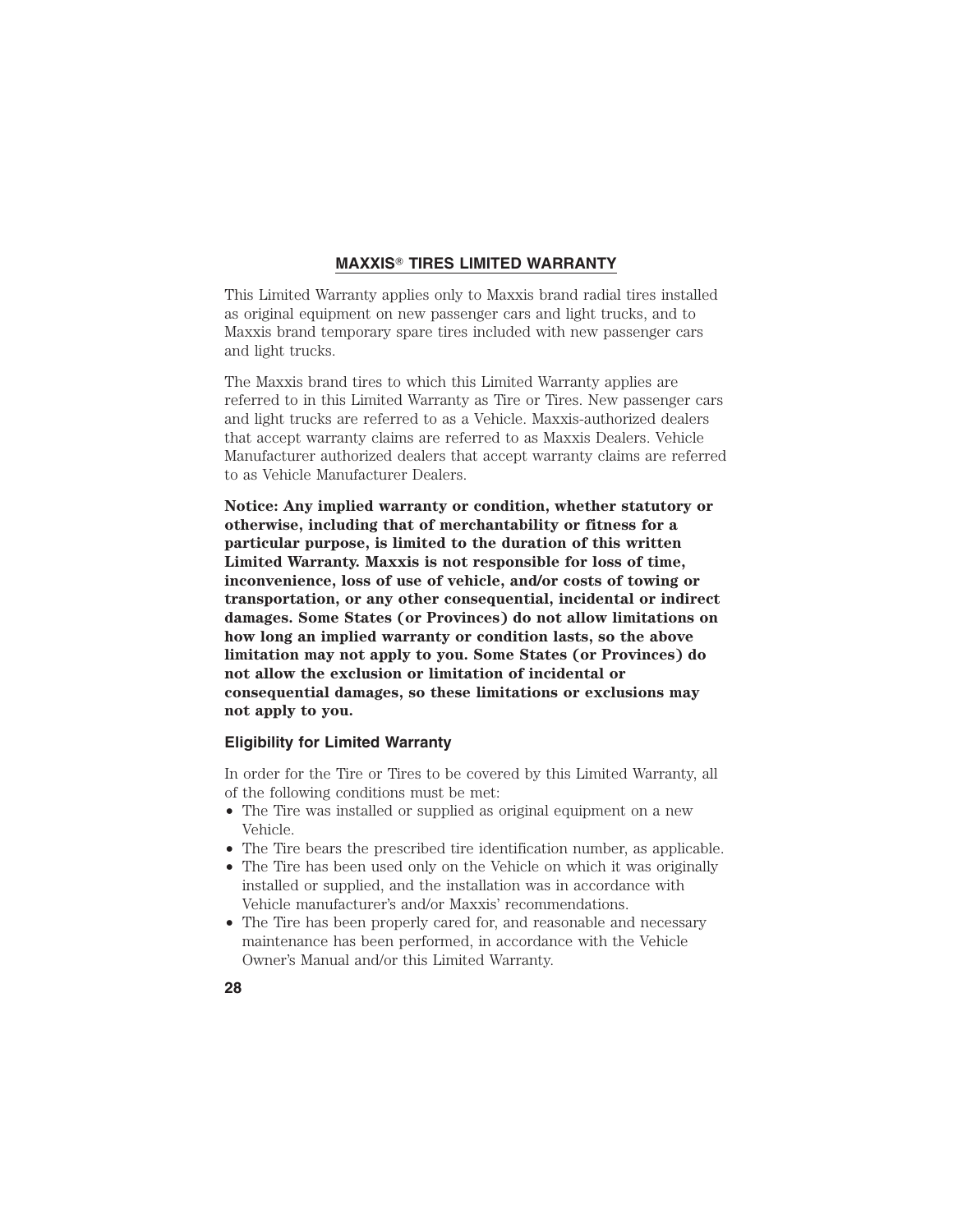- The Tire has been operated only under normal service conditions.
- The Tire's owner resides in the United States or Canada.

#### **What Is Warranted and for How Long**

- Failures, defects, and malfunctions due to defective materials and/or defective workmanship.
- Ride problems, vibration problems, and/or out-of-round Tires, if the Tire is within the first  $1/32<sup>nd</sup>$  inch of tread depth  $(0.8 \text{ mm})$ .
- Within 60 months from the date of your purchase of the new Vehicle, or at least  $2/32<sup>nd</sup>$  inch  $(1.6 \text{ mm})$  of tread depth remaining on the Tire, whichever comes first, except if the Tire is a temporary spare tire, in which case the tire must be within the first  $1/32^{nds}$  inch  $(0.8 \text{ mm})$  of tread depth.

### **What Is Not Covered by this Limited Warranty Policy**

- Tire failure, defect, malfunction or damage resulting from improper operation or maintenance such as, but not limited to, overloading, excessive speed and inflation practices causing excessive operational temperatures that exceed specifications, misapplication, tire/wheel imbalance, vandalism, use of puncture sealants and/or chemical corrosion.
- Road hazards, including but not limited to cuts, snags, punctures, bruises, impact brakes, tire plugs, and/or any other damage caused by tire repair.
- Ride problems, vibration problems, and/or out-of-round Tires, if Maxxis determines the problem is not the result of a defect covered under this Limited Warranty, regardless of the tread depth of the Tire.
- Irregular treadwear resulting from improper wheel alignment, under or over inflation, tire abuse (such as spinning), improper mounting or dismounting, vehicle mechanical problems (such as faulty, worn or malfunctioning brakes and/or suspension), damaged wheels, tire truing, snow/ice chain usage, flat spots caused by braking, or Tires involved in accidents.
- Tire alterations such as, but not limited to, bead or sidewall decorative material and/or adding a white inlay (whitewall) to the tire.
- Failure, defect, malfunction or damage to Tires used on vehicles engaged in racing or special applications, such as police pursuit.
- Claims made by persons other than the original consumer purchaser.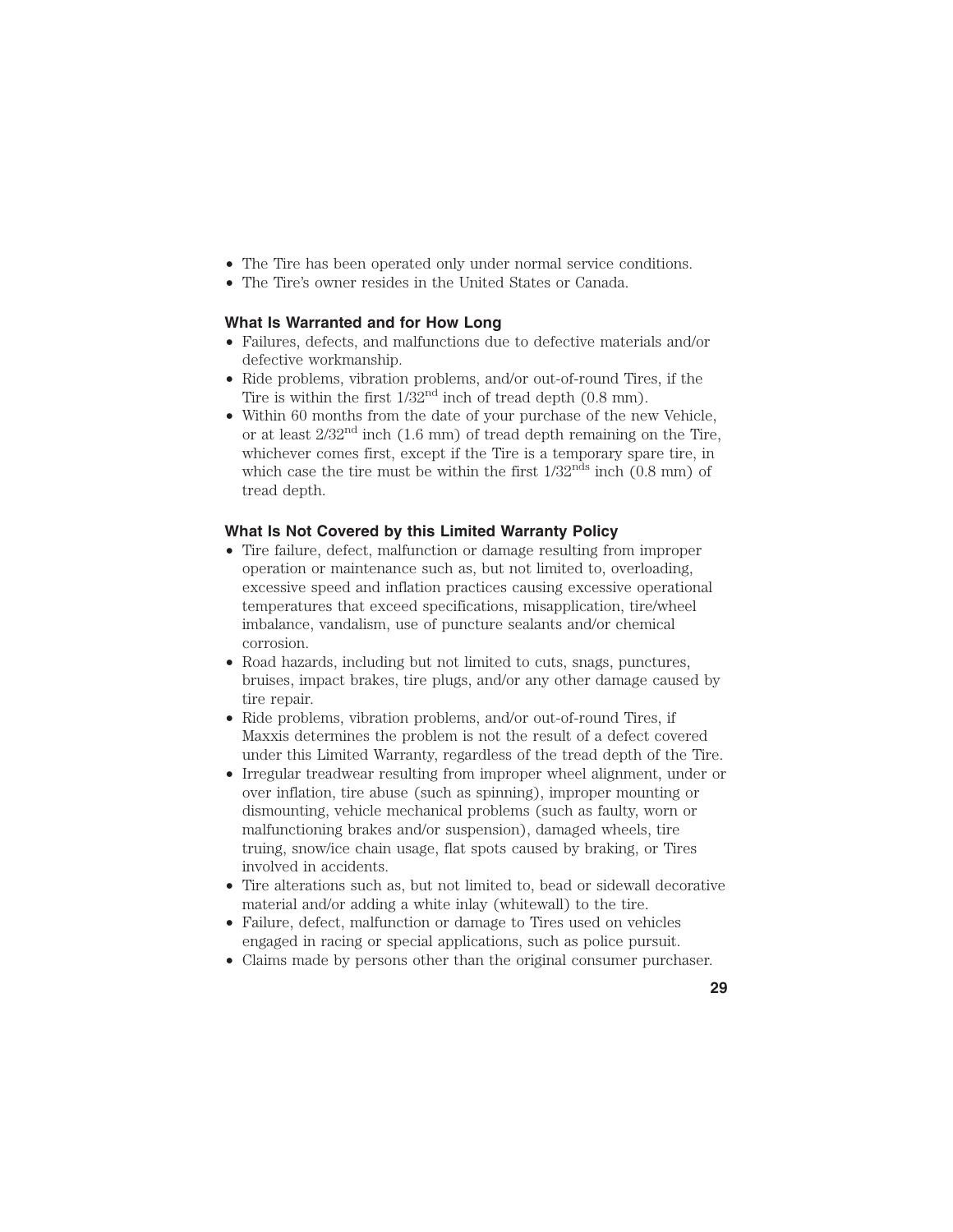**Limitation of Warranty**

- **Any implied warranty or condition, whether statutory or otherwise, including that of merchantability or fitness for a particular purpose, is limited to the duration of this written Limited Warranty.**
- **Maxxis is not responsible for loss of time, inconvenience, loss of use of vehicle, and/or costs of towing or transportation, or any other consequential, incidental or indirect damages.**
- Some States (or Provinces) do not allow limitations on how long an implied warranty or condition lasts, so the above limitation may not apply to you. Some States (or Provinces) do not allow the exclusion or limitation of incidental or consequential damages, so these limitations or exclusions may not apply to you.
- This Limited Warranty is only applicable in the United States and Canada.
- This Limited Warranty is not intended as a representation that a tire failure cannot occur.
- This Limited Warranty is the entire warranty given by Maxxis, and Maxxis' complete obligation with respect to the Tires is stated in this Limited Warranty. No one has the authority to imply, suggest, agree, represent, warrant, or promise contrary to the terms of this Limited Warranty.
- This Limited Warranty gives you specific legal rights and you may also have other rights which vary from State to State or Province to Province.

# **Replacement of Tires**

• If you make a warranty claim in accordance with this Limited Warranty, and the Tire\* is within the first 25% of original, usable tread, or the warranty claim is made 12 months from the date of your purchase of the new Vehicle (whichever comes first), the Tire will be promptly replaced with a comparable tire, without charge to you (Free Replacement).

\* If your warranty claim is with respect to a temporary spare tire, the tire must be within the first  $1/32<sup>nd</sup>$  inch  $(0.8$  mm) of tread depth, and the warranty claim does not have to be made within 12 months from the date of purchase.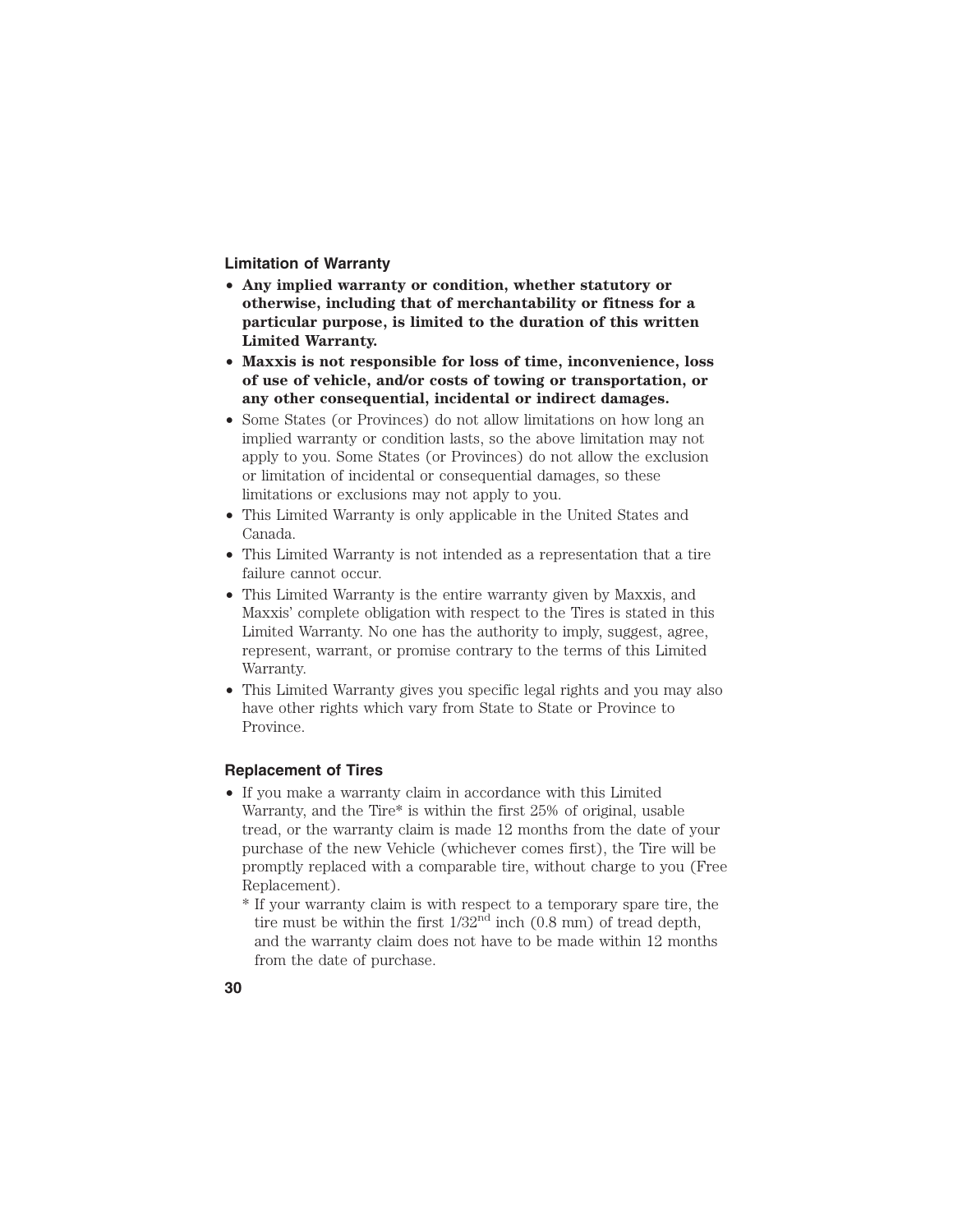- During the Free Replacement period, mounting and balancing are free of charge.
- After the Free Replacement period and Vehicle Manufacturer's warranty period, the credit of the Tire will be calculated on a pro-rated basis.
- Remaining usable tread is computed as a percentage of the original, usable tread. The credit amount will be calculated by multiplying the Tire's market retail price at the time of the warranty claim by the remaining usable tread.
- Original, usable tread does not include the last  $2/32^{nds}$  inch  $(1.6 \text{ mm})$ of tread depth.
- You are responsible for payment of labor costs of mounting and balancing and applicable taxes, charges for services that you request but that are not covered by this Limited Warranty, and any shipping expenses after the Free Replacement period.
- A "comparable tire" may either be a new Maxxis brand tire of the same line as the Tire, or if the Tire is out of production or unavailable, a new Maxxis brand tire of the same basic construction and quality, with different sidewall or treadwear configuration. If the same tire or a comparable new Maxxis tire is available, and you request a higher-priced tire as a replacement, the difference in price will be paid by you.

# **Warranty Claim Procedure**

- You must present the Tire to a Vehicle Manufacturer Dealer or a Maxxis Dealer.
- You must present proof of the date of your purchase of the Vehicle (car dealer invoice). If you do not present this proof, the warranty claim will be considered only if the Tire is within five years of its date of manufacture.
- You must present the Tire that is the subject of the warranty claim and all service and maintenance records required by this Limited Warranty.
- If there is no Maxxis Dealer or Vehicle Manufacturer Dealer near you, call the Maxxis Technology Center at 1-866-509-7067.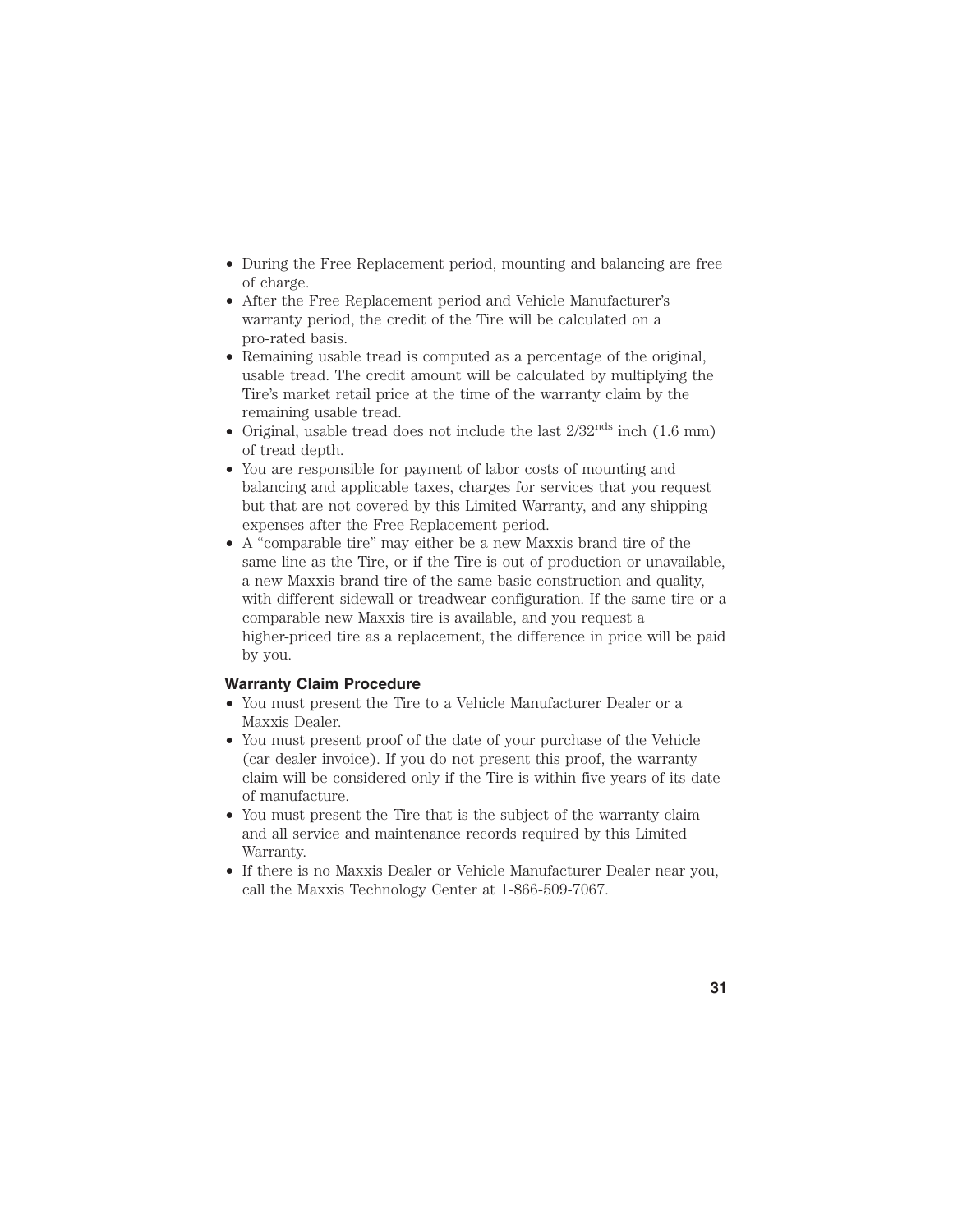# **Safety Maintenance Information**

**Improper tire mounting and inflation and overloading may cause serious injury or property damage. Maxxis recommends that you read and follow all safety information contained in the tire safety information section of this booklet, vehicle placard in the Vehicle and/or the Vehicle Owner's Manual. Information regarding safety and maintenance also can be found on the sidewall of the Tire. Please also comply with the following:**

- Check air pressure every month when tires are "cold." Use an accurate tire air pressure gauge. Do not reduce pressure when tires are hot. Proper inflation is essential. Under inflation produces flexing of the sidewalls and builds up heat to the point that premature tire failure may occur. Over inflation can cause the tire to be more susceptible to impact damage.
- Never overload your tires. The maximum load capacity and maximum inflation pressure are molded into the sidewall of your tire. Overloading builds up excessive heat and can lead to early tire failure.
- Avoid damaging objects (such as chuckholes, glass, rocks and curbs) which may cause internal tire damage. Continued use of a tire that has suffered internal damage, which may not be visible externally, can lead to dangerous tire failure. Determination of internal damage will require dismounting of the tire and examination by trained tire personnel.
- Improper tire mounting and inflation procedures may cause the tire beads to break with explosive force during installation of the tire on the rim. Tire and rim must match in size. Rim parts must match by manufacturer's design. Clean rim. Lubricate rim and beads. Do not exceed the maximum recommended pressure to seat the beads. Only trained tire personnel should mount tires.
- Use of worn-out tires (less than  $2/32<sup>nd</sup>$  inch (1.6 mm) of tread depth) increases the probability of tire failure.
- Excessive speeds create heat buildup in a tire, leading to possible tire failure.
- Maxxis strongly recommends tire rotation every 5,000 to 7,500 miles (8,000 to 12,000 kilometers).
- **32**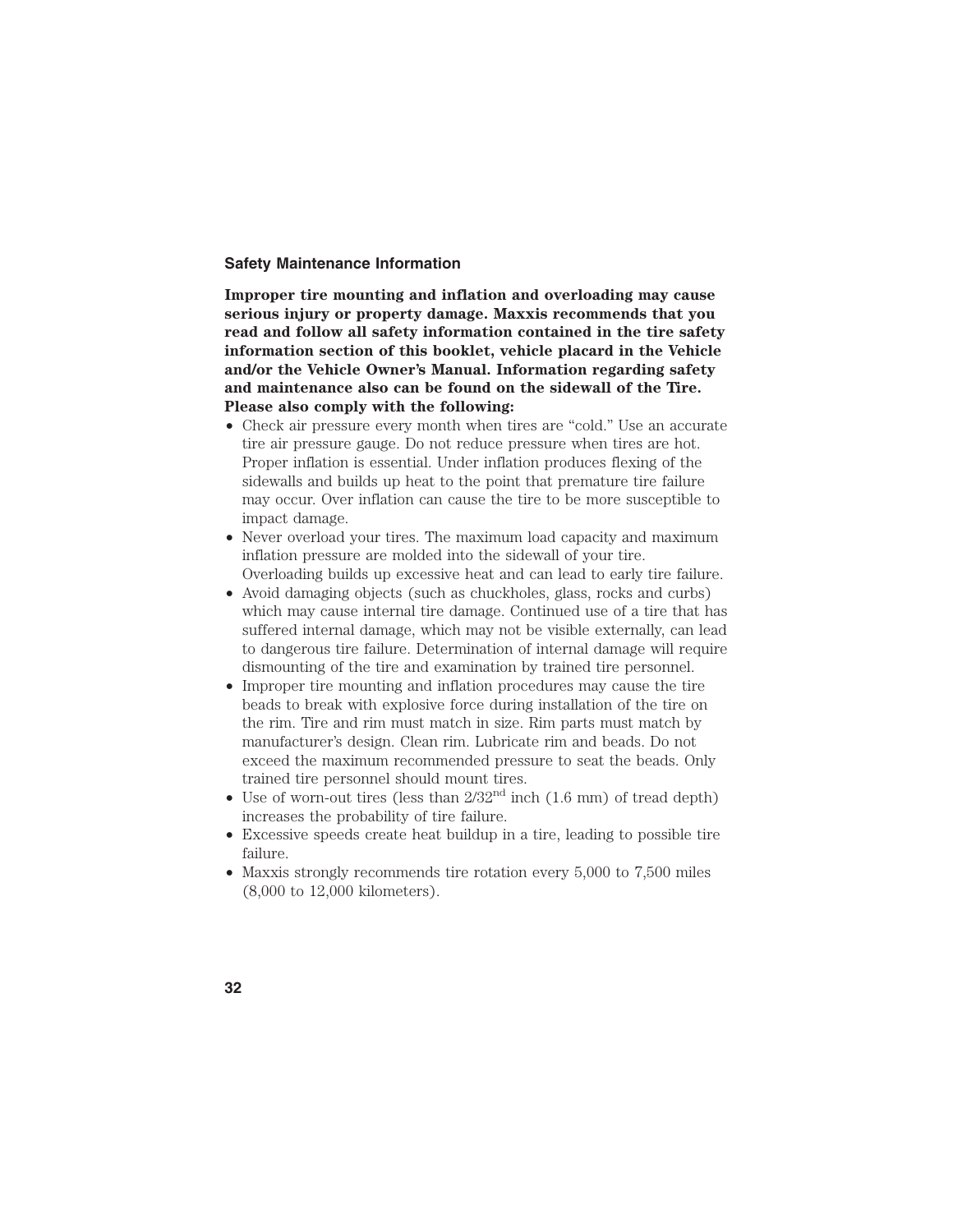• The Maxxis brand temporary spare tire weighs less than a conventional radial tire. The temporary tire should be used only in emergencies and returned to the trunk as soon as it is convenient to have your standard tire repaired or replaced.

# **Contact Information**

Any time you see damage to your Tires or wheels, immediately contact a Vehicle Manufacturer Dealer or Maxxis Dealer. If further assistance is required, please contact:

Maxxis International - U.S.A. 1-866-509-7067

Or write: Maxxis Technology Center 480 Old Peachtree Road, Suwanee, GA 30024 USA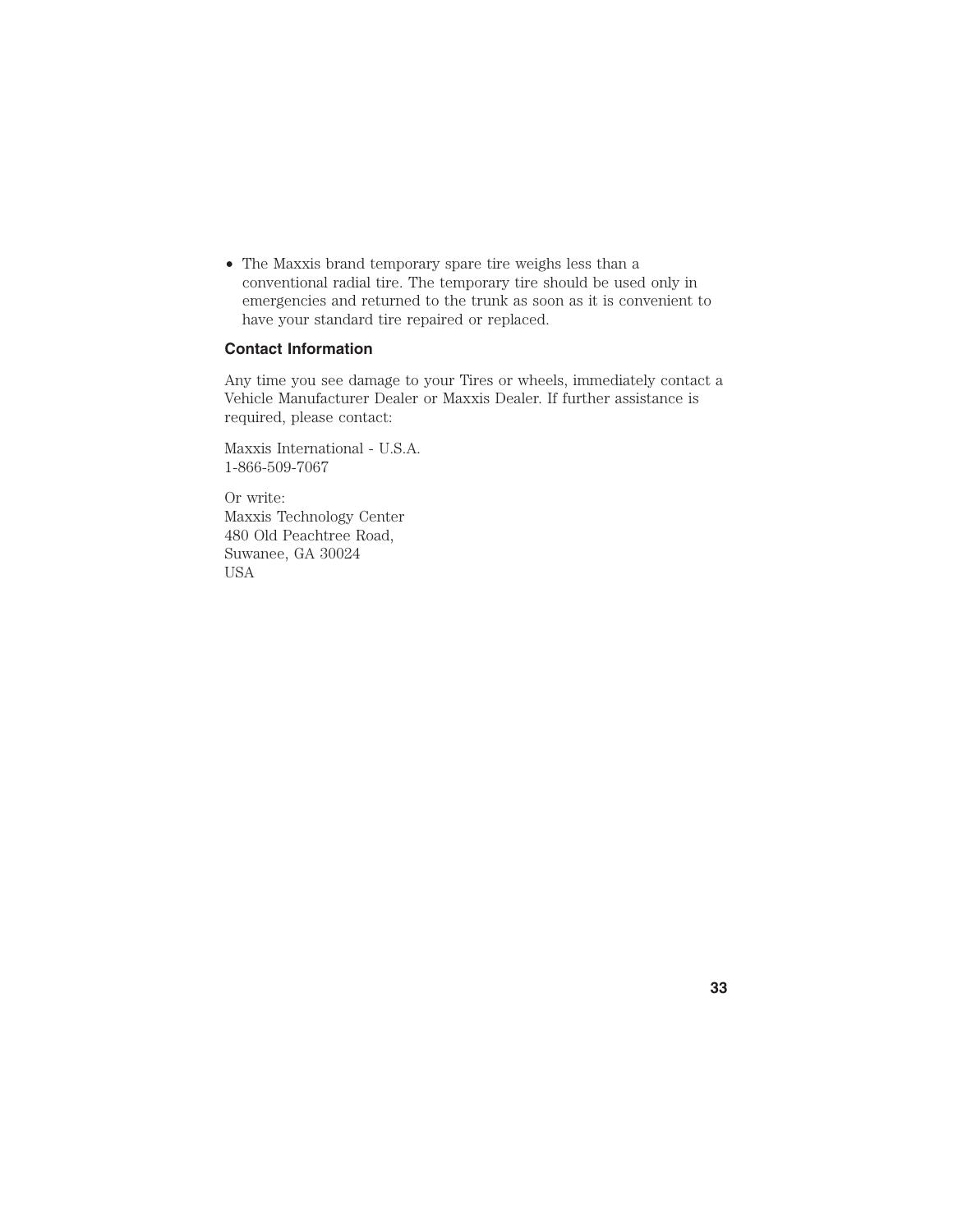#### **MICHELIN**-

# **ABOUT THIS LIMITED WARRANTY**

As the original purchaser of a Michelin<sup>®</sup> passenger or light truck tire, you are covered by all the benefits and conditions (subject to the maintenance recommendations and safety warnings) contained in this booklet. To ensure your understanding of and compliance with the terms and conditions of this warranty, please read it carefully. It is essential that you also read and understand the safety and maintenance recommendations for tires contained in this booklet.

### **Definitions**

The "legal life of the tire" is six years from the date of purchase or the life of the "usable tread," which is defined as the original tread worn down to the level of the treadwear indicators - 2/32nds of an inch (1.6 mm) of tread remaining, whichever occurs first. The date of purchase is documented by a new vehicle registration or tire sales invoice. If no proof of purchase is available, the date of manufacture, as molded on the sidewall, will be used.

Uneven wear is defined as a tread groove difference of 2/32nds of an inch or more on the same tire.

# **WHAT IS COVERED AND FOR HOW LONG**

#### **Workmanship and Materials**

Michelin® passenger and light truck tires, used in normal service on the vehicle on which they were originally fitted and in accordance with the maintenance recommendations and safety warnings contained in this warranty guide and your vehicle's owner guide, are covered by this limited warranty against defects in workmanship and materials for the life of the original usable tread, or six years from date of purchase, whichever comes first. At that time, all warranties, express or implied, expire. Replacement will be made in accordance with the terms and conditions described under "How Replacement Charges are Calculated".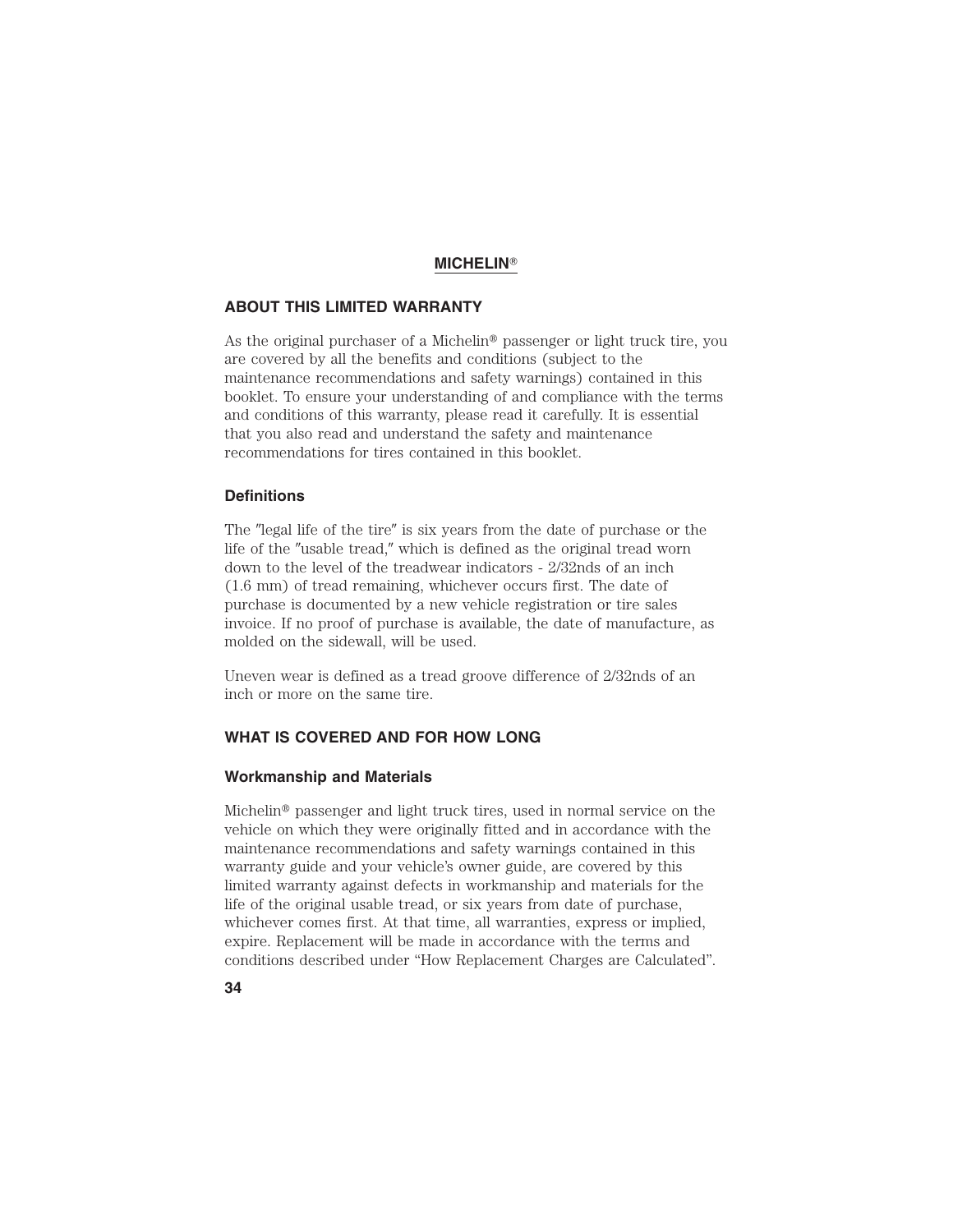### **Treadwear - For Tires with Mileage Warranty Coverage**

Some Michelin<sup>®</sup> passenger tires are covered by a manufacturer's limited warranty for treadwear. These tires (hereafter referred to as "mileage tires") have mileage coverage as follows:

| <b>Tread Design</b>                      | <b>Warranted Miles</b> |
|------------------------------------------|------------------------|
| HydroEdge <sup>TM</sup>                  | $90,000$ miles         |
| $Harmony^{TM}$                           | 80,000 miles           |
| $Symmetry^{\circledR}$                   | 65,000 miles           |
| Cross Terrain $^{\rm TM}$ SUV $^{1,\,3}$ | 65,000 miles           |
| Primacy™ MXV4 <sup>®</sup>               | $60,000$ miles         |
| Pilot Exalto A/S <sup>2</sup>            | $45,000$ miles         |

- **1.** Applies to tires sold on or after March 1, 2002;
- **2.** Applies to tires sold on or after June 1, 2005;
- **3.** Does not apply to H Rated Tires.

No tire manufacturer can guarantee you a certain number of miles from a given tire. Driving habits, driving conditions, road conditions, and vehicle maintenance all play a part in the tread life of a tire. If a tire does not reach the warranted mileage, and the owner of the tires has complied with the terms and conditions of the warranty, Michelin® will replace the tires as follows.

If, as indicated by your new tire invoice, your Michelin<sup>®</sup> mileage tires wear evenly across the tread, down to the treadwear indicators (2/32nds of an inch (1.6 mm) of tread remaining) before providing the warranted miles of service as indicated by the properly functioning vehicle odometer, they will be replaced with comparable new Michelin passenger tires for a *pro rata* charge based on mileage received. The mileage received will be based on the current vehicle mileage on the odometer compared to the vehicle mileage at the time of new tire installation, which must be listed on the new tire invoice and the Original Owner/Tire Installation Information record.

Tires which wear out evenly before delivering the warranted mileage will be replaced on a *pro rata* basis only if:

1) You are the original purchaser of the tires, you own the vehicle on which they were originally installed, and the tires have been used only on that vehicle;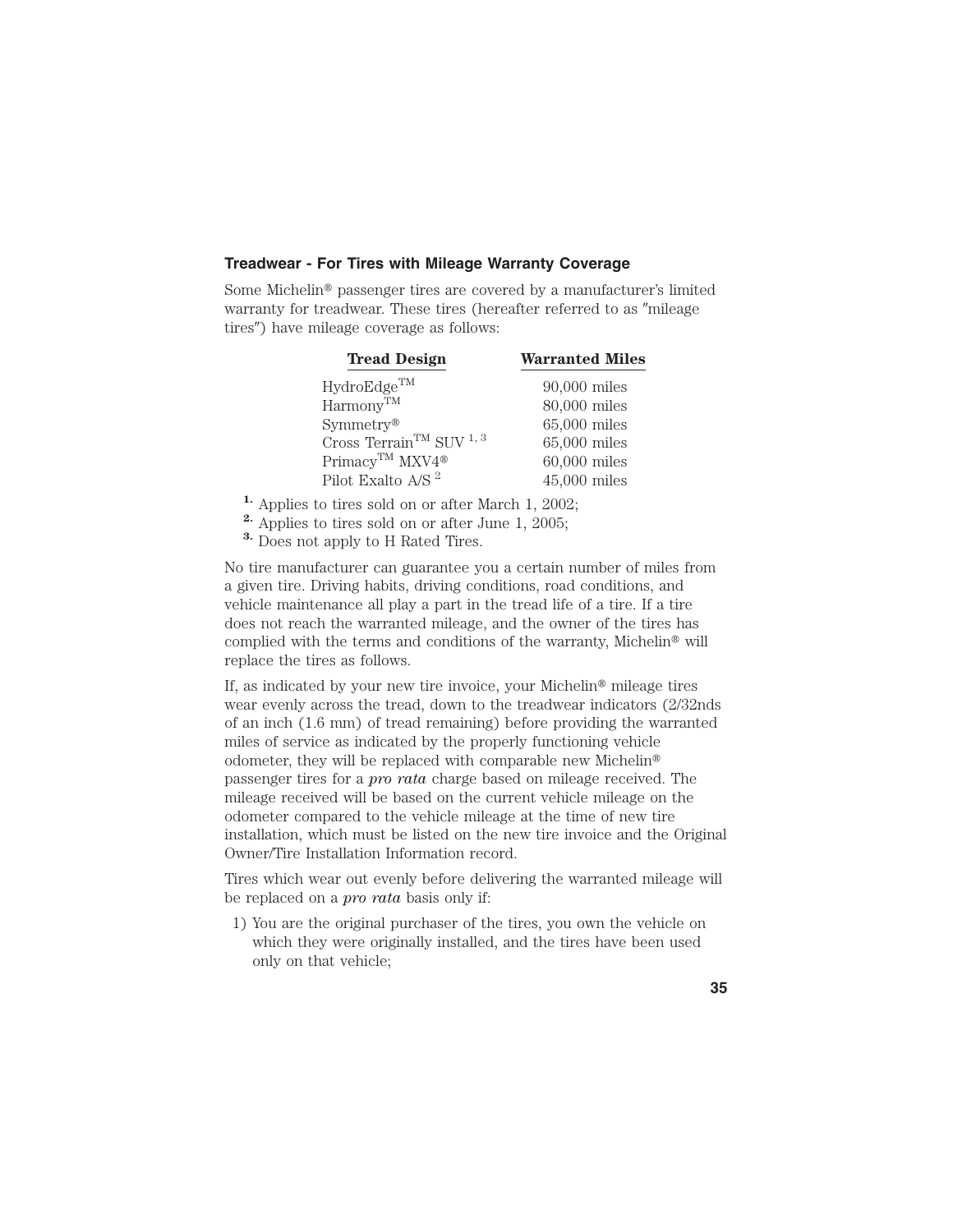- 2) The tires have been rotated and inspected by a participating Michelin<sup>®</sup> tire retailer every 7,500 miles, and the attached Mounting and Rotation Service Record has been fully completed and signed;
- 3) The completed Service Record form, Original Owner/Tire Installation Information form, and the Original Invoice are presented to a participating Michelin<sup>®</sup> tire retailer at the time of adjustment claim; and
- 4) The tires have not become unserviceable due to a condition listed under WHAT IS NOT COVERED.

### **Temporary Spares**

Michelin<sup>®</sup> temporary spare tires are covered by this warranty for 6 years from the date of purchase or until the first 2/32nds of an inch (1.6 mm) of the original tread is worn off. Date of purchase is documented by new vehicle registration or tire sales invoice. If no proof of purchase is available, coverage will be based on date of manufacture. At that time, all warranties, express or implied, expire.

# **WHAT IS NOT COVERED**

#### **Tires which become unserviceable due to:**

- Road hazard injury (e.g., a cut, snag, bruise, impact damage, or puncture);
- Incorrect mounting of the tire, tire/wheel imbalance or improper repair;
- Misapplication, improper maintenance, racing, underinflation, overinflation or other abuse;
- Uneven or rapid wear which is caused by mechanical irregularity in the vehicle such as wheel misalignment, (a measured tread difference of 2/32nds of an inch (1.6 mm) or more across the tread on the same tire);
- Accident, fire, chemical corrosion, tire alteration, or vandalism;
- Use in commercial applications for treadwear; by this warranty for 6 years;
- Flat spotting caused by improper storage or brakelock;
- **36**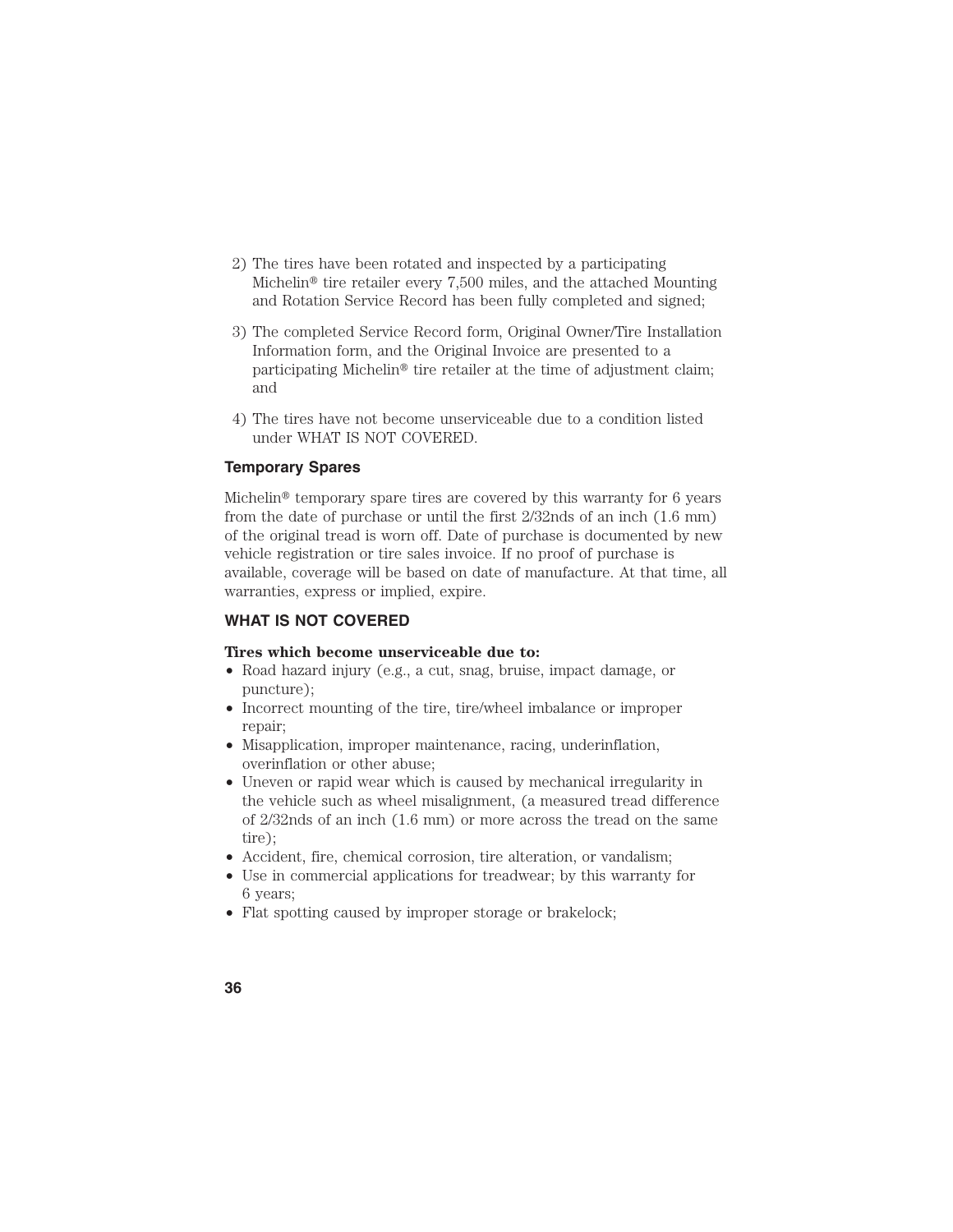- The addition of liquid, solid or gaseous materials other than air, nitrogen or carbon dioxide (for example, waterbase sealers or balancing substances);
- Ozone or weather checking.

Tires branded "Blemished" or "BLEM" are not adjustable for appearance conditions.

# **HOW REPLACEMENT CHARGES ARE CALCULATED**

# **Passenger and Light Truck Tires**

A tire which becomes unserviceable due to a condition covered by this workmanship and materials limited warranty will be replaced with a comparable new Michelin<sup>®</sup> tire, free of charge, when  $2/32$ nds of an inch (1.6 mm) or less of the original tread is worn, (or 25% or less, whichever is more beneficial to the user) and within 12 months of the date of purchase. Mounting and balancing of the tire is included. You pay the cost of any other service charges and applicable taxes.

When more than 2/32nds of an inch (1.6 mm) of original tread has been worn (or more than 25%, whichever is more beneficial to the user) or after 12 months from date of purchase, you must pay the cost of a comparable new Michelin<sup>®</sup> passenger or light truck replacement tire on a *pro rata* basis. The retailer will determine the charge by multiplying the percentage of the original usable tread worn, by the current selling price at the adjustment location or the price in the current Michelin<sup>®</sup> Base Price List, whichever is lower.

### **Treadwear**

A tire meeting the conditions for *pro rata* replacement, which wears evenly across the tread, down to the treadwear indicators (2/32nds of an inch (1.6 mm) tread remaining) within 6 years of the date of purchase, and before delivering the warranted miles of service, will be replaced with a comparable new Michelin<sup>®</sup> tire based on mileage received. The participating Michelin<sup>®</sup> tire retailer will determine the charge by multiplying the percent of mileage received by the current actual selling price at the adjustment location or the price of the tire in the current Michelin<sup>®</sup> Base Price List, whichever is lower. This list is based on a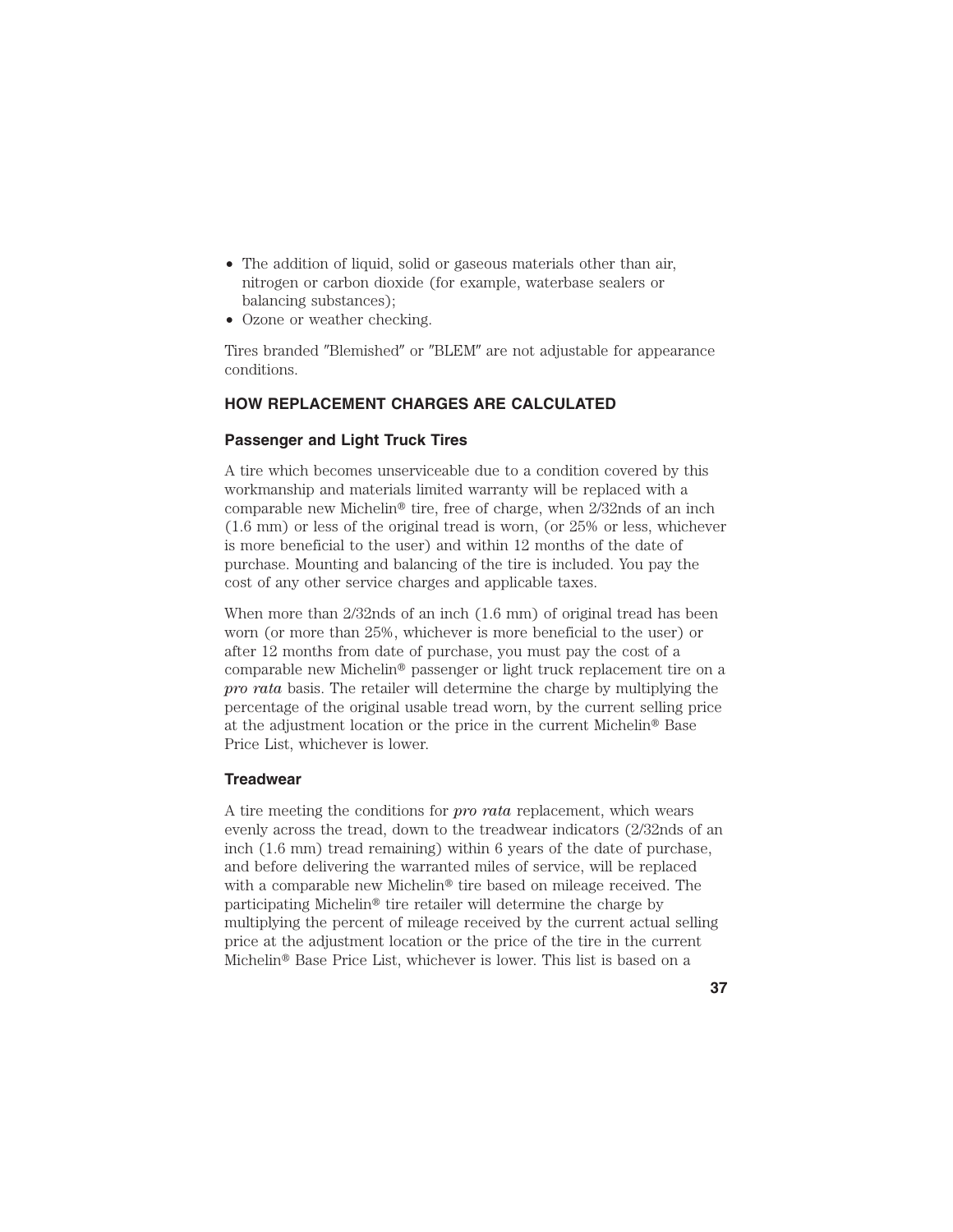predetermined price intended to fairly represent the actual selling price of the the tire. **You pay the cost of the mounting, balancing and any other dealer services and applicable taxes.**

#### **Temporary Spares**

A Michelin<sup>®</sup> Temporary Spare used in temporary service on the vehicle in which it was originally installed, which becomes unserviceable due to a condition covered by this warranty, will be replaced with a comparable new Michelin<sup>®</sup> Temporary Spare tire, free of charge, when it is worn less than 1/32nd of an inch (0.8 mm). The cost of mounting and balancing is included. **You pay the cost of any other service charge and applicable taxes.**

When 1/32nd of an inch (0.8 mm) of the original tread has been worn, but less than 2/32nds of an inch (1.6 mm) the tire will be replaced at 50% according to current actual selling price at the adjustment location. **You pay the cost of mounting, balancing, and any other service charges and applicable taxes.**

### **WHAT THE CONSUMER MUST DO WHEN MAKING A CLAIM**

When making a claim under the terms of this limited warranty, you must present your tire(s) to a participating Michelin<sup>®</sup> tire retailer. The vehicle on which the tires were used must be available for inspection.

Personal identification (i.e. Driver's license, Credit Card, etc.) and vehicle registration may be required.

You pay service charges for normal vehicle and tire maintenance.

Also see Conditions and Exclusions on this page pertaining to all limited warranties listed in this booklet.

# **CONDITIONS AND EXCLUSIONS**

These limited warranties do not provide compensation for loss of time, loss of use of vehicle, inconvenience or consequential damage. Some states do not allow the exclusion or limitation of incidental or consequential damages, so the above limitation or exclusion may not apply to you.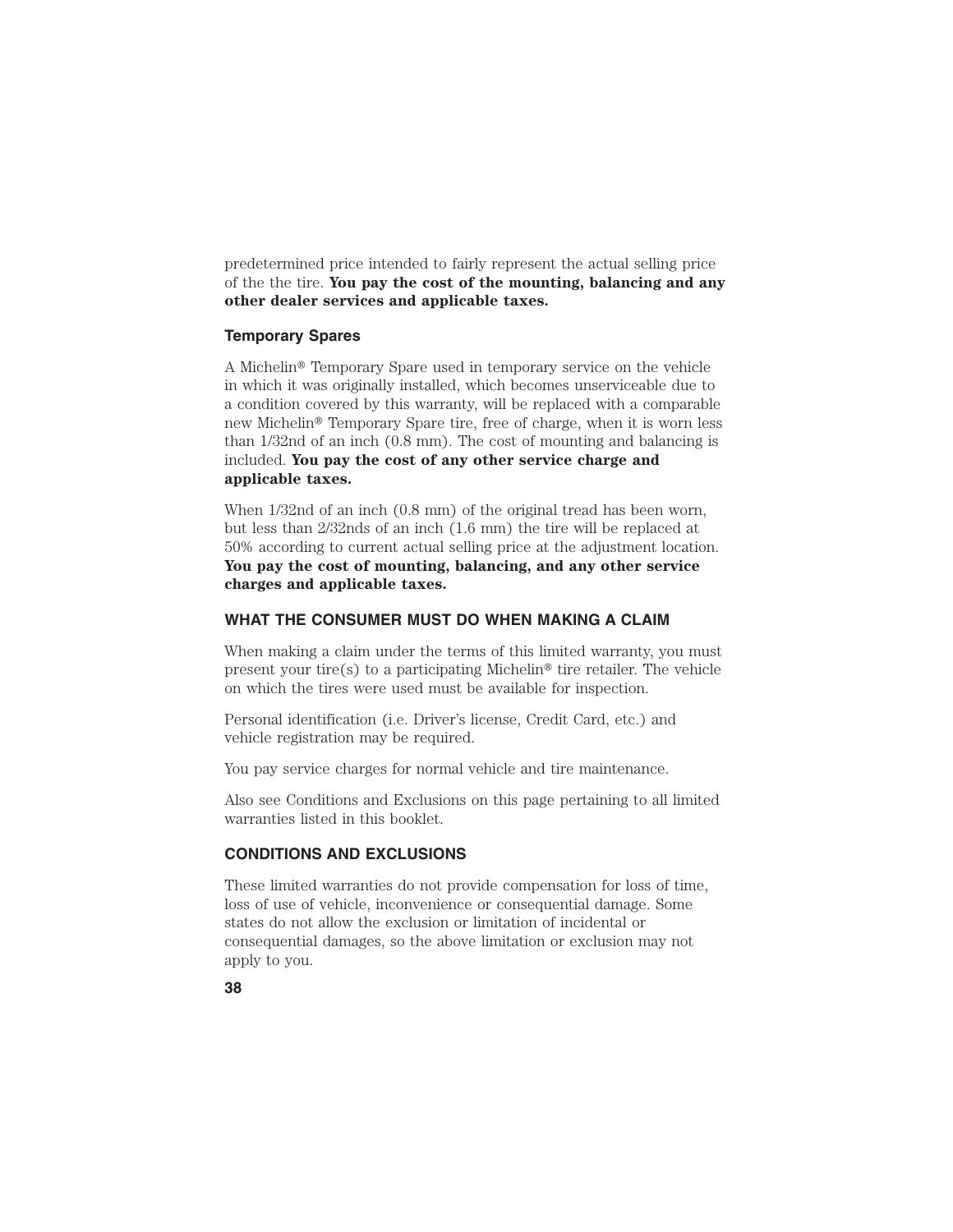Tires presented for claim remain the property of the consumer and Michelin<sup>®</sup> accepts no responsibility for loss of or damage to tires which are in the custody or control of a Michelin<sup>®</sup> tire retailer for the purpose of inspection for warranty adjustment. Tires accepted for claim become the property of Michelin<sup>®</sup> North America, Inc. (MNA).

# **In the event of a disputed claim, the consumer must make the tire available for further inspection.**

No Michelin<sup>®</sup> North America (MNA) representative, employee or retailer has the authority to make or imply any representation, promise or agreement, which in any way varies from the terms of this warranty.

These limited warranties apply only in the United States and Canada.

# **CONSUMER RIGHTS**

This warranty gives the user specific legal rights, and the user may also have other rights which vary from state to state.

# **SAFETY MAINTENANCE INFORMATION**

Read the tire safety portion of this booklet, the information on the sidewall of your tires, your vehicle owner's guide and vehicle tire information placard for essential safety and maintenance informaiton.

You should have complete confidence in your new Michelin<sup>®</sup> tires. **Still, it's important to register your tires in the event that we need to contact you. For online tire registration, visit wwww.michelinman.com/register.**

When service is required:

- 1. Contact a participating Michelin® tire retailer listed in your local yellow pages.
- 2. If additional assistance in locating a participating Michelin<sup>®</sup> tire retailer is required, please call the phone number listed for your area on page 41 - 42.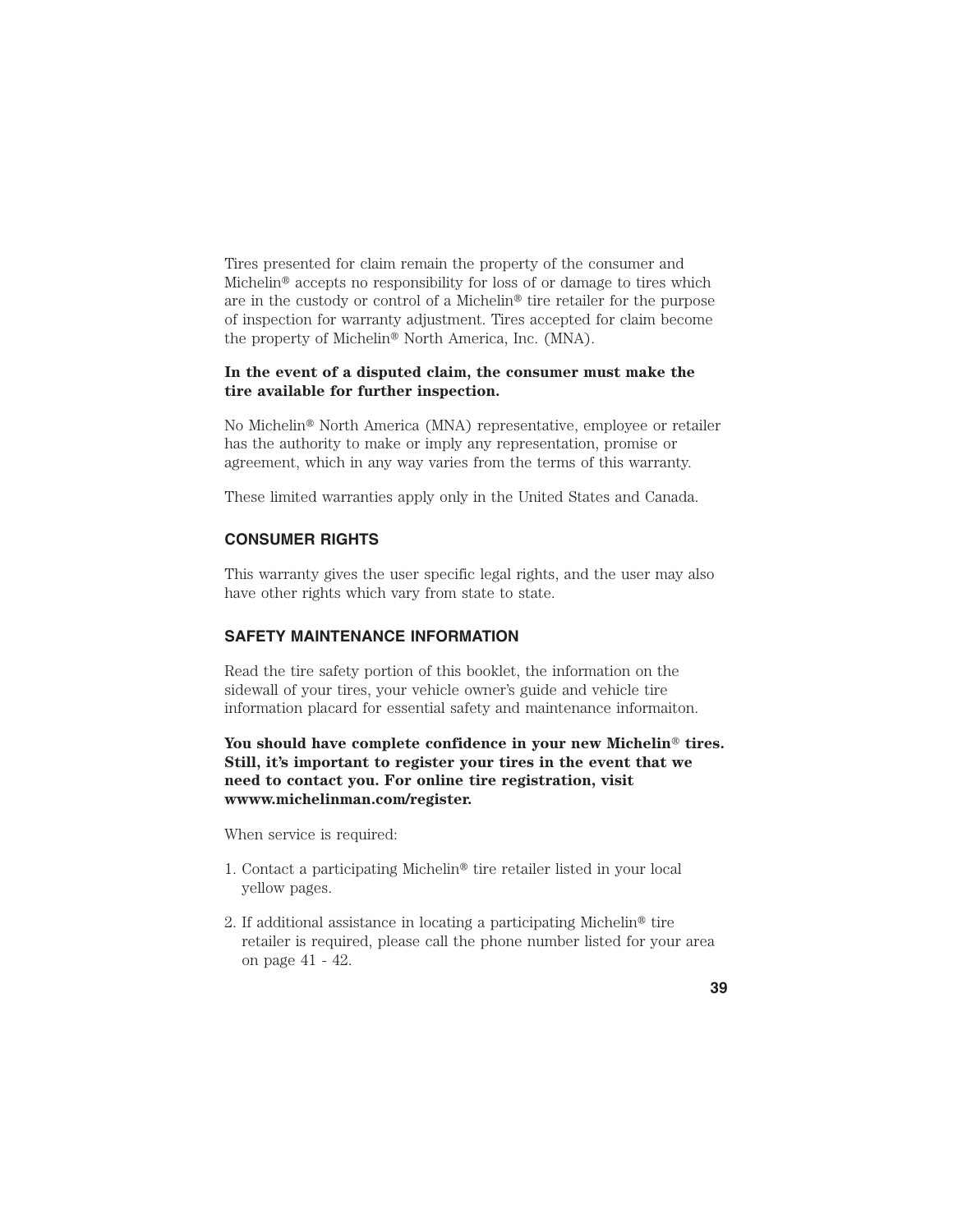# **ARBITRATION CLAUSE**

#### **RESOLUTION OF DISPUTES**

ALL CLAIMS ARISING FROM THIS LIMITED WARRANTY OR THE MARKETING, SALE OR PERFORMANCE OF THE PURCHASED PRODUCT AGAINST MICHELIN NORTH AMERICA, INC. AND ITS AGENTS, EMPLOYEES, DEALERS, AFFILIATES, PARENT OR SISTER CORPORATIONS, RELATED CORPORATE ENTITIES, PREDECESSORS, SUCCESSORS OR ASSIGNS (HEREINAFTER COLLECTIVELY "MICHELIN") SHALL BE SUBJECT TO BINDING ARBITRATION. You and Michelin acknowledge your and its right to litigate claims, disputes and controversies arising out of or in connection with this limited warranty or the marketing, sale or performance of the purchased product in court, but prefer to resolve any such claims, disputes and controversies through arbitration and hereby waive the right to litigate such claims, disputes and controversies in court upon election of arbitration by either party. Therefore, you and Michelin agree that all claims, disputes and controversies between you and Michelin arising out of or in connection with this limited warranty, or any other warranties, express or implied, including a failure of warranty, or any claims arisingout of or in connection with the marketing, sale or performance of the purchased product, including but not limited to claims for consumer fraud or brought under any consumer protection statute, but excluding claims for personal injury or property damage, shall be finally resolved solely by arbitration, upon election by either party, according to the formal dispute resolution procedures then in effect of the National Arbitration Forum, or if the National Arbitration Forum is no longer conducting such arbitrations, a successor organization thereto or such other private arbitration service as you and Michelin North America, Inc. shall mutually agree (the actual authority involved, the "Arbitral Body"). The Arbitral Body shall decide the issues submitted in accordance herewith, provided that all substantive questions of law will be determined under the laws of the State in which you purchased the product at issue. You agree that no claim subject to arbitration shall be arbitrated as a class action, or on a class-wide or representative basis, or on behalf of the general public, or on behalf of other persons that may be similarly situated. You agree that you do not have the right to act as a private attorney general, a class representative, or to participate as a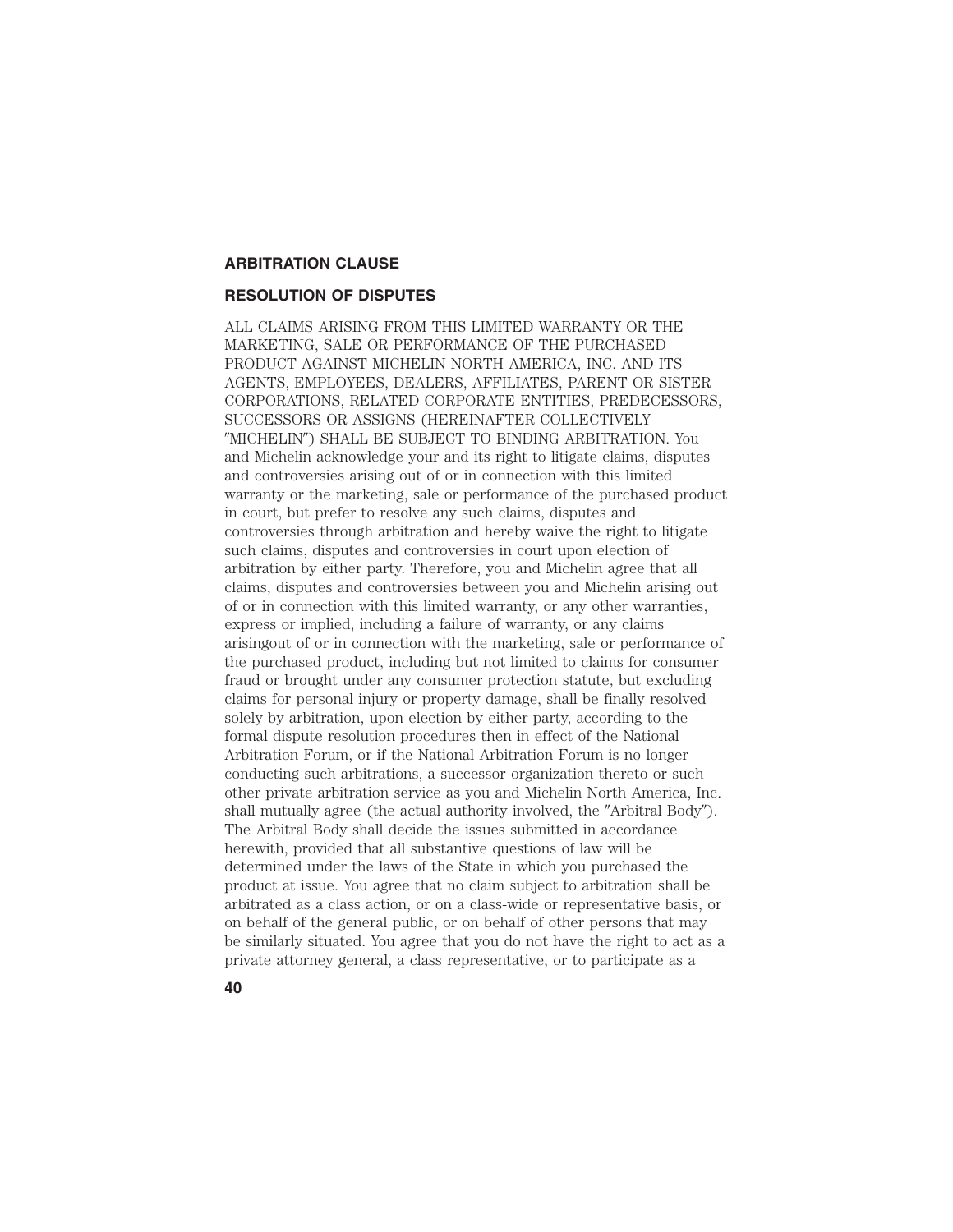member of a class of claimants with any claim subject to arbitration. You further agree that no claim subject to arbritration shall be heard by a jury and that any judgment or award of the Arbitral Body will be final and not subject to judicial review. All arbitrations will be conducted as document hearings. Each party shall bear its own costs arising from and associated with the document hearing with the exception of the arbitrator's fee which will be borne by all parties in equal shares. If either party requests any procedures beyond a document hearing, the requesting party will be responsible for all fees, including filing and administrative fees, above and beyond the fees required for document hearings. Any award of the arbitrator(s) may be entered as a judgment and shall be enforceable in any court of competent jurisdiction. The arbitrators will have no authority to award punitive or other damages not measured by the prevailing party's actual damages, except as may be required by statute. Information about arbitration may be obtained and claims may be filed at any office of the National Arbitration Forum or at P.O. Box 50191, Minneapolis, MN 55405.

### **CONTACT INFORMATION**

**If you see any damage to your tires or wheels, contact your local** participating Michelin<sup>®</sup> tire retailer listed in the Yellow Pages, **or visit our web site listed below for dealer locations. If further assistance is required, contact:**

**IN USA** 1-800-847-3435 **or write:** Michelin North America, Inc. Attention: Consumer Relations Department Post Office Box 19001 Greenville, SC 29602-9001 **or email:** www.michelinman.com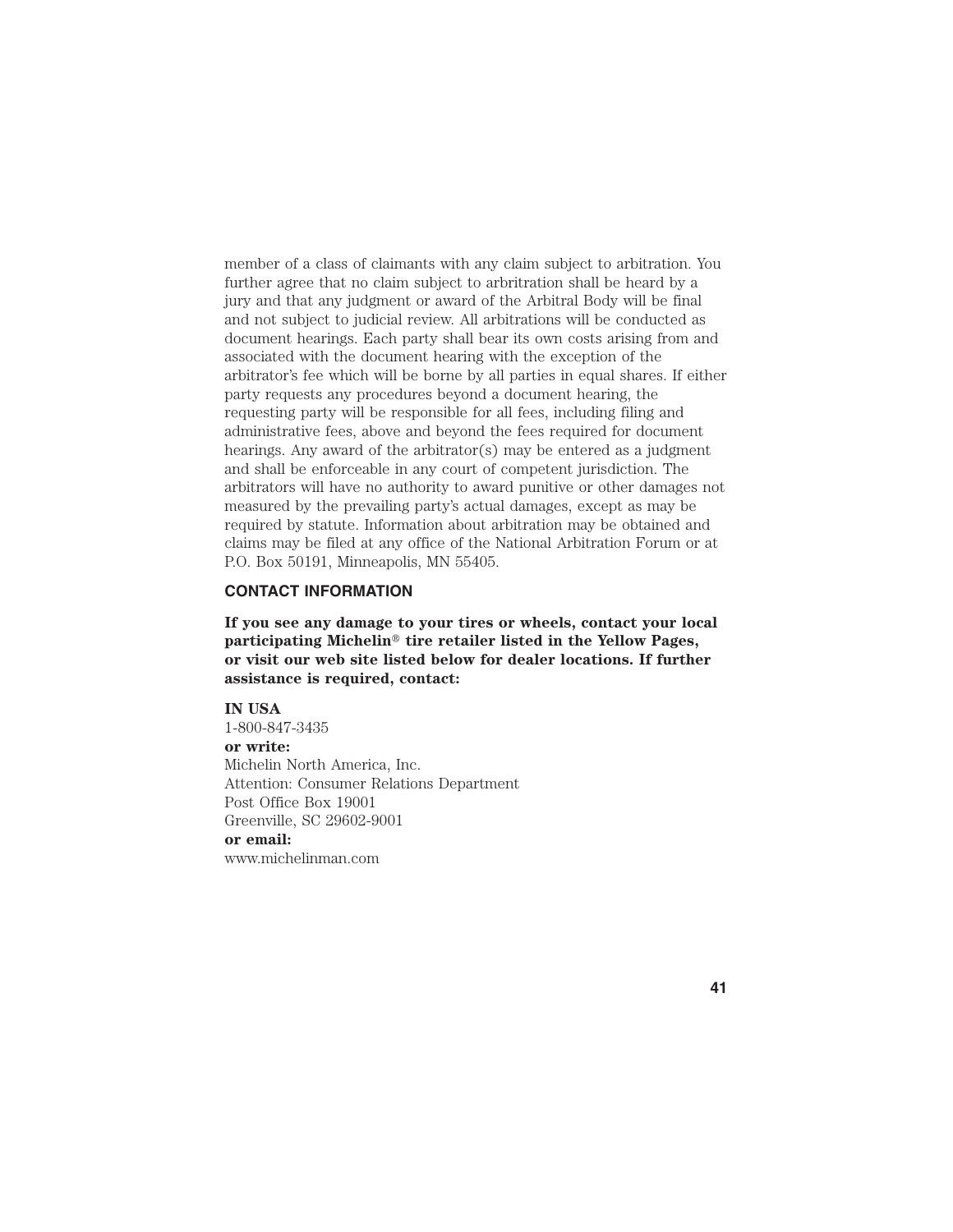# **IN CANADA**

1-888-871-4444 **or write:** Michelin North America (Canada) Inc. 3020 Jacques-Bureau Avenue Laval, Quebec H7P 6G2 **or email:**

www.michelin.ca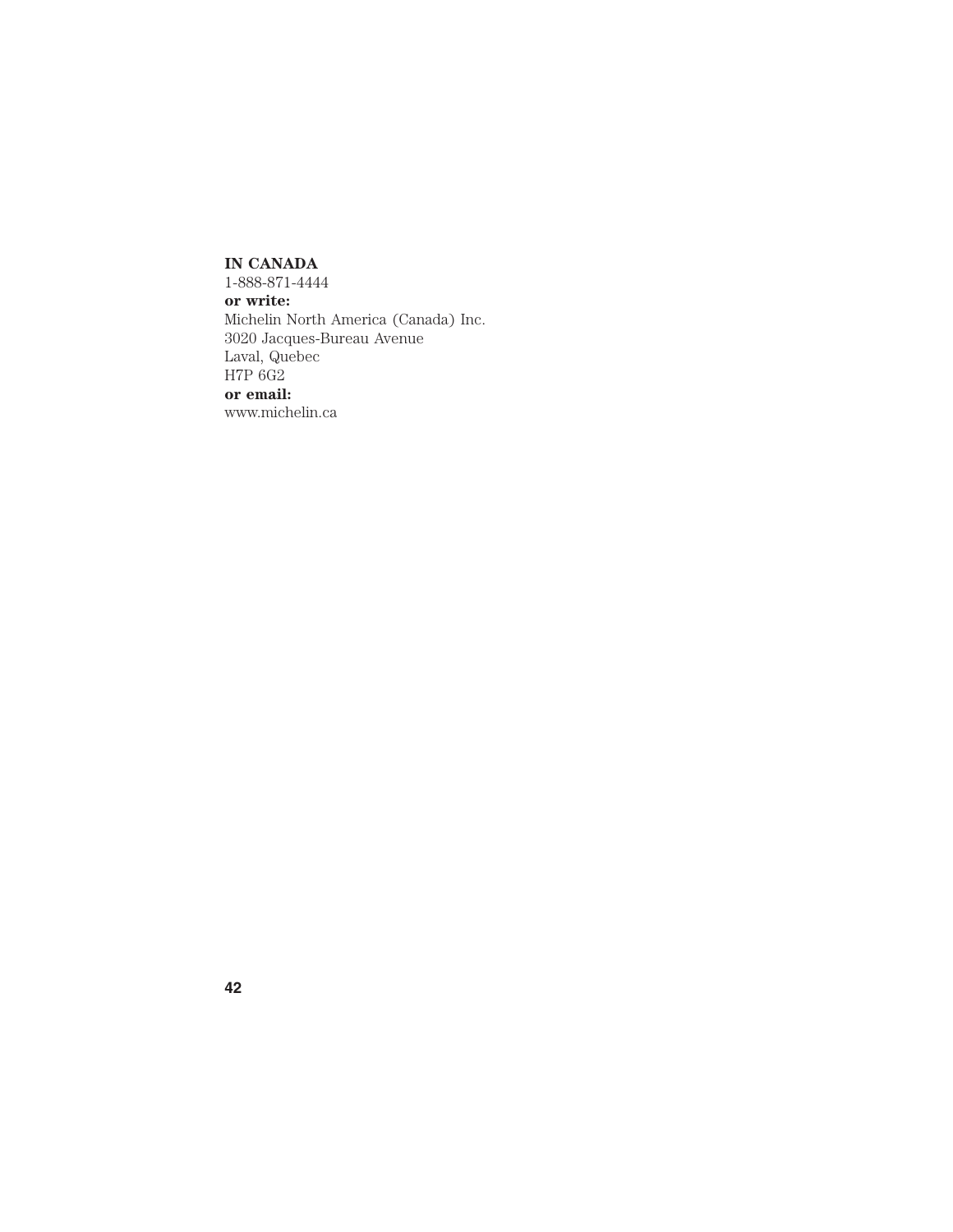# **PIRELLI TIRE NORTH AMERICA**

Original Equipment Limited Warranty

PIRELLI<sup>®</sup> ORIGINAL EQUIPMENT PASSENGER & Light Truck TIRE LIMITED WARRANTY

### **What Is Warranted And Who Is Eligible Under The Warranty?**

Pirelli Tire North America (PTNA), 100 Pirelli Drive, Rome, Georgia 30162-7000, warrants to the original purchaser (owner) of any passenger car and/or light truck sold in the United States and Canada on which Pirelli Passenger Car Radial or Light Truck Radial Tires with a complete D.O.T. identification number and branded Pirelli, are provided as original equipment, that the tires will be free from anomalies in workmanship and materials.

### **What Is The Adjustment Policy And For How Long?**

If a Pirelli tire becomes unserviceable due to workmanship or material anomalies during the initial warranty period, which is one year from the date of original retail purchase (purchase receipt required) of the vehicle or the first  $2/32''$  of the original tread, whichever occurs first, the tire will be replaced to the owner at no charge for the tire.

If tire is presented for ride related claims the initial warranty period is one year from the date of original retail purchase of the vehicle or within the first 2/32nd of the original useable tread, whichever occurs first.

The owner must pay for any associated service charges, including mounting and balancing of the tire in both of the aforementioned cases.

After the initial warranty period, if a Pirelli tire becomes unserviceable due to workmanship or material anomalies, the owner must pay the cost for a new Pirelli replacement tire on a pro-rata basis. The authorized Pirelli dealer will determine the cost by multiplying the percentage of the original usable tread worn by the current dealer selling price. The owner must pay for any associated service charges, including mounting and balancing of the tire.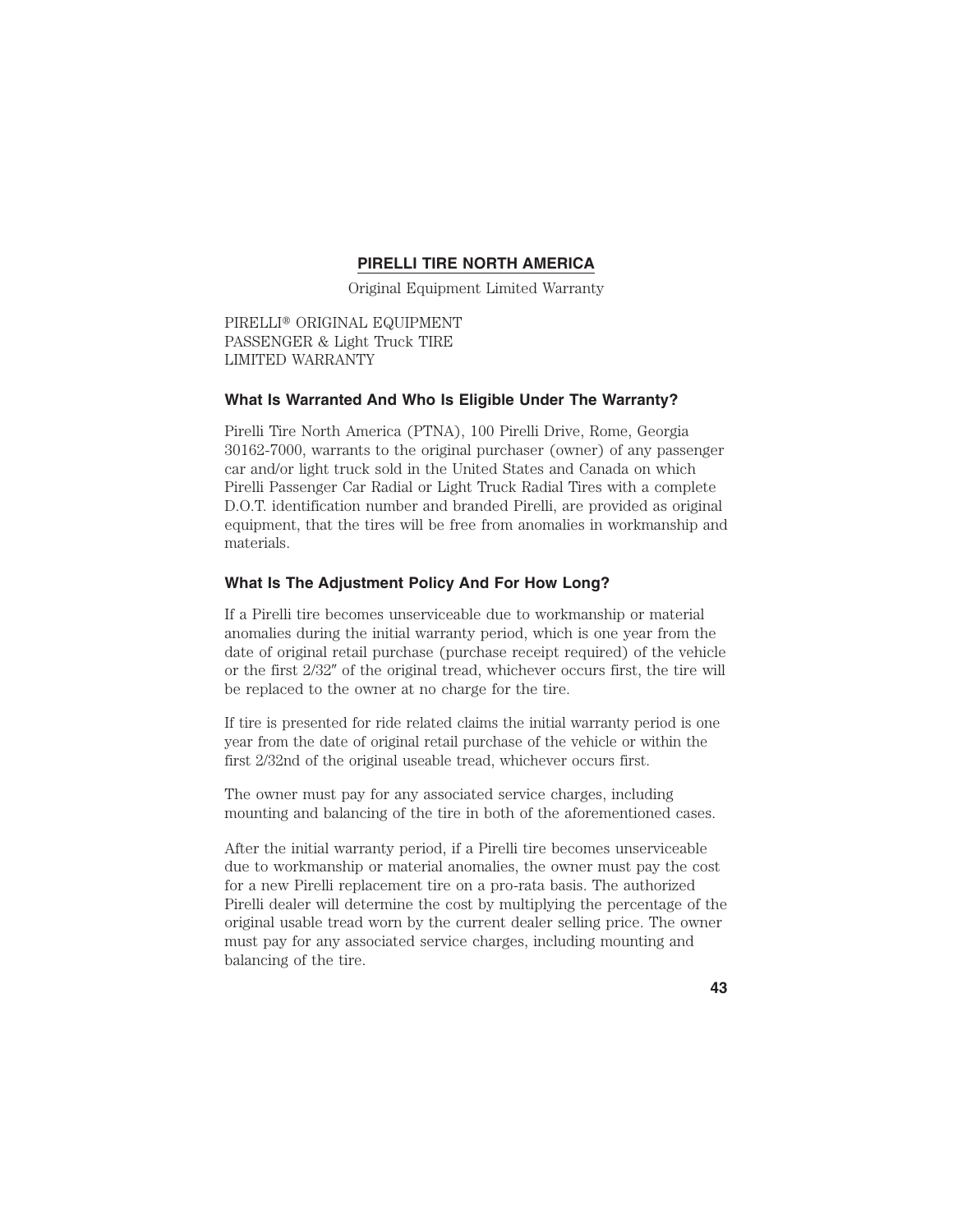A tire has delivered its original usable tread and its warranty ends when at least one of the treadwear indicators becomes visible regardless of age or mileage.

To maintain proper vehicle dynamics and load carrying capacity, replacement tires must always have a Load Index and Speed Rating equal to or greater than those fitted as Original Equipment. Pirelli does not recommend, endorse, or encourage in any way a reduction in speed ratings or load indexes under any circumstance.

### **What Is Not Covered By The Warranty?**

- P-Metric tires used on commercial vehicles or used in commercial applications
- Tires transferred from the vehicle on which they were originally installed.
- Tires on any vehicle registered and normally operated outside the United States of America or Canada.
- Tires which have been recapped, or retreaded, or regrooved.
- Tires used in racing or other competitive events.
- Tires improperly repaired or with repairs not conforming to Rubber Manufacturers Association standards, or with section repairs, or with self-vulcanizing plug only.
- Tires which have been modified by the addition or removal of material or any tire intentionally altered to change its appearance.
- Tires injected with liquid balancer or sealant or in which anything other than air or nitrogen has been used as the support medium.
- Tires with weather cracking which were purchased more than four years prior to presentation for adjustment. (If no proof of purchase date is available, tires manufactured four or more years prior to presentation for adjustment.)
- Tire unserviceability caused by tire operation in excess of tire/wheel manufacturers' specifications and recommendations.
- Ride related complaints after the first  $2/32''$  of treadwear.
- Tires which are mis-applied due to insufficient speed rating, or undersized, or oversized tires.
- Tires which become unserviceable because of a mechanical irregularity in the vehicle such as misalignment, defective brakes, defective shock absorbers, or improper rims.
- **44**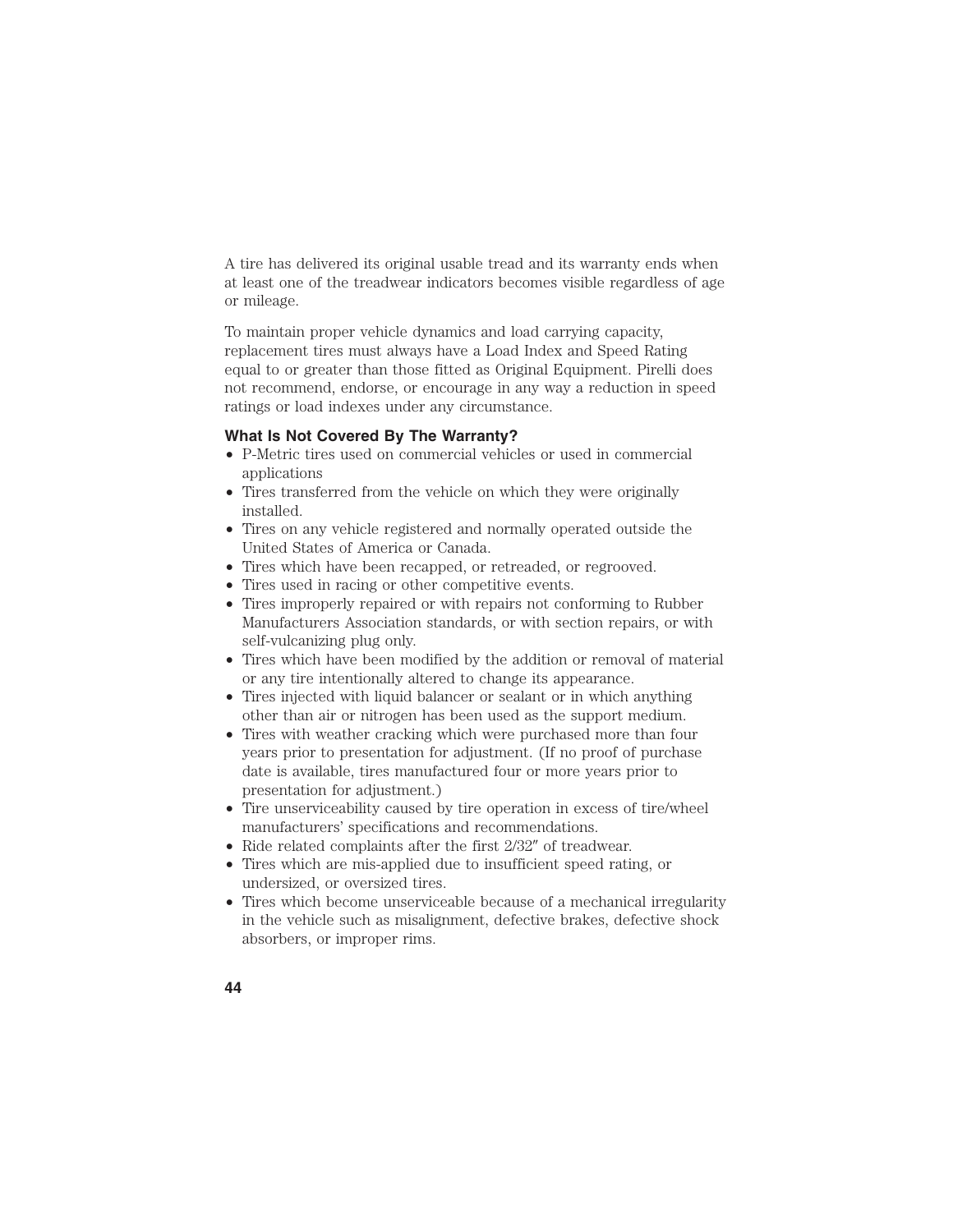- Tires damaged by fire, chemical corrosion, vandalism, wrecks, chains, theft, run while flat, underinflated, overinflated, or abused during servicing. Tires affected by Flat Spotting caused by improper transport or storage.
- Tires which become unserviceable because of road hazard injuries (e.g., nails, glass, metal objects) or other penetrations or snags, bruises or impact damage.
- Tires damaged from improper mounting practices.
- Tire dealer/retailer services (e.g., mounting, dismounting, balancing, tire rotation, or wheel alignment). Mileage warranty is not applicable to tires fitted as Original Equipment.
- Tires removed in pairs or sets where no abnormality exists in multiple tires

# **How to Make A Claim Under This Warranty**

The owner, when making a claim under the terms of this warranty, must present the tire along with proof of purchase to any authorized Pirelli dealer. To locate an authorized Pirelli Dealer in your area, look at the Dealer Locator on the Pirelli web site at www.us.pirelli.com

This is the only express warranty given by PTNA, applicable to Pirelli original equipment passenger car radial and light truck radial tires. PTNA does not make any other express warranty or any implied warranty of merchantability or fitness for a particular purpose. PTNA does not authorize any other person, including authorized Pirelli dealers or car manufacturers, or car dealers, to change this warranty or create any other obligation in connection with Pirelli tires.

PTNA WILL NOT DO ANYTHING OTHER THAN WHAT IS STATED IN THIS WARRANTY IF A ANOMALY IS FOUND TO EXIST IN A PIRELLI ORIGINAL EQUIPMENT PASSENGER CAR or light truck RADIAL TIRE. ALL OTHER REMEDIES ARE EXCLUDED, INCLUDING ANY OBLIGATION OR LIABILITY ON THE PART OF PTNA FOR CONSEQUENTIAL OR INCIDENTAL DAMAGES (SUCH AS A LOSS OF USE OF CAR, LOSS OF TIME OR INCONVENIENCE) ARISING OUT OF AN ANOMALY.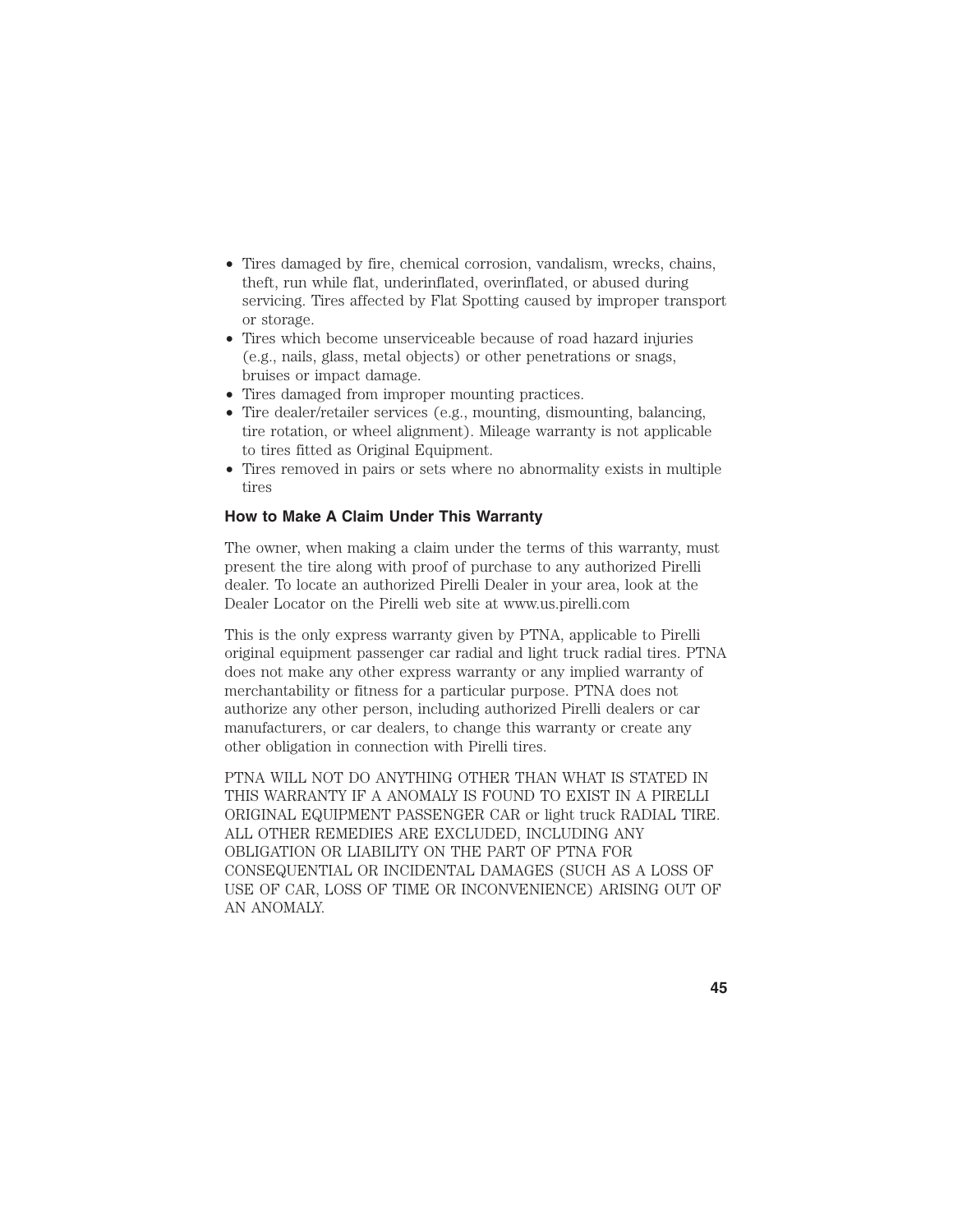Some states do not allow the exclusion or limitation of incidental or consequential damages, so the above exclusion may not apply to you. This warranty gives you specific legal rights and you may also have other rights, which vary from state to state.

# **If further assistance or information is needed, please contact:**

Pirelli Tire North America Consumer Affairs Group 100 Pirelli Drive Rome, GA 30162-7000 1-800-747-3554 (1-800-PIRELLI) www.us.pirelli.com

CANADA: Pirelli Pneus Inc. Pirelli Tire Inc. 1111 Dr-Frederik-Philips Blvd. (Suite 506) St. Laurent, Quebec H4M 2X6 1-800-363-0583 www.ca.pirelli.com

The tires fitted to your vehicle as original equipment were tested and approved by the vehicle manufacturer and the tire manufacturer and take into account all aspects of the vehicle's operation. Changes in the tire size, type or construction should not be made without seeking advice from the vehicle or tire manufacturer since unapproved tires on your vehicle could adversely affect steering, handling, braking and traction.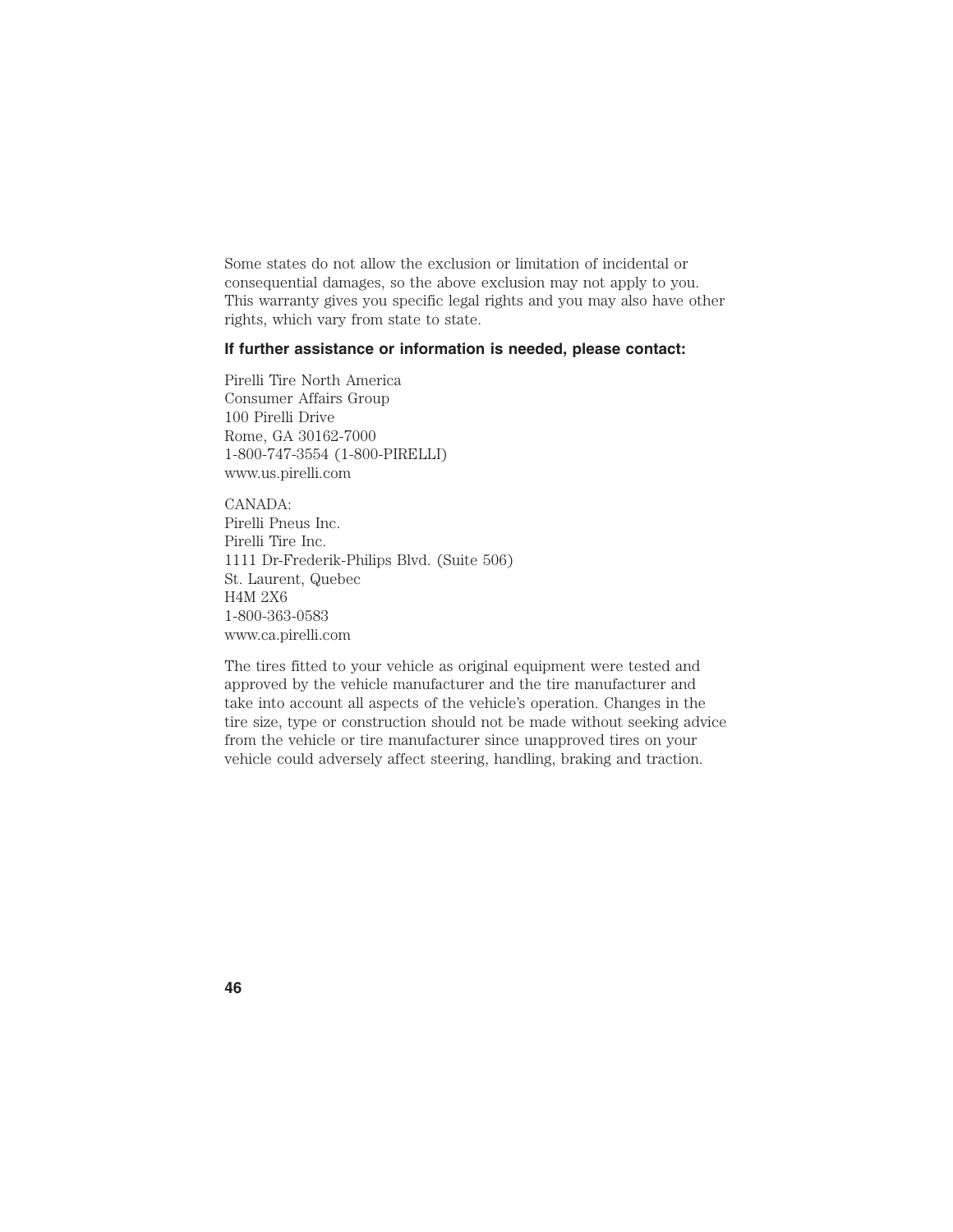### **Uniroyal**-

FOR UNIROYAL PASSENGER, LIGHT TRUCK AND HIDEAWAY SPARE ORIGINAL EQUIPMENT TIRES, INCLUDING NAILGARD  $\texttt{TM}$  TIRES.

# **ABOUT THIS WARRANTY**

As the original purchaser of a UNIROYAL<sup>®</sup> Passenger or Light Truck Tire, you are covered by all the benefits and conditions (subject to the maintenance recommendations and safety warnings) contained in this booklet. To ensure your understanding of and compliance with the terms and conditions of this warranty, please read it carefully. It is essential that you also read and understand the safety and maintenance recommendations for your tires contained in this Tire Warranty Guide.

### **WHAT IS COVERED AND FOR HOW LONG**

# **Passenger and Light Truck Tires**

Uniroyal<sup>®</sup> Passenger and Light Truck tires, used in normal service on the vehicle on which they were originally fitted and in accordance with the maintenance recommendations and safety warnings contained in the attached owner's manual, are covered by this warranty against defects in the workmanship and material for the life of the original tread, or 6 years from the date of purchase, whichever comes first. At that time, all warranties, express or implied, expire. The usable tread is the original tread down to the level of the treadwear indicators - 2/32nds of an inch (1.6 mm) of the tread remaining. Date of purchase is documented by new vehicle registration or tire sales invoice. If no proof or purchase is available, coverage will be based on the date of manufacture. Your vehicle manufacturer may provide additional tire warranty coverage over and above what is provided by Uniroyal<sup>®</sup>. Consult your vehicle owner's manual for further information.

### **Tread Puncture Limited Warranty**

Uniroyal<sup>®</sup> Tiger Paw tires with NailGard<sup>TM</sup> are covered by the Tread Puncture Replacement Plan. The terms and conditions for this plan are contained in the "Tread Puncture Limited Warranty" section below.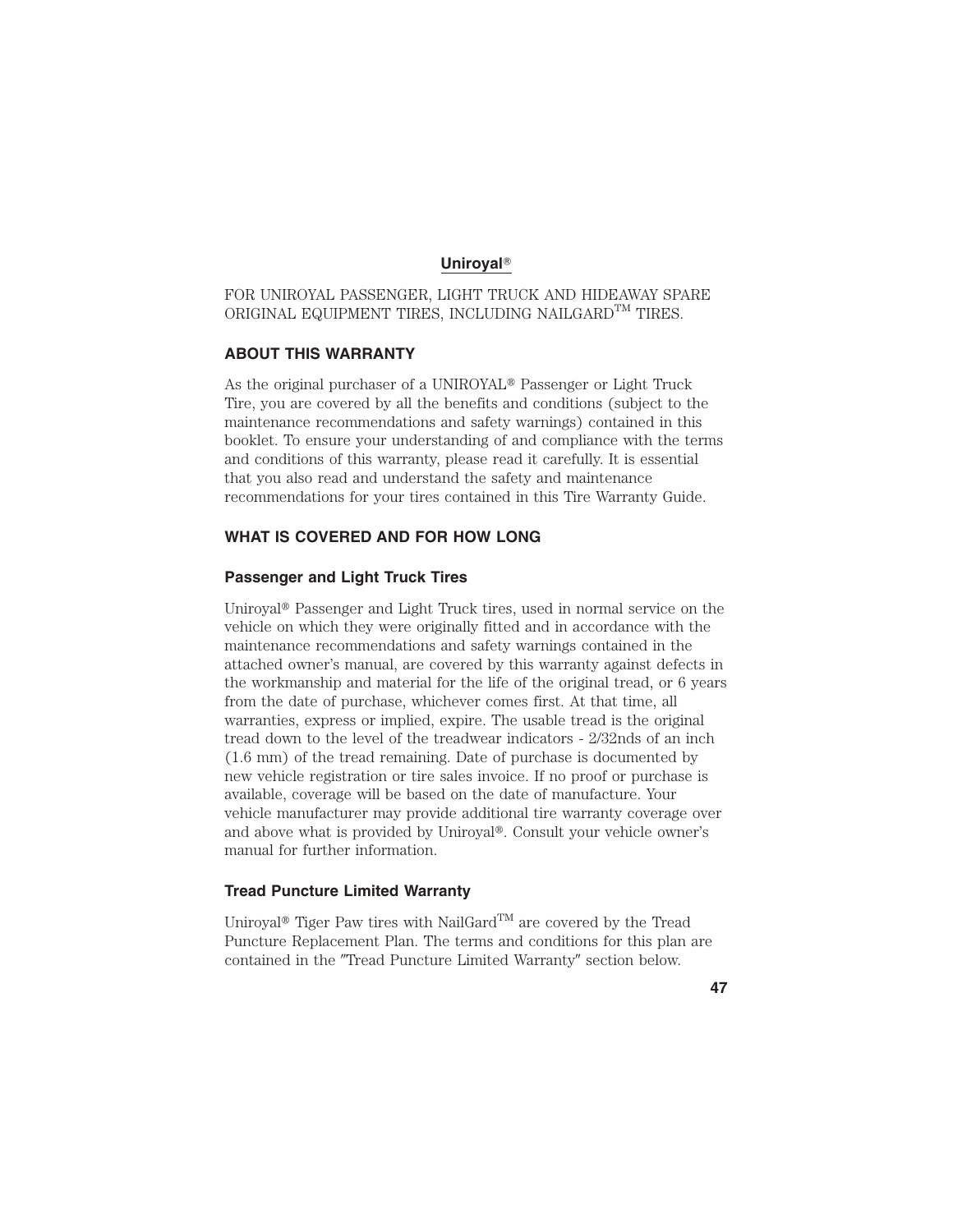# **Temporary Spares**

Uniroyal<sup>®</sup> temporary spare tires are covered by this limited warranty for 6 years from date of purchase or until the first 2/32nds of an inch (1.6 mm) of the original tread is worn off. At that time, all warranties, express or implied expire. Date of purchase is documented by new vehicle registration or tire sales invoice. If no proof of purchase is available, coverage will be based on the date of manufacture.

# **Tread Puncture Limited Warranty**

Uniroyal<sup>®</sup> Tiger Paw tires with NailGard<sup>TM</sup> (including Royal Seal tires) have a sealant material covering the inner liner at the tread area. This sealant is designed to seal punctures to the tread that are 3/16ths of an inch or less in diameter. No tire is immune to having a complete loss of air. If your Uniroyal<sup>®</sup> sealant tire does not seal a puncture during the legal life of the tire, Uniroyal<sup>®</sup> will replace the tire free of charge, mounting and balancing included.

UNIROYAL<sup>®</sup> OFFERS THIS TREAD PUNCTURE REPLACEMENT PLAN SOLELY AS A CONVENIENCE TO ITS CUSTOMERS. UNIROYAL MAKES NO REPRESENTATION OR PROMISE THAT UNIROYAL<sup>®</sup> TIRES WITH NAILGARD<sup>TM</sup> WILL SEAL TREAD PUNCTURES GREATER THAN 3/16" IN DIAMETER.

# **WHAT IS NOT COVERED**

#### **Tires which become unserviceable due to:**

- Road hazard injury (e.g., a cut, snag, bruise, impact damage or puncture, whether repairable or not). (Excluding tires with NailGard<sup>TM</sup> that are covered by the Tread Puncture Warranty);
- Incorrect mounting of the tire, tire/wheel imbalance or improper repair;
- Misapplication, improper maintenance, racing, underinflation, overinflation, or other abuse;
- Uneven or rapid wear caused by mechanical irregularity in the vehicle such as wheel misalignment (measured tread depth differences of 2/32nds of an inch or more on the same tire);
- Accident, fire, chemical corrosion, tire alteration or vandalism;
- Flat spotting caused by improper storage;
- **48**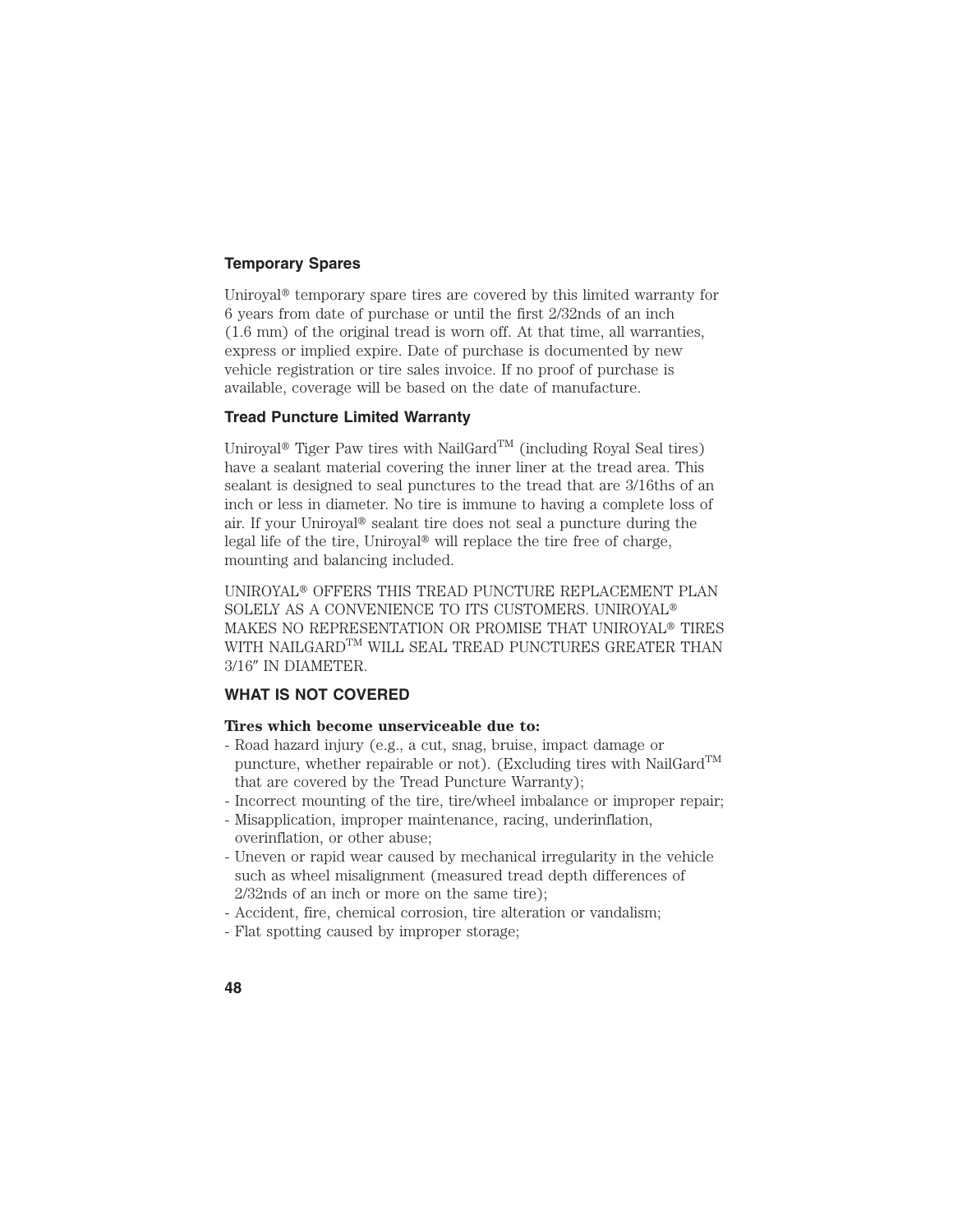- The addition of liquid, solid or gaseous materials other than air, nitrogen or carbon dioxide (for example, waterbased sealers or balancing substances);
- Ozone or weather checking.

# **HOW REPLACEMENT CHARGES ARE CALCULATED**

# **Passenger and Light Truck Tires**

A tire which becomes unserviceable due to a condition covered by this workmanship and materials limited warranty will be replaced with a comparable new UNIROYAL<sup>®</sup> tire, free of charge, when  $2/32$ nds of an inch (1.6 mm) or less of the original tread is worn, (or 25% or less, whichever is more beneficial to the user) and within 12 months of the date of purchase. Mounting and balancing of the tire is included. **You pay the cost of any other service charges and applicable taxes.** If a UNIROYAL<sup>®</sup> Royal Seal tire or a UNIROYAL<sup>®</sup> Tiger Paw tire with  $\text{NailGard}^{\text{TM}}$  becomes unserviceable due to a condition covered by the workmanship and materials limited warranty, it will be replaced with a new, comparable UNIROYAL<sup>®</sup> Brand tire at no charge, during the first 24 months after the date of purchase or the first 30% of treadwear, whichever comes first. The cost of mounting and balancing the tires is included. **You pay the cost of any other service charges or applicable taxes.** When more than 2/32nds of an inch of original tread has been worn (or more than 25%, whichever is more beneficial to the user) or after 12 months from date of purchase, (30% or 24 months for Tiger Paw Tires with NailGard<sup>TM</sup> and Royal Seal Tires), the user must pay the cost of a comparable new Uniroyal Brand passenger or light truck replacement tire on a *pro rata* basis. The retailer shall determine the charge by multiplying the percentage of tread worn by the current actual selling price of the new tire at the adjustment location or by the price in the current UNIROYAL<sup>®</sup> Base Price List\*, whichever is lower. This adjustment price is based on a predetermined price intended to fairly represent the actual selling price of the tire. **You pay the cost of mounting, balancing, and any other service charges and applicable taxes.** \* In Canada, the replacement will be based on the "current adjustment price for the new tire".

#### **UNIROYAL**- **Temporary Spare Tires**

A UNIROYAL<sup>®</sup> Temporary Spare used in temporary service on the vehicle in which it was originally installed, which becomes unserviceable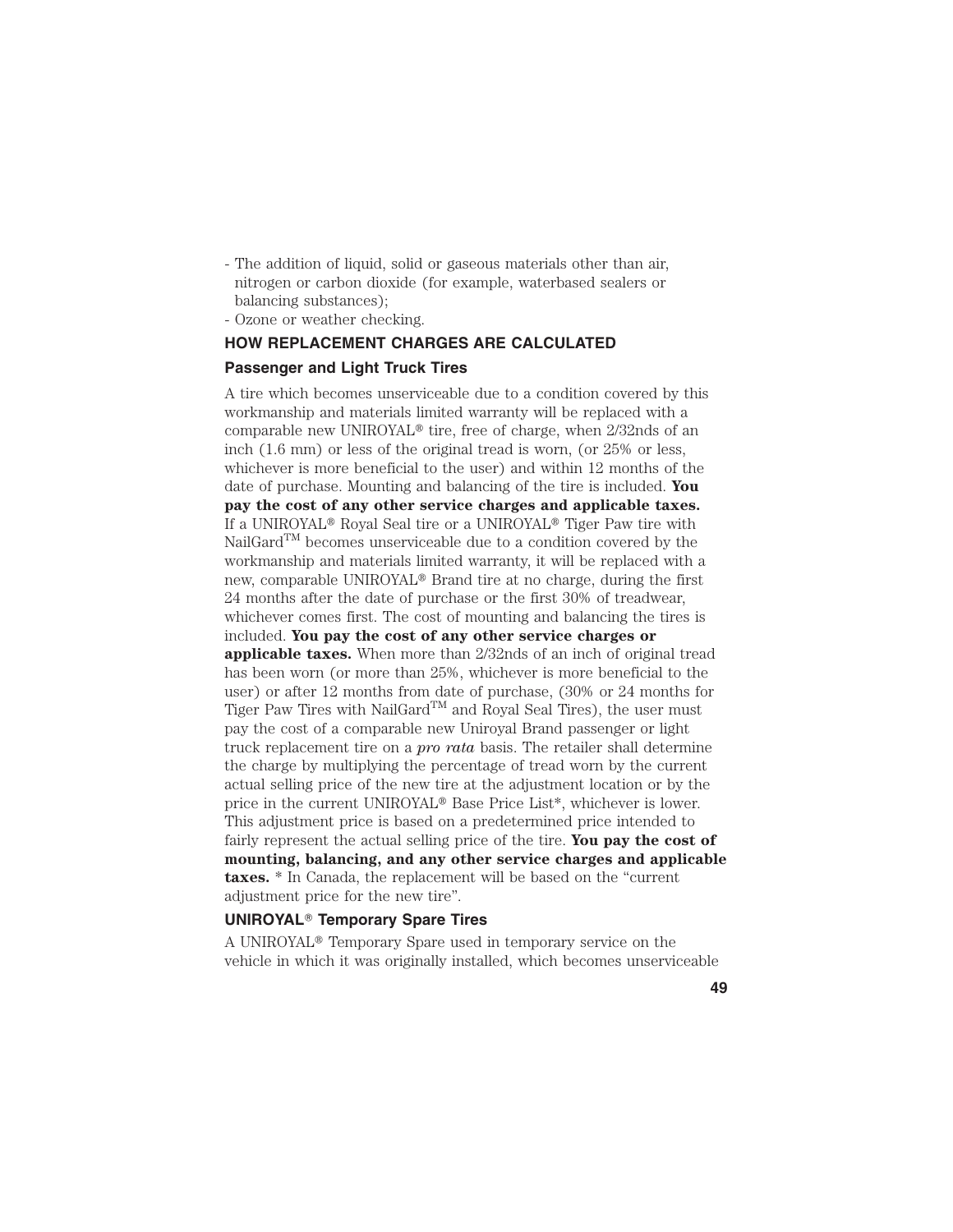due to a condition covered by this limited warranty, will be replaced with a comparable new UNIROYAL<sup>®</sup> Temporary Spare tire, free of charge, when it is worn less than 1/32nd (0.8 mm) of an inch. The cost of mounting and balancing is included. **You pay the cost of any other service charges and applicable taxes.** When 1/32nd (0.8 mm) of the original tread has been worn, but less than 2/32nds (1.6 mm), the tire will be replaced at 50% according to the current actual selling price at the adjustment location. **You pay the cost of mounting and balancing and any other service charges and applicable taxes.**

# **WHAT THE CONSUMER MUST DO WHEN MAKING A CLAIM**

When making a claim under the terms of this limited warranty you must present your tire(s) to a participating UNIROYAL<sup>®</sup> retailer. UNIROYAL<sup>®</sup> tire retailers are listed in the yellow pages under "Tire Dealers-Retail". Personal identification (i.e. Driver's License, Credit Card, etc.) and vehicle registration may be required. The vehicle on which the tires were used must be available for inspection. Service charges for normal vehicle and tire maintenance are payable by you. Also see CONDITIONS AND EXCLUSIONS pertaining to all Uniroyal limited warranties listed in this booklet.

# **CONDITIONS AND EXCLUSIONS**

This limited warranty does not provide compensation for loss of time, loss use of vehicle, inconvenience or incidental or consequential damages. Tires presented for claim remain the property of the consumer and UNIROYAL accepts no responsibility for loss of, or damage to, tires which are in the custody or control of a Uniroyal tire retailer for the purpose of inspection for warranty adjustment. Tires accepted for claim become the property of Michelin North America, Inc., which is the processor of warranty claims for UNIROYAL<sup>®</sup> tires. In the event of a disputed claim, the consumer **must make the tire available for further inspection.** No representative, employee or retailer of UNIROYAL<sup>®</sup> tires has the authority to make or imply any representation, promise or agreement, which in any way varies the terms of this warranty.

These warranties apply only in the United States and Canada.

# **CONSUMER RIGHTS**

These warranties give you specific legal rights, and you may also have other rights which vary from state to state and province to province.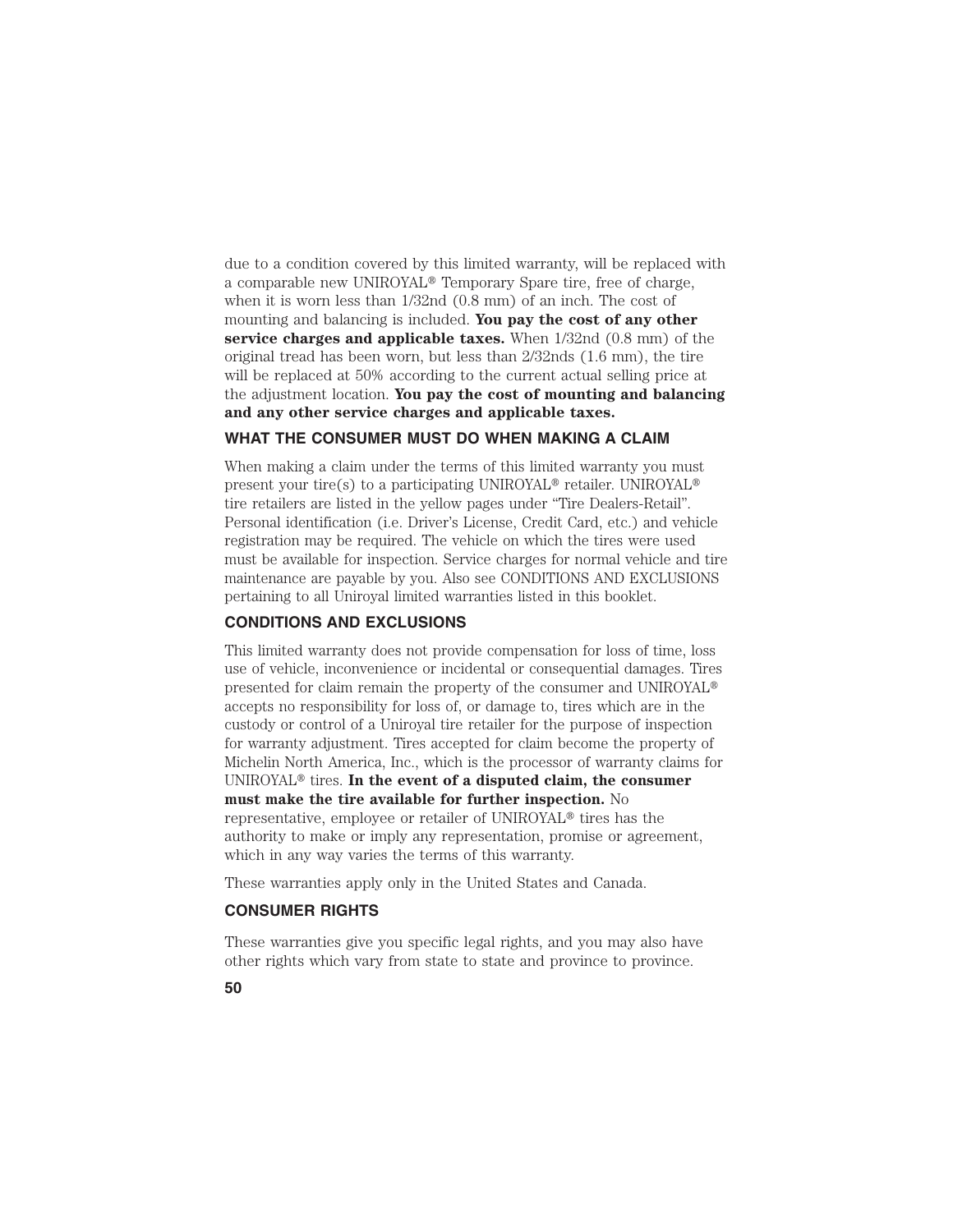### **SAFETY MAINTENANCE INFORMATION**

Read the Tire Owner's Manual portion of this booklet, the information on the sidewall of your tires, your vehicle owner's manual, and the vehicle tire information placard for essential safety and maintenance information.

# **CONTACT INFORMATION**

Any time you see damage to your tires or wheels, immediately contact your local UNIROYAL<sup>®</sup> tire retailer listed in the Yellow Pages, or visit our web-site listed below for Dealer Locations. If further assistance is required, contact:

Continental United States: In Canada: 1-877-458-5878 1-888-871-7777<br>Or write: Or write: Consumer Relations P.O. Box 19001 P.O. Box 19001 Les Tours Triomphe<br>Greenville, SC 29602-9001 2540 Daniel Johnson or e-mail: Laval, Quebec H7T 2T9 www.uniroyal.com or e-mail:

Or write:<br>Consumer Relations 2540 Daniel Johnson Blvd. www.uniroyal.ca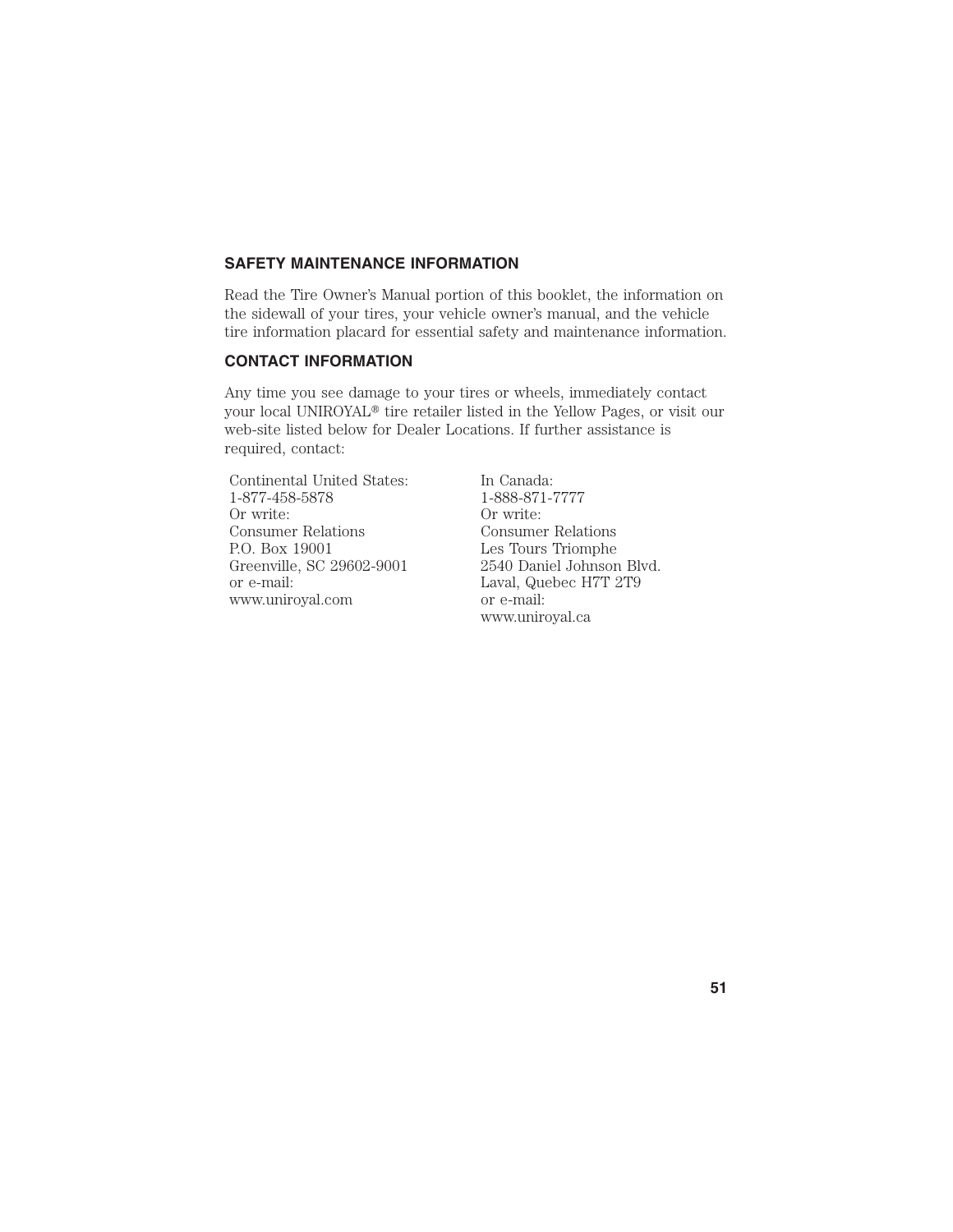# ====================================================== **AND SAFETY WARNING**

DISREGARDING ANY OF THE SAFETY PRECAUTIONS AND INSTRUCTIONS CONTAINED IN THIS MANUAL MAY RESULT IN TIRE FAILURE OR EXPLOSION CAUSING SERIOUS PERSONAL INJURY OR DEATH.

# **DRIVING ON ANY TIRE THAT DOES NOT HAVE THE CORRECT INFLATION PRESSURE IS DANGEROUS**

Any under inflated tire builds up excessive heat that may result in sudden tire destruction. If tires are supplied as original equipment, refer to the tire decal on the vehicle (check vehicle and/or vehicle owner's manual for decal location) for the recommended operating pressures. For replacement tires, the correct inflation pressure will be provided by your tire retailer; if not, refer to the vehicle decal.

These inflation pressures must be maintained as a minimum. However, do not exceed the maximum pressure rating indicated on the tire sidewall.

# **CHECK THE COLD INFLATION PRESSURES IN ALL YOUR TIRES, INCLUDING THE SPARE, AT LEAST ONCE EACH MONTH**

Failure to maintain correct inflation may result in improper vehicle handling and may cause rapid and irregular tire wear, sudden tire destruction, loss of vehicle control and serious personal injury. Therefore, inflation pressures should be checked at least once each month and always prior to long distance trips. This applies to all tires, including self-sealant types, self-supporting runflat types and other extended mobility tires, which are as susceptible to losing air pressure as any other type of tire, if not properly maintained.

Pressures should be checked when tires are cold, in other words, before they have been driven on. Driving, even for a short distance, causes tires to heat up and air pressure to increase.

### **Checking pressure when tires are hot:**

If pressures are checked after tires have been driven for more than three minutes or more than one mile, (2 km) the tires become hot and the pressures will increase by approximately 4 psi. Therefore when the tire

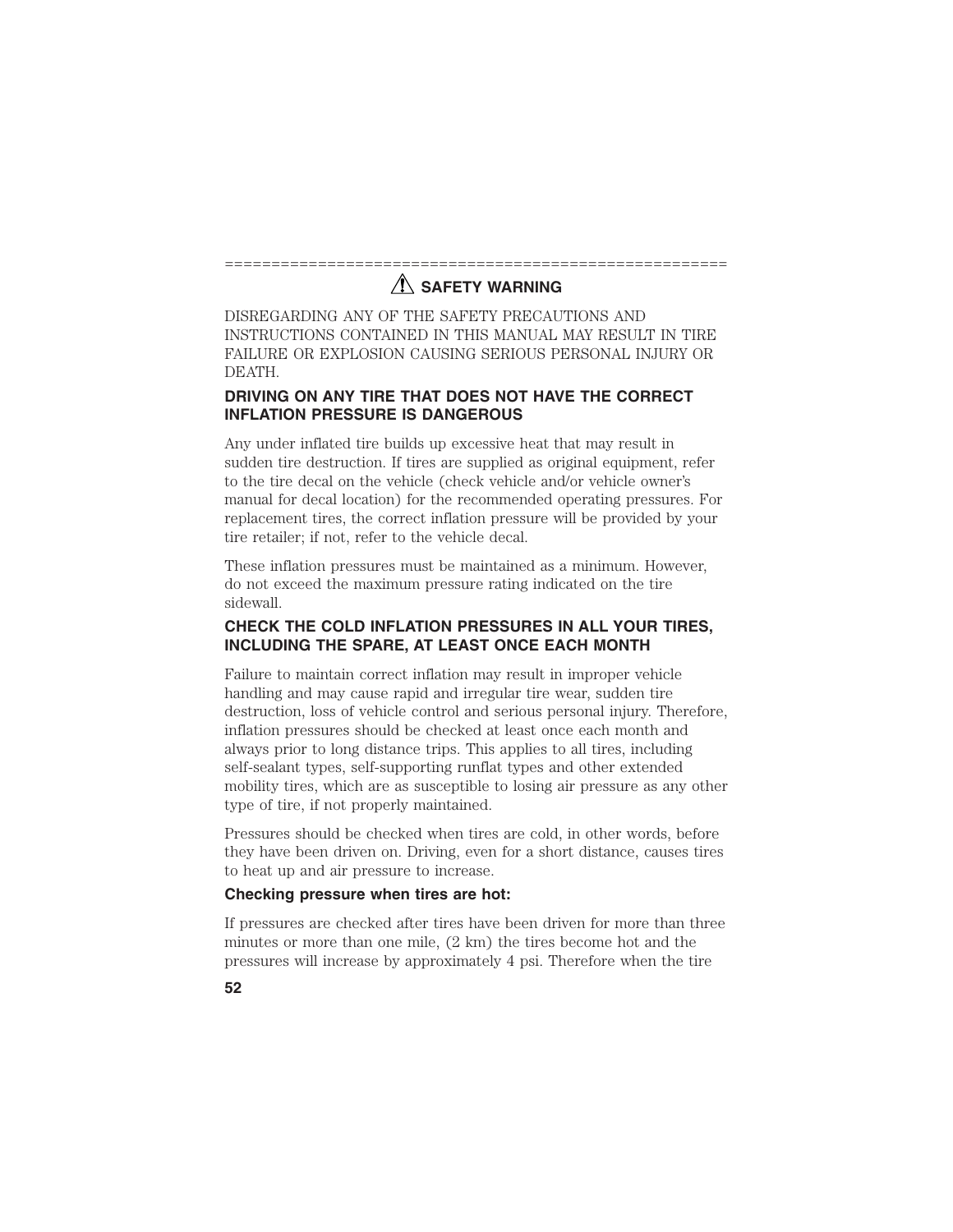pressure is adjusted under these conditions, it should be increased to a gauge reading of 4 psi greater than the recommended cold inflation pressure.

# **For Example Only:**

Gauge reading of hot tire:. . . . . . . . . . . . . . . . . 32 psi (220 kPa) If recommended, cold inflation pressure is: . . . . 30 psi (205 kPa) Desired gauge reading of hot tire  $30 + 4$  psi = 34 psi  $(205 + 30 = 235 \text{ kPa})$ Therefore: add 2 psi . . . . . . . . . . . . . . . . . . . . . (15 kPa)

**Check cold pressure as soon as possible, preferably within 24 hours. "Bleeding" air from hot tires could result in under inflation. Use an accurate tire gauge to check pressures. Never allow children to inflate or deflate tires. Always make certain valve caps are installed on all tire valves to keep out dirt and moisture.**

# **TIRE SPINNING**

Do not spin wheels in excess of 35 mph (55 km/h) as indicated on the speedometer. Excessive speed in a free-running, unloaded tire can cause it to "explode" from centrifugal force. The energy released by such an explosion is sufficient to cause serious physical injury or death. Never allow anyone to stand near or behind the spinning tire.

When in mud, sand, snow, ice or other slippery conditions, do not engage in excessive wheel spin. Accelerating the motor excessively, particularly with automatic transmission vehicles, may cause a drive tire that has lost traction to spin beyond its speed capability. This is also true when balancing a drive tire/wheel assembly on the vehicle using the vehicle engine to spin the tire/wheel assembly.

### **HIGH SPEED DRIVING CAN BE DANGEROUS**

Correct inflation pressure is especially important. However, at high speeds, even with the correct inflation pressure, a road hazard for example is more difficult to avoid and if contact is made, has a greater chance of causing tire damage than at a lower speed. Moreover, driving at high speed reduces the reaction time available to avoid accidents and bring your vehicle to a safe stop.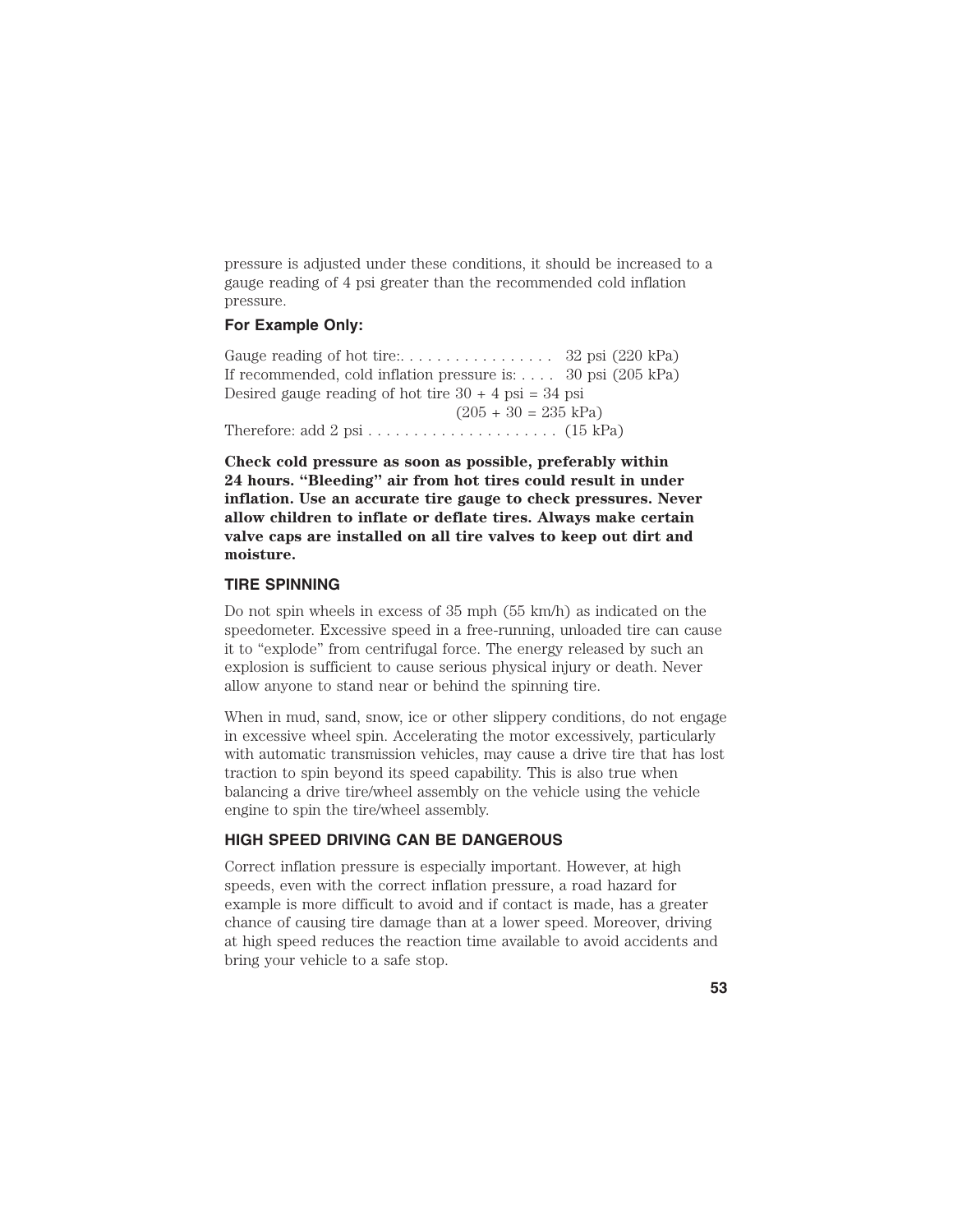If you see any damage to a tire or wheel, replace it with the spare at once and visit a participating Tire Retailer.

Exceeding the maximum speeds shown on the following page for each type of tire will cause the tire to build up excessive heat which can cause tire damage that could result in sudden tire destruction and rapid air loss. Failure to control a vehicle when one or more tires experience a sudden air loss can lead to an accident.

# **In any case, you should not exceed reasonable speeds as indicated by the legal limits and driving conditions.**

#### **SPEED RATINGS**

Speed Symbols are shown on the sidewall of some tires. The following table shows the maximum speed corresponding to the symbol.

\*Some V (or VR) rated tires may have a speed capacity greater than 149 mph (240 km/h). Consult your tire retailer for maximum speed rating if your vehicle capability exceeds this speed.

\*\*Z (or ZR) rated tires are designed to use on cars with maximum speed capabilities in excess of 149 mph (240 km/h). (W and Y speed ratings are sub-categories of Z).

Consult your tire retailer for maximum speed capabilities.

Although a tire may be speed-rated, we do not endorse the operation of any vehicle in an unsafe or unlawful manner. Speed ratings are based on laboratory tests which relate to performance on the road, but are not applicable if tires are underinflated, overloaded, worn out, damaged, altered, improperly repaired, or retreaded. Furthermore, a tire's speed rating does not imply that vehicles can be safely driven at the maximum speed for which the tire is rated, particularly under adverse road and weather conditions or if the vehicle has unusual characteristics.

Highway passenger tires that do not have a speed symbol on the sidewall have a maximum speed rating of 105 mph (170 kph). Light truck highway tires that do not have a speed symbol on the sidewall of the tire have a maximum speed rating of 87 mph (140 kph).

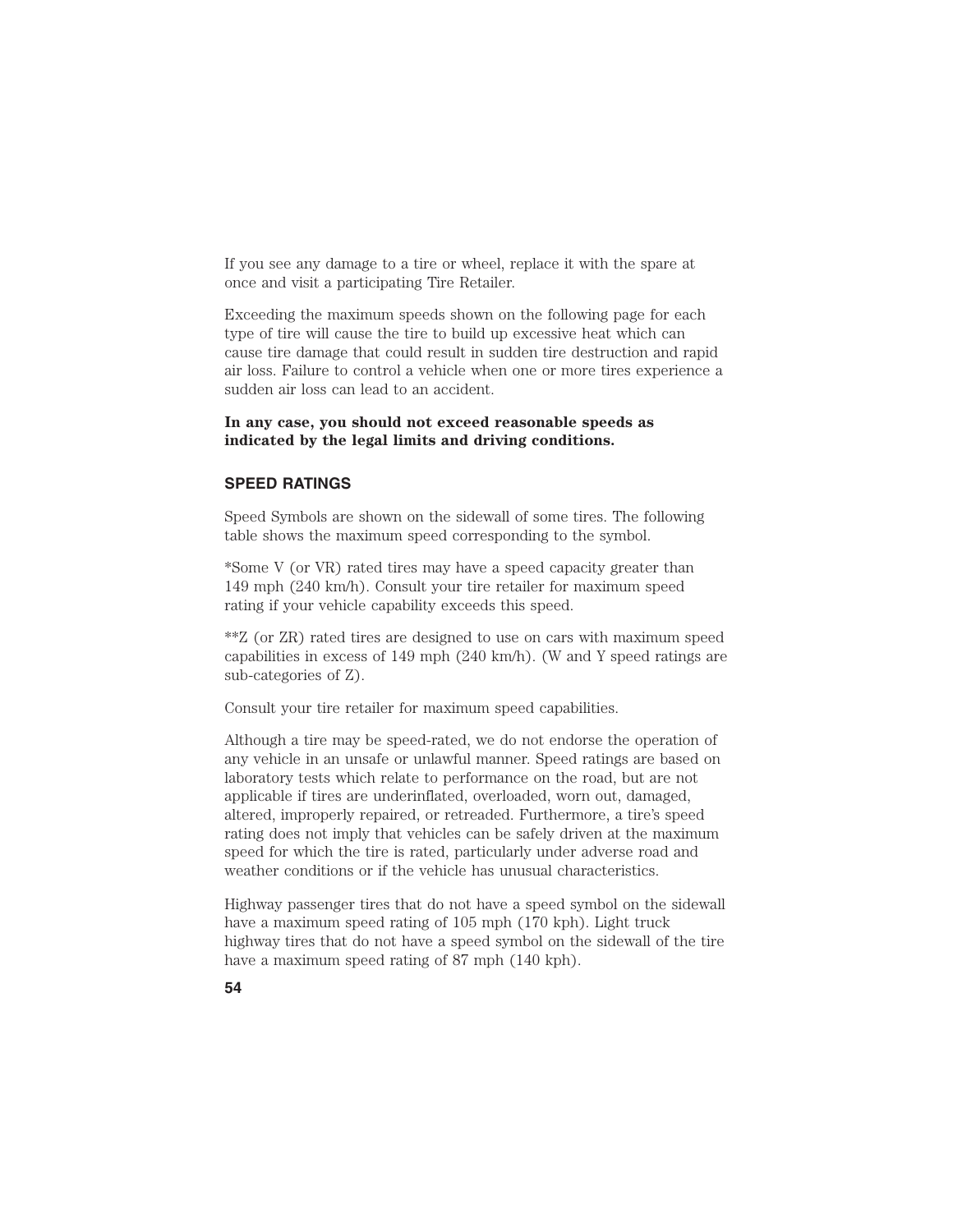The speed and other ratings of retreaded tires are assigned by the retreader and replace the original manufacturer's ratings.

**IMPORTANT:** In order to maintain the speed capability of the vehicle, replacement tires must have speed ratings equal to or higher than those fitted as original equipment (as indicated on the vehicle tire placard or owner's manual). If tires with lower speed ratings are fitted, the vehicle's handling may be affected and the speed capability of the vehicle will be lowered to the maximum speed capability of the replacement tires as indicated in the table below.

**REMEMBER...** High speed driving can be dangerous and may damage your tires. **AND...** When driving at highway speeds, correct inflation pressure is especially important.

# **SPEED Maximum Speed**

| <b>Ratings</b> | Km/h   | mph    |               |
|----------------|--------|--------|---------------|
| М              | 130    | 81     |               |
| N              | 140    | 87     |               |
| $\mathsf{P}$   | 150    | 93     |               |
| $\mathbf Q$    | 160    | 100    |               |
| $\mathbb R$    | 170    | 106    |               |
| S              | 180    | 112    |               |
| T              | 190    | 118    |               |
| H              | 210    | 130    |               |
| $\rm V$        | 240    | 149    |               |
| $V^*$          | $240+$ | $149+$ |               |
| W              | 270    | 168    | $\text{ZR}^*$ |
| Y              | 300    | 186    |               |
|                | $300+$ | $186+$ |               |
|                |        |        |               |

**WINTER TIRES** - Winter tires that do not have a speed symbol on the sidewall or tires with Q symbols have a speed rating of 100 mph (160 km/h). Winter tires with a speed symbol have a maximum speed rating in accordance with the symbol.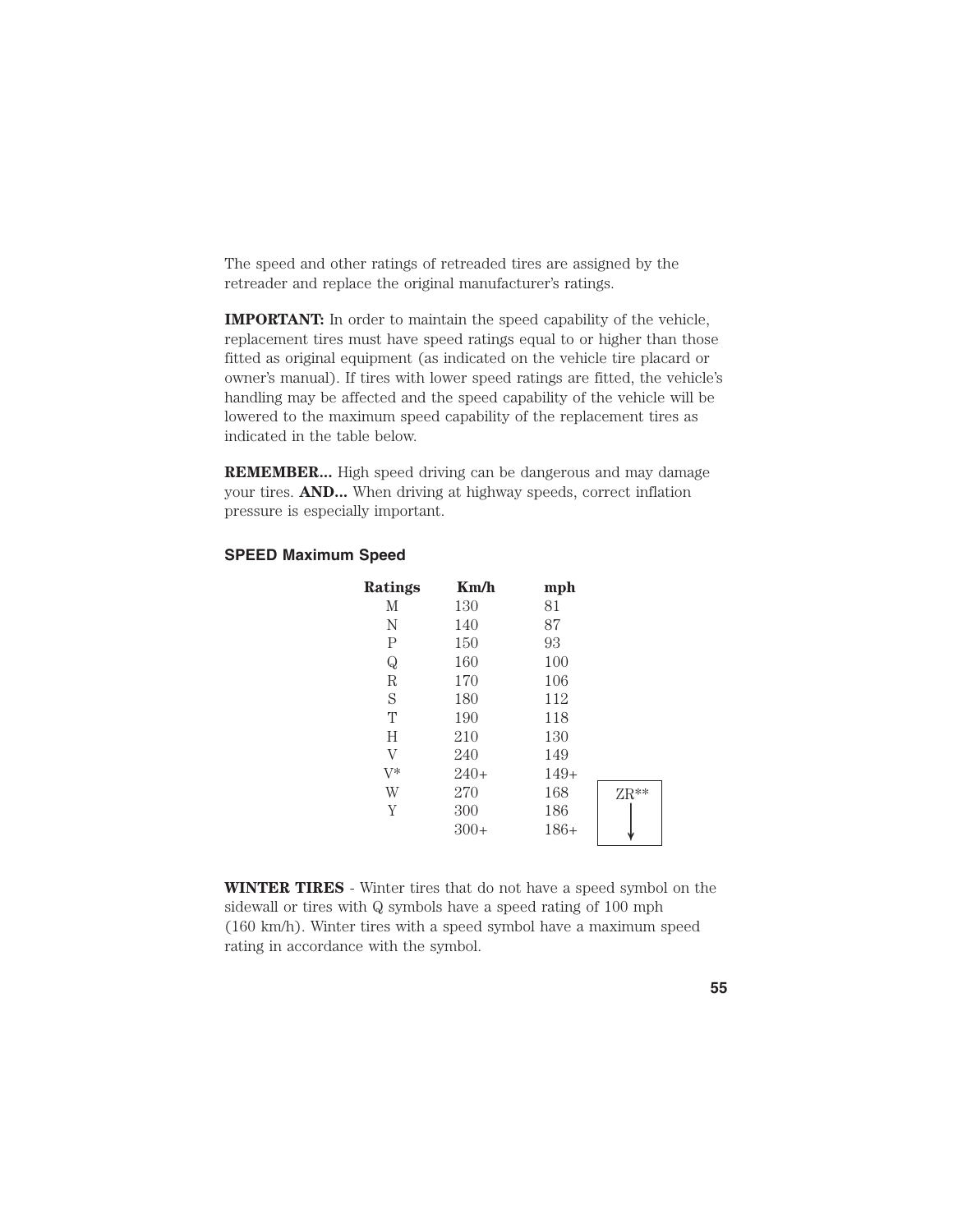# **INSPECT YOUR TIRES, DO NOT DRIVE ON A DAMAGED TIRE OR WHEEL**

# **HAZARDS**

Objects in the road, such as potholes, glass, metal, rocks, wood, debris and the like, can damage a tire and should be safely avoided. Unavoidable contact with such objects should prompt a thorough tire inspection. Anytime you see any damage to your tires or wheels, replace with the spare at once and immediately visit a tire retailer.

# **INSPECTION**

When inspecting your tires, including the spare, check the air pressures. If the pressure check indicates that one of your tires has lost pressure of two pounds or more, look for signs of penetration, valve leakage or wheel damage that may account for the air loss. A tire damaged by a road hazard may appear undamaged to you on the outside of the tire. If you suspect your tire may be damaged from striking a road hazard (even when no damage is apparent) have the tire inspected by a tire retailer at once.

**Always look for bulges, cracks, cuts, penetrations and abnormal tire wear, particularly on the edges of the tire tread, which may be caused by misalignment or underinflation. If any such damage is found, the tire must be inspected by a tire retailer at once. Use of a damaged tire could result in tire destruction.**

All tires will wear out faster when subjected to high speeds as well as hard cornering, rapid starts, sudden stops, frequent driving on roads which are in poor condition, and off road use. Roads with holes and rocks or other objects can damage tires and cause misalignment of your vehicle. When driving on such roads, drive carefully and slowly, and before driving again at normal or highway speeds, examine your tires for any damage, such as cuts, bulges, penetrations, unusual wear patterns, etc.

# **TIRE TREADWEAR INDICATORS "WEAR BARS"**

Most tires contain wear indicators "Wear Bars" in the grooves of the tire tread which show up when only 2/32nds of an inch (1.6 mm) of tread is remaining. At this stage, your tires must be replaced. Tires worn beyond this stage are extremely dangerous.

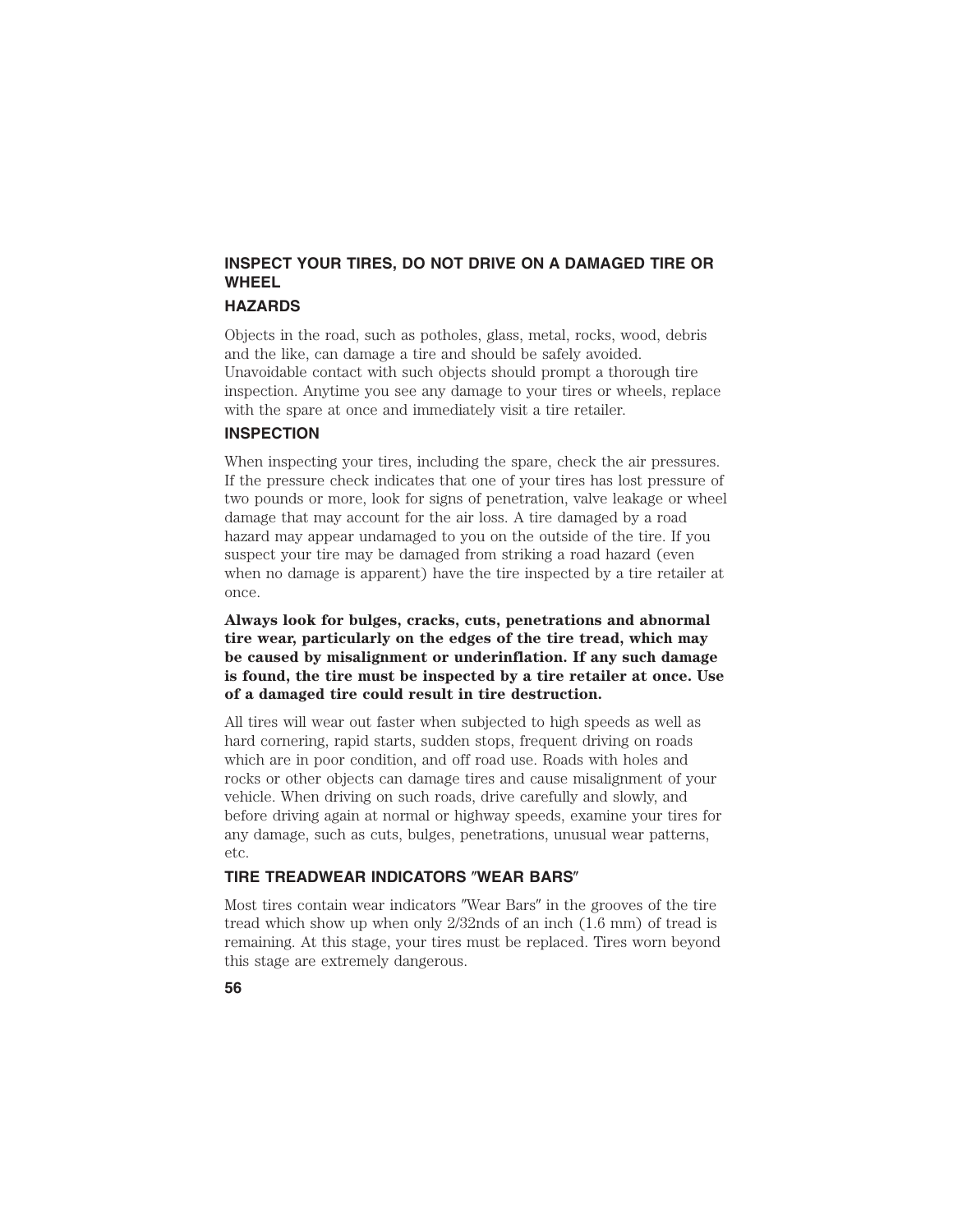### **WARNING: Age**

**Tires degrade over time depending on many factors such as weather, storage conditions, and conditions of use (load, speed, inflation pressure, etc.) the tires experience throughout their lives. In general, tires should be replaced after six years regardless of tread wear. However, heat caused by hot climates or frequent high loading conditions can accelerate the aging process and may require tires to be replaced more frequently.**

**You should replace your spare tire when you replace the road tires or after six years due to aging even if it has not been used. DO NOT OVERLOAD: DRIVING ON ANY OVERLOADED TIRE IS DANGEROUS**

The maximum load rating of your tires is molded on the tire sidewall. Do not exceed this rating. Follow the loading instructions of the manufacturer of your vehicle and this will ensure that your tires are not overloaded. Tires which are loaded beyond their maximum allowable loads for the particular application will build up excessive heat that may result in sudden tire destruction. Do not exceed the gross axle weight rating for any axle on your vehicle.

# **TRAILER TOWING**

If you anticipate towing a trailer, you should visit a tire retailer for advice concerning the correct size tire and pressures. Tire size and pressures will depend upon the type and size of trailer and hitch utilized, but in no case must the maximum cold inflation pressure or tire load rating be exceeded. Check the tire decal and the owner's manual supplied by the manufacturer of your vehicle for further recommendations on trailer towing.

# **WHEEL ALIGNMENT AND BALANCING ARE IMPORTANT FOR SAFETY AND MAXIMUM MILEAGE FROM YOUR TIRES. CHECK HOW YOUR TIRES ARE WEARING AT LEAST ONCE EACH MONTH**

If your tires are wearing unevenly, such as the inside shoulder of the tire wearing faster than the rest of the tread, or if you detect excessive vibration, your vehicle may be out of alignment or balance. These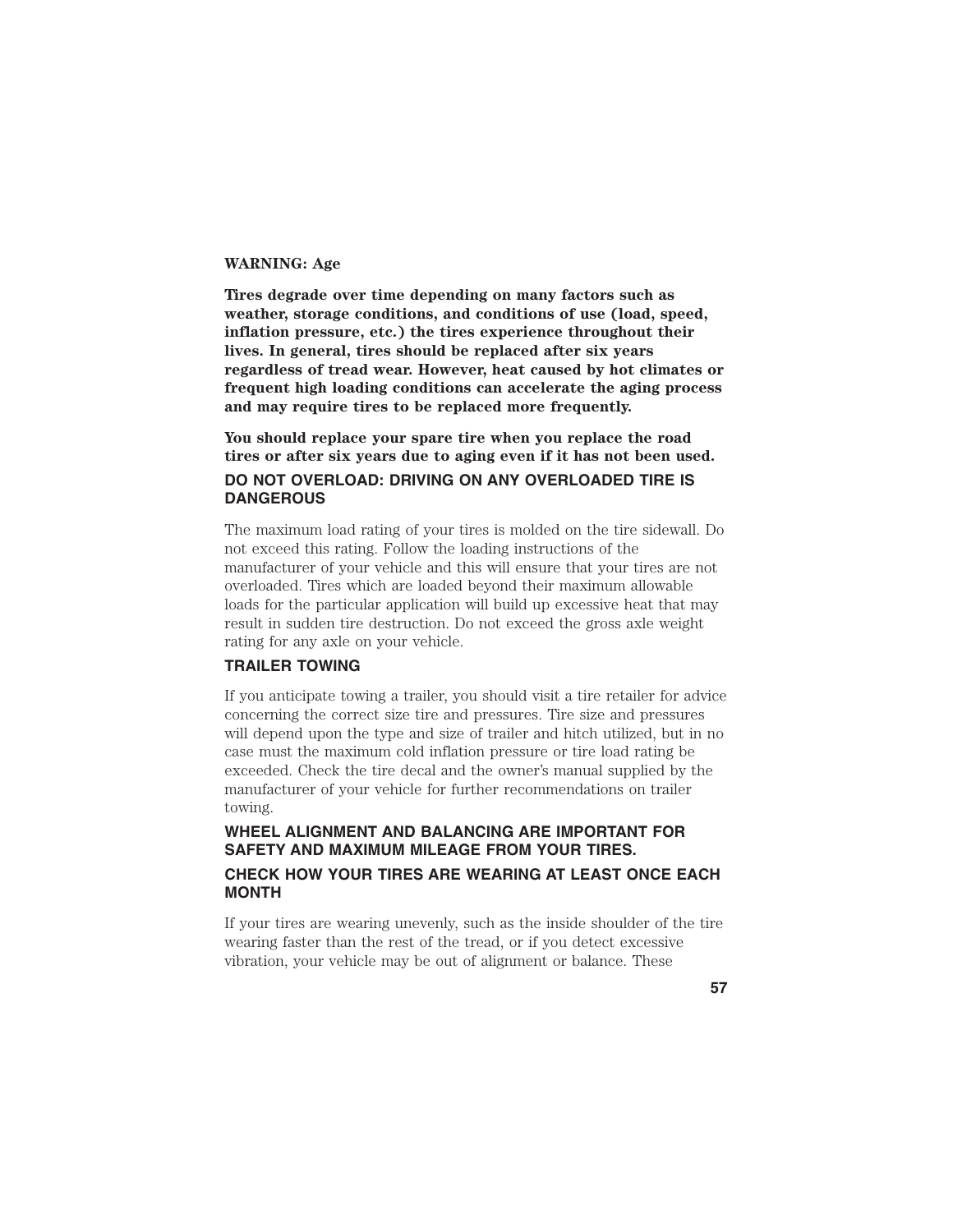conditions not only shorten the life of your tires but adversely affect the handling characteristics of your vehicle, which could be dangerous. If you detect irregular wear or vibration, have your alignment and balance checked immediately. Tires which have been run underinflated will show more wear on the shoulders than in the center of the tread.

# **TIRE MIXING**

For best performance it is recommended that the same size and type of tire be used on all four wheel positions. Before mixing tires of different types in any configuration on any vehicle, be sure to check the vehicle manufacturer's Owner's Manual for its recommendations.

It is especially important to check the vehicle manufacturer's owner's manual when mixing, matching, or replacing tires on 4-wheel drive vehicles, as this may require special precautions.

NOTE: Tires which meet the Rubber Manufacturers Association (RMA) definition of snow tires are marked M/S, M+S or M&S. On such tires, this designation is molded into the sidewall. Tires without this notation are not recommended for winter driving.

Tires designated for use in severe winter conditions are marked on at least one sidewall with the letters ''M" and ''S" plus a pictograph of a mountain with a snowflake on it. It is recommended that winter tires be applied to all four wheel positions. Failure to do so may negatively affect vehicle handling.



# **TIRE ROTATION**

To obtain maximum tire wear, it may be necessary to rotate your tires. Refer to your vehicle owner's manual for instructions on tire rotation.

**Note:** Your vehicle may be equipped with a dissimilar spare tire/wheel. A dissimilar spare tire/wheel is defined as a spare tire and/or wheel that is different in brand, size or appearance from the road tires and wheels. If you have a dissimilar spare tire/wheel it is intended for temporary use only and should not be used in a tire rotation.

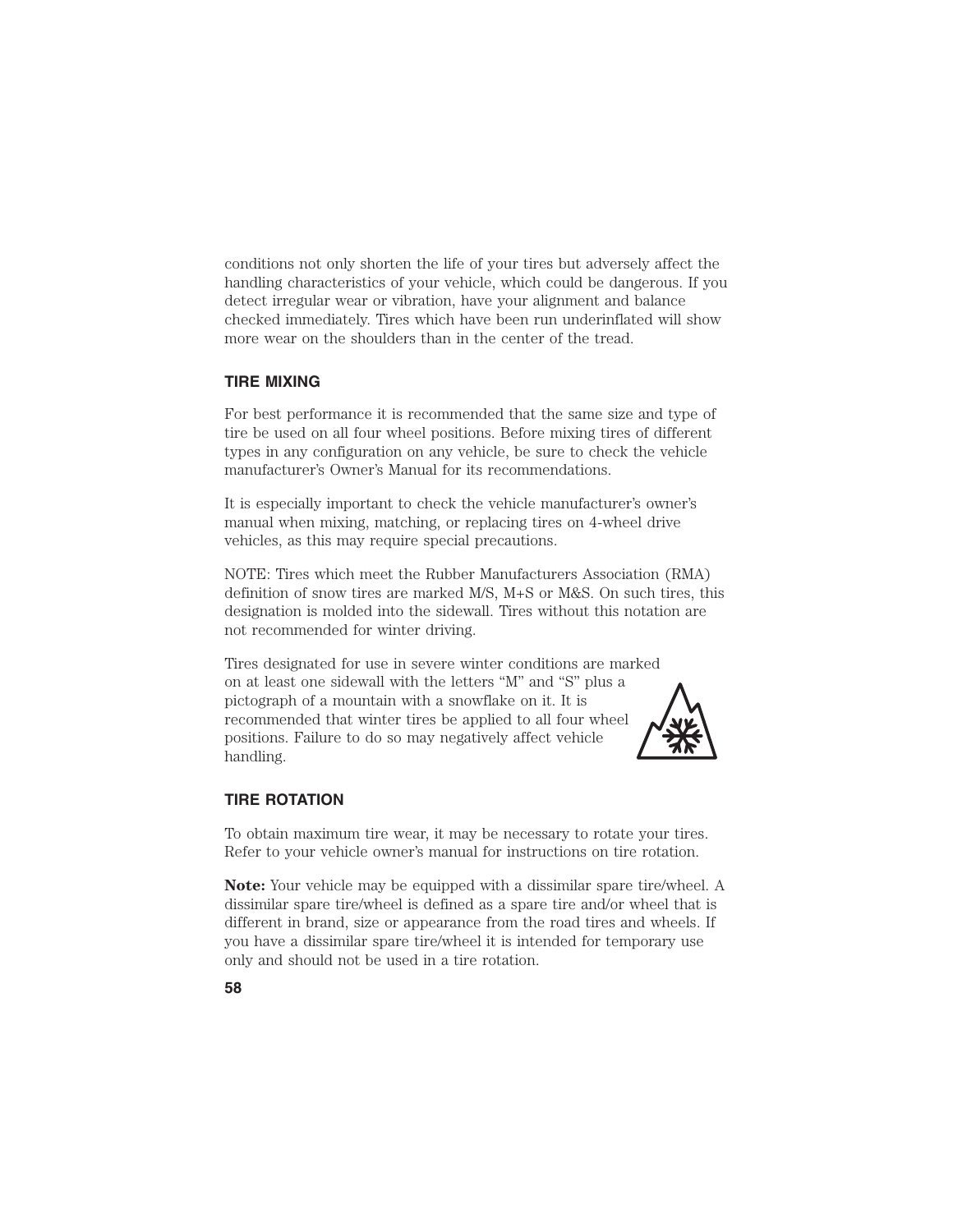**Note:** After having your tires rotated, inflation pressure must be checked and adjusted to the vehicle requirements.

Monthly inspection for tire wear is recommended. Your tires should be rotated at the first sign of irregular wear, even if it occurs before the next recommended rotation interval for your vehicle. This is true for all vehicles. When rotating tires with a directional tread pattern, observe the arrows molded on the sidewall which show the direction the tire should turn. Care must be taken to maintain the proper turning direction. As a general rule, whenever only two tires are replaced, the new ones should be put on the rear.

# **CUSTOMIZATION OF TIRES, WHEELS, OR SUSPENSION ON SUVS AND LIGHT TRUCKS**

Due to their size, weight and higher center of gravity, vehicles such as SUVs and light trucks do not have the same handling characteristics as automobiles. Because of these differing characteristics, failure to operate your SUV/truck in a proper and safe manner can increase the likelihood of vehicle rollover. Modifications to your SUV/truck tire size, tire type, wheels or suspension can change its handling characteristics and further increase the likelihood of vehicle rollover. Whether your SUV/truck has the original equipment configuration for tires, wheels and suspension or whether any of these items have been modified, always drive safely, avoid sudden, sharp turns or lane changes and obey all traffic laws. Failure to do so may result in loss of vehicle control leading to an accident and serious injury or death.

# **TIRE ALTERATIONS**

Do not make or allow to be made any alterations on your tires. Alterations may prevent proper performance, leading to tire damage which can result in an accident. Tires which become unserviceable due to alterations such as truing, whitewall inlays, addition of balancing or sealant liquids, or the use of tire dressing containing petroleum distillates are excluded from warranty coverage.

# **REPAIRS - WHEREVER POSSIBLE, SEE YOUR TIRE RETAILER AT ONCE**

If any tire sustains a puncture, have the tire demounted and thoroughly inspected by a tire retailer for possible damage that may have occurred. A tread area puncture in any passenger or light truck tire can be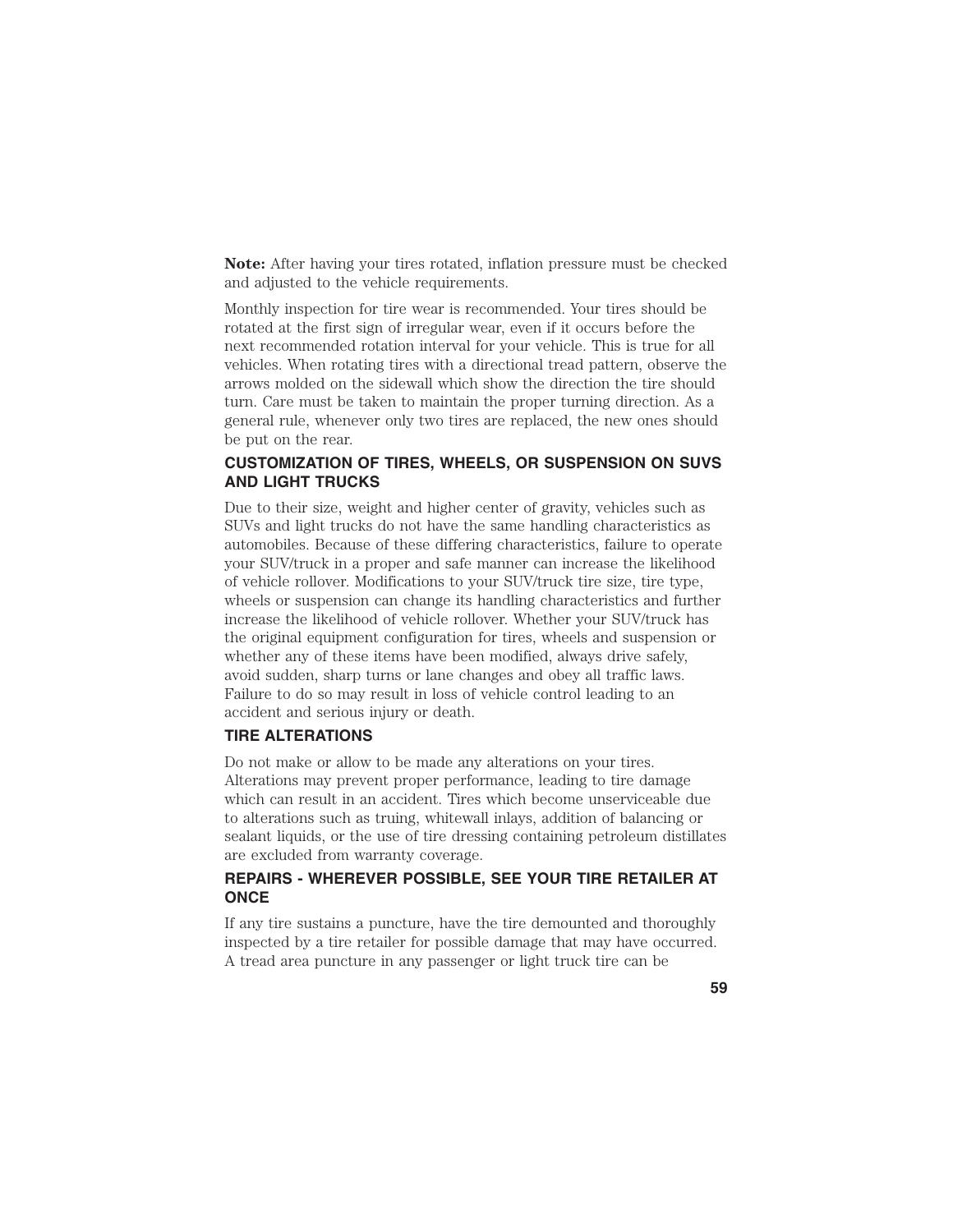repaired provided that the puncture hole is not more than  $1/4$ " in diameter, not more than one radial cable per casing ply is damaged, and the tire has not been damaged further by the puncturing object or by running underinflated. Tire punctures consistent with these guidelines should only be repaired by following the Rubber Manufacturers Association (RMA) recommended repair procedures. Plug-only repairs done on-the-wheel are considered improper and therefore, not recommended. Such repairs are not reliable and may cause further damage to the tire.

# **STORAGE**

Tires contain waxes and emollients to protect their outer surfaces from ozone and weather checking. As the tire rolls and flexes, the waxes and emollients continually migrate to the surface, replenishing this protection throughout the normal use of the tire. Consequently, when tires sit unused for long periods of time (a month or more) their surfaces become dry and more susceptible to ozone and weather checking and the casing becomes susceptible to flat spotting. **For this reason, tires should always be stored in a cool, dry, clean, indoor environment. If storage is for one month or more, eliminate the weight from the tires by raising the vehicle or by removing the tires from the vehicle. Failure to store tires in accordance with these instructions could result in damage to your tires or premature aging of the tires and sudden tire failure.**

When tires are stored, be sure they are placed away from sources of heat and ozone such as direct sunlight, hot pipes and electric generators. Be sure that surfaces on which tires are stored are clean and free from grease, gasoline or other substances, which could deteriorate the rubber. Failure to store tires in accordance with these instructions could result in damage to your tires or premature aging of the tires and sudden tire failure.

### **FOLLOW THESE MOUNTING RECOMMENDATIONS**

**Tire changing can be dangerous and must be done by professionally trained persons using proper tools and procedures as specified by the Rubber Manufacturers Association (RMA).**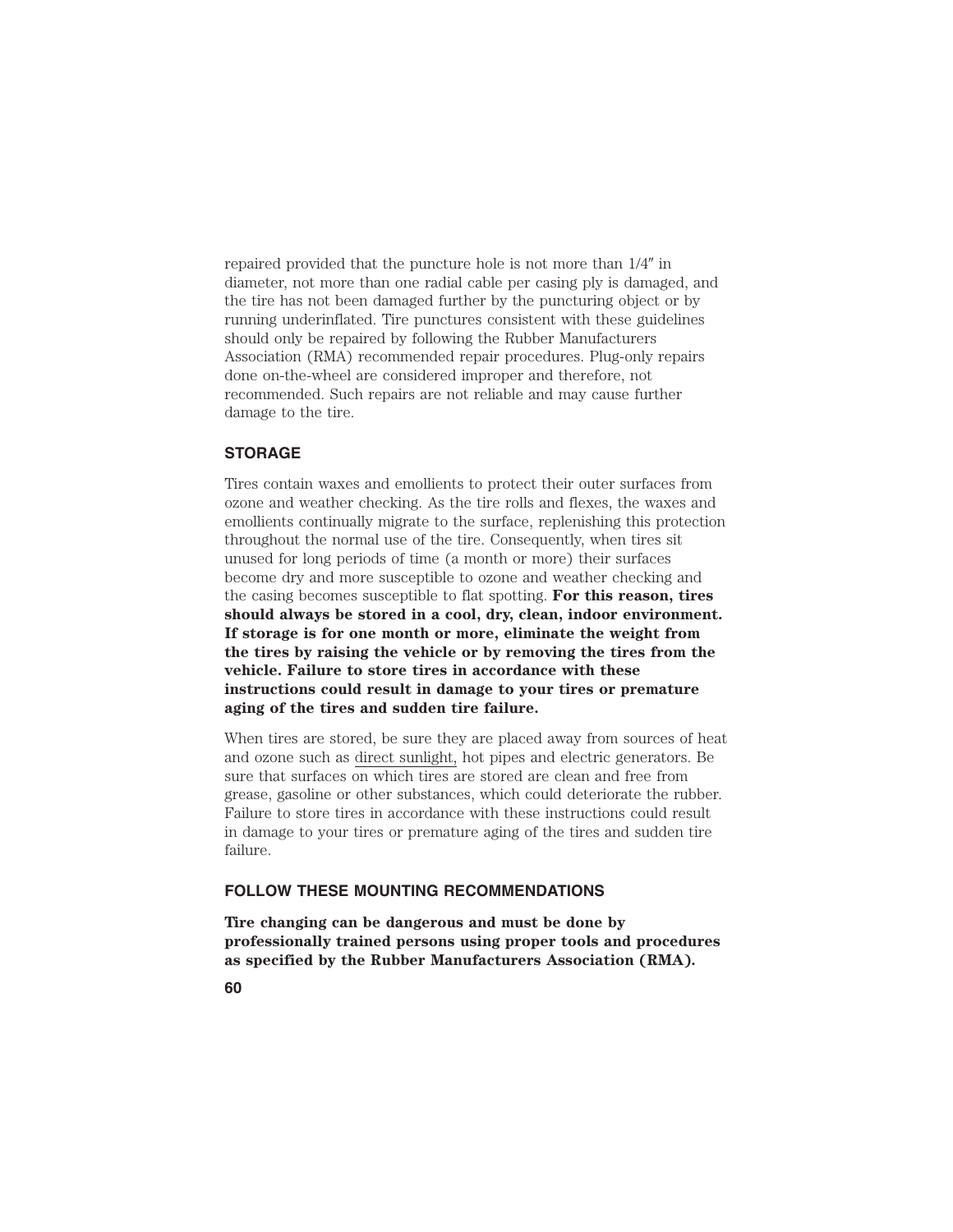# **Single or dual assemblies must be completely deflated before demounting.**

Your tires should be mounted on wheels of correct size and type and which are in good, clean condition. Wheels that are bent, chipped, rusted (steel wheels) or corroded (alloy wheels) may cause tire damage. The inside of the tire must be free from foreign material. Have your retailer check the wheels before mounting new tires. Mismatched tires and rims can explode during mounting. Also, mismatched tires and rims can result in dangerous tire failure on the road. If a tire is mounted by error on the wrong-sized rim, do not remount it on the proper rim - scrap it. It may have been damaged internally (which is not externally visible) by having been dangerously stretched and could fail on the highway.

**Old valves may leak. When new tubeless tires are mounted, have new valves of the correct type installed. Tubeless tires must only be mounted on wheels designed for tubeless tires i.e., wheels which have safety humps or ledges.**

It is recommended that you have your tires and wheels balanced. Tires and wheels, which are not balanced, may cause steering difficulties, a bumpy ride, and irregular tire wear.

**Be sure that all your valves have suitable valve caps. The valve cap is the primary seal against air loss.**

### **TEMPORARY SPARE TIRES**

When using any temporary spare tire, be sure to follow the vehicle manufacturer's instructions.

# **REMEMBER... TO AVOID DAMAGE TO YOUR TIRES AND POSSIBLE ACCIDENT:**

- CHECK TIRE PRESSURE AT LEAST ONCE EACH MONTH WHEN TIRES ARE COLD AND BEFORE LONG TRIPS.
- DO NOT UNDERINFLATE/OVERINFLATE.
- DO NOT OVERLOAD.
- DRIVE AT MODERATE SPEEDS, OBSERVE LEGAL LIMITS.
- AVOID DRIVING OVER POTHOLES, OBSTACLES, CURBS OR EDGES OF PAVEMENT.